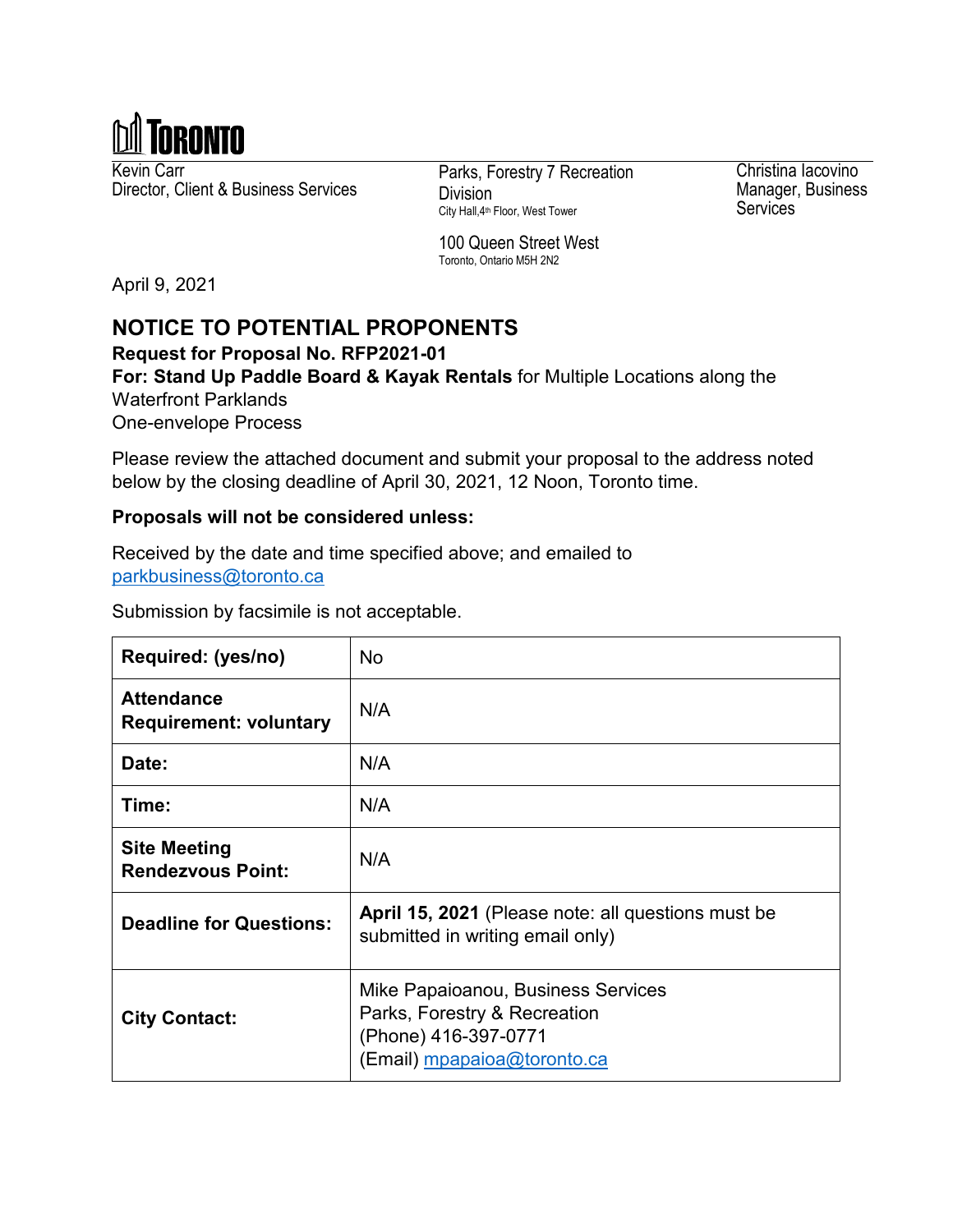For convenience you may affix the following address label to the envelope(s) containing your submission.

| <b>COMPANY NAME:</b>                             |                                                                                                      |
|--------------------------------------------------|------------------------------------------------------------------------------------------------------|
|                                                  | <b>RFP NO.:   RFP2021-01</b>                                                                         |
| <b>CLOSING DEADLINE: 12:00 Noon (local time)</b> | April 30, 2021                                                                                       |
|                                                  | <b>DELIVER TO:</b>   Email Proposals to <b>parkbusiness@toronto.ca</b> prior<br>to closing deadline. |

Tenders/RFQ/RFP/Sales/Disposals are advertised on the City of Toronto Website: [www.toronto.ca.](http://www.toronto.ca/)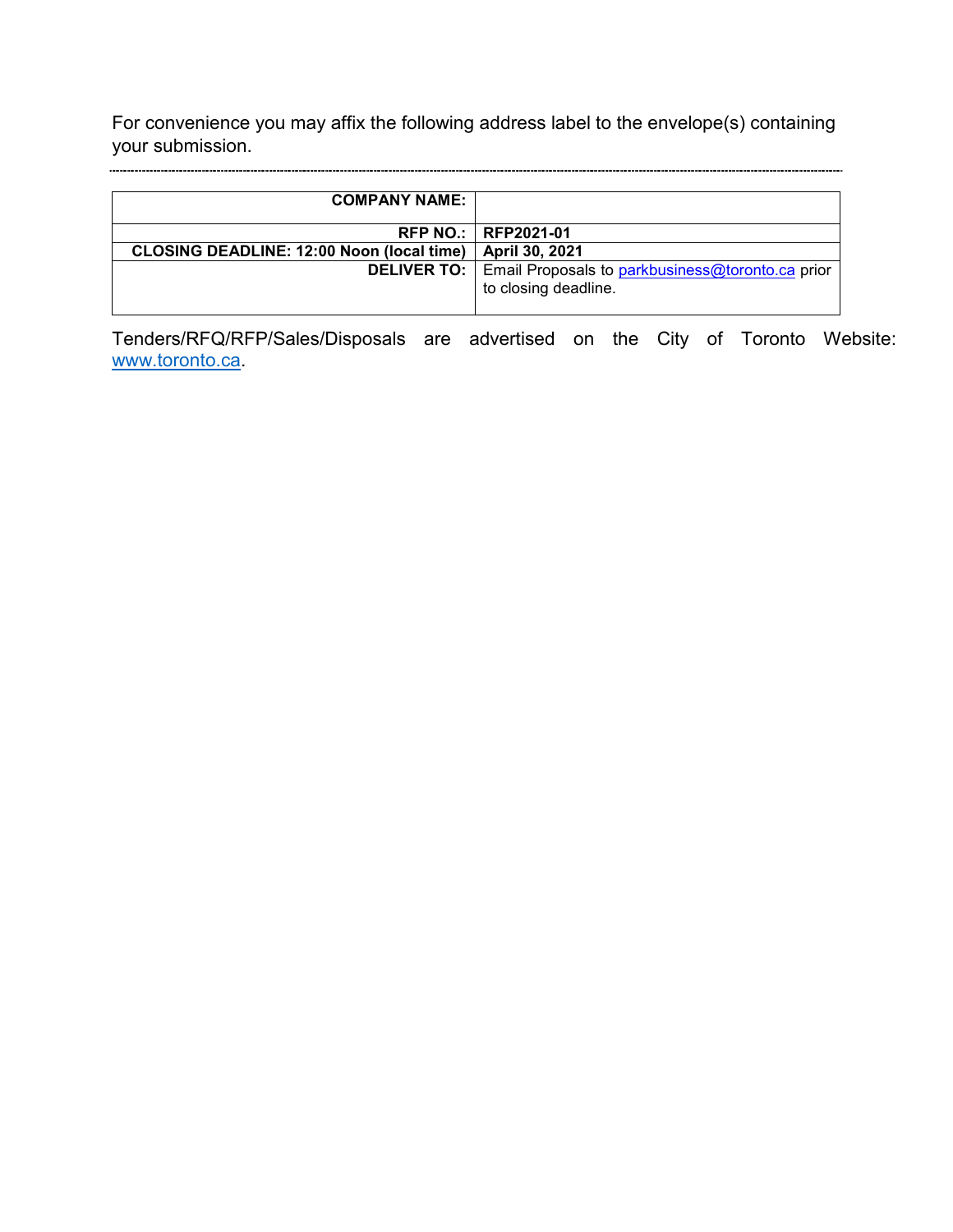#### **Table of Contents RFP NO. RFP2021-01**

| 1.0        | 1.1               |                          |  |
|------------|-------------------|--------------------------|--|
| 2.0        | 1.2<br>2.1        |                          |  |
|            | 2.2<br>2.3        |                          |  |
|            | 2.4<br>2.5        |                          |  |
| 3.0        | 3.1               |                          |  |
|            | 3.2<br>3.3<br>3.4 |                          |  |
|            | 3.5<br>3.6        |                          |  |
|            | 3.7<br>3.8        |                          |  |
|            | 3.9<br>3.10       |                          |  |
|            | 3.11              |                          |  |
| 4.0        | 4.1               |                          |  |
|            | 4.2<br>4.3        |                          |  |
|            | 4.4<br>4.5<br>4.6 |                          |  |
|            | 4.7               |                          |  |
| 5.0        | 5.1               | <b>General Overview </b> |  |
|            | 5.2<br>5.3        |                          |  |
|            | <b>APPENDICES</b> |                          |  |
| Appendix A |                   |                          |  |
| Appendix B |                   |                          |  |
| Appendix C |                   |                          |  |
| Appendix D |                   |                          |  |
| Appendix E |                   |                          |  |
| Appendix F |                   |                          |  |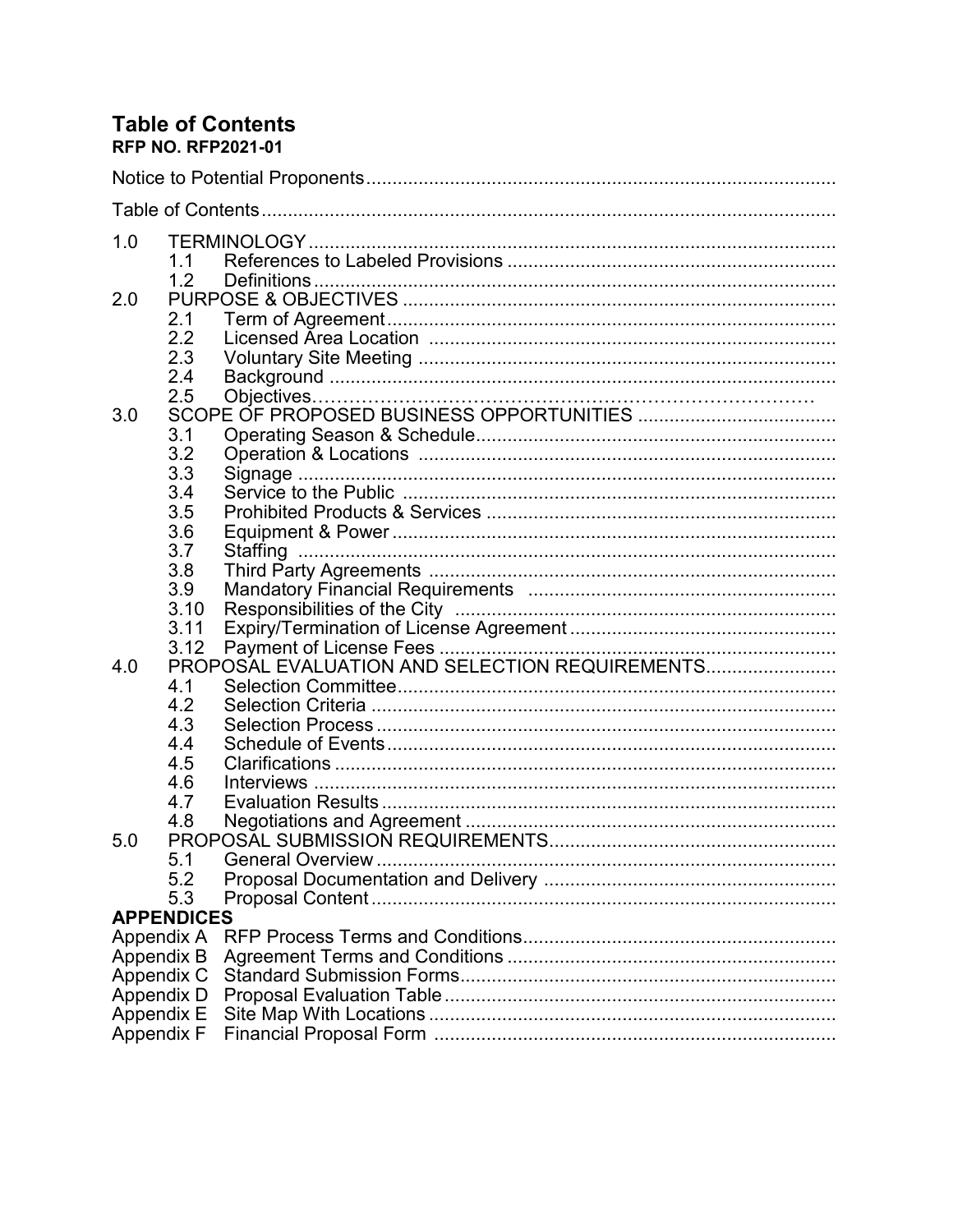## **1.0 TERMINOLOGY**

**1.1** References to Labeled Provisions

Each reference in this Request for Proposal to a numbered or lettered "section", "subsection", "paragraph, "subparagraph", "clause" or "sub clause" shall, unless otherwise expressly indicated, be taken as a reference to the correspondingly labeled provision of this Request for Proposal (RFP).

## **1.2** Definitions

Throughout this Request for Proposal, unless inconsistent with the subject matter or context,

"Agreement" means any written contract between the City and a Proponent or any purchase order issued by the City to the Vendor with respect to the Services contemplated by this RFP, and shall be deemed to include the terms and conditions for the provision of the Services as set out in this RFP.

"City" means the City of Toronto.

"Concession" means rental operation located within a Licensed Area.

"Council" means City Council.

"Division" means the Parks, Forestry & Recreation Division;

"Licensed Area" means a specific demised parcel of land situated within a Parkland Area pertaining to this RFP.

"Licence Fee" means remuneration paid to the City in connection with a written contract for the occupation of a Licensed Area as set out in this RFP

"Licence Agreement" means any written contract between the City and a Proponent or any purchase order issued by the City to the Vendor with respect to the occupation of a specific location associated with this RFP, and shall be deemed to include the terms and conditions for the provision of the Services as set out in this RFP.

"General Manager" means the General Manager of Parks, Forestry & Recreation or designate.

"HST" means Harmonized Sales Tax.

"MFIPPA" means the Municipal Freedom of Information and Protection of Privacy Act.

"Not-For-Profit" means an organization that does not distribute its surplus funds to owners or shareholders, but instead uses them to help pursue its goals.

"Preferred Proponent" means the Proponent whose Proposal, as determined by City staff through the evaluation analysis described in the RFP, provides the best overall value in meeting the City's requirements, and may be recommended for award.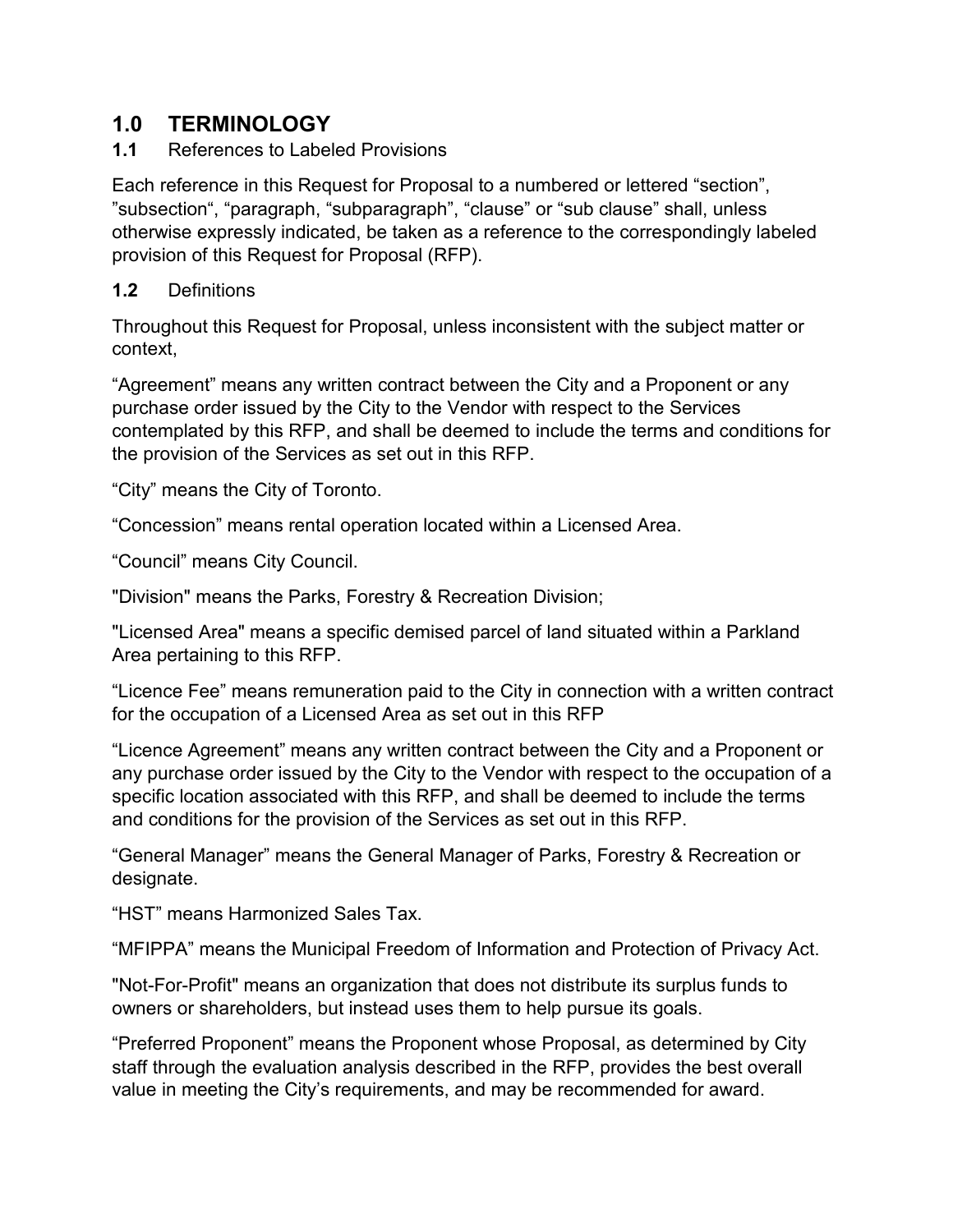"Project Manager" means the main contact person at the City for all matters relating to the project. Manager of a team of City staff assigned to the project.

"Proponent" means a legal entity, being a person, partnership or firm that submits a Proposal in response to a formal Request for Proposal.

"Proposal" means an offer submitted by a Proponent in response to a formal Request for Proposals (RFP), which includes all of the documentation necessary to satisfy the submission requirements of the RFP.

"RFP" means this Request for Proposal package in its entirety, inclusive of all Appendices and any bulletins or Addenda that may be issued by the City.

"Services" means all services and deliverables to be provided by a Vendor as described in this RFP.

"Solution" means a set of goods and services meeting the City's requirements, as set out in this RFP.

"Vendor" means the successful Proponent with whom the City enters into an Agreement.

# **2.0 PURPOSE**

The purpose of this RFP is to select qualified and experienced Vendor(s) to operate a small scale stand up paddle board & kayak rental service business along with storage space rental for public use for personal stand up paddle boards within the City's waterfront parkland areas. Selected Vendor(s) will be required by the City of Toronto's Parks, Forestry and Recreation Division to set-up and staff their own enterprise and to enter into a Licence Agreement with the City, substantially in accordance with the terms and conditions and in the form set out in Appendix 'B'.

The Division is issuing this RFP to solicit Proposals from Proponents who wish to undertake a business enterprise at one, several or all six (6) locations identified in Section 2.2.

Note: Proponents must not be a party to more than one Proposal in connection with this RFP. Failure to comply with this requirement will declare your proposal submission non-compliant.

## **2.1 Term of Licence Agreement**

Any resulting License Agreement will be for a term of three (3) consecutive years from June 1, 2021 and expiring September 30, 2023 subject to a License Fee. There will be an "Operational Season" within each year of the term running from June 1st to September 30th as specified in 3.1.1.

## **2.2 Licensed Area Locations**

The locations proposed under this RFP are depicted on the site map in Appendix 'E'.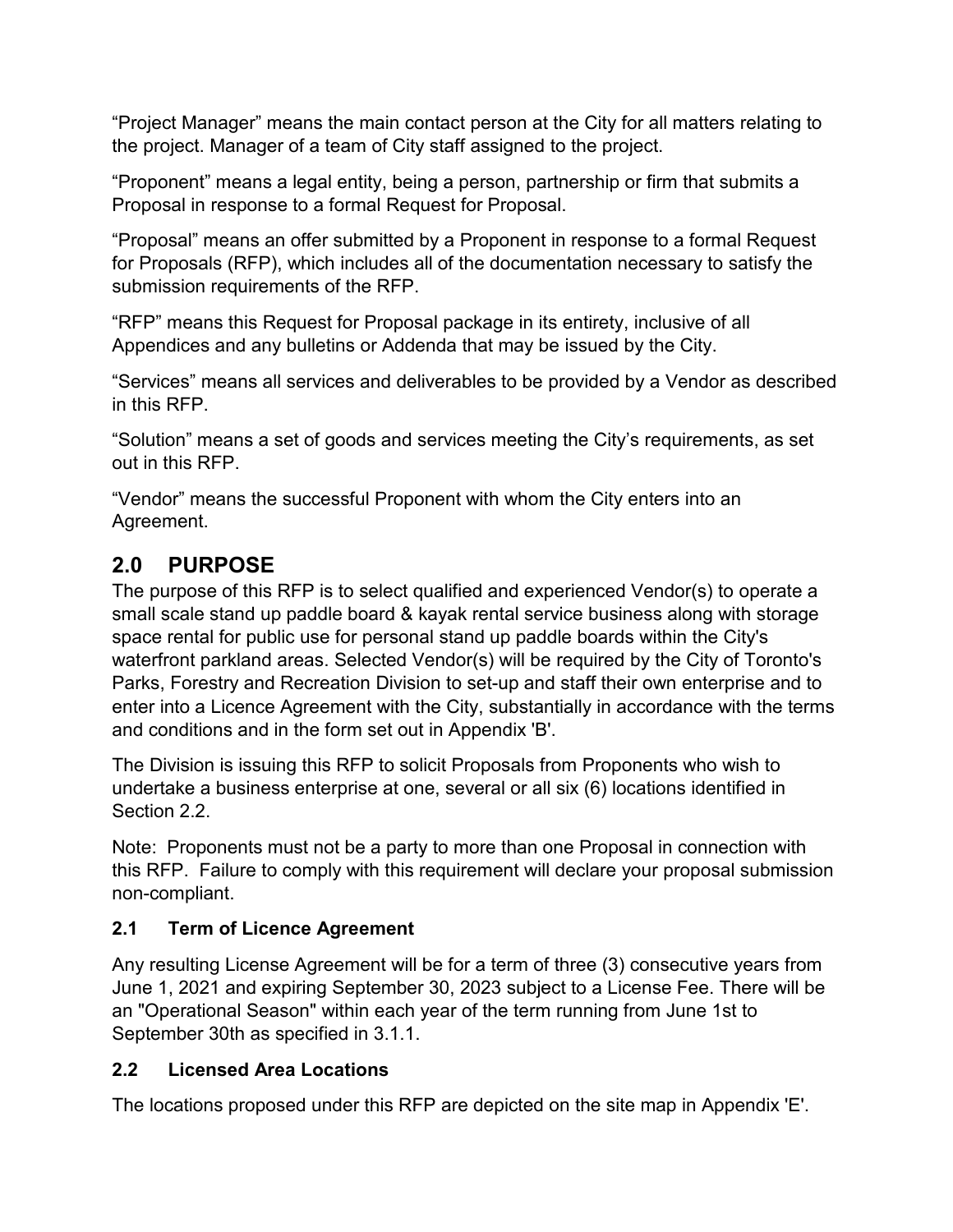Eastern Beaches – 2 locations (Eastern & Western sections of Woodbine Beach)

Cherry Beach - 1 location (East Parking Lot)

Toronto Island – 1 location (near Algonquin Bridge Rd.)

Western Beaches – 1 location (Budapest Park - Parking Lot)

Marie Curtis Park – 1 location (West Parking Lot)

## **2.3 Voluntary Site Meeting**

No voluntary site meeting due to COVID-19 restrictions.

## **2.4 Background**

The City of Toronto's waterfront parks are treasured green spaces and popular recreational destinations. These waterfront parks attract thousands of visitors annually seeking a variety of outdoor leisure activities and contain long stretches of sand, picnic areas, boardwalks, cycling trails, swimming stations and beach volleyball courts among other amenities.

In order to provide operating background to the Proponent, the combined average historical net sales for the two previous operators for stand up paddle board and kayak concessions in the Eastern Beaches are provided below:

| 2018     | 2019     | 2020      |
|----------|----------|-----------|
| \$38,000 | \$46,500 | \$102,000 |

#### **2.5 Objectives**

The objective of this RFP is to secure Licence Agreements with a Vendor(s) to operate stand up paddle board & kayak rental service based operations along with storage space rentals for public use for personal stand up paddle boards at various strategic locations within the waterfront parklands. Each individual Agreement will be subject to the approval of the General Manager and City Council and will require an annual licence fee to be paid. Community not-for-profit organizations are also invited to submit proposals for this RFP.

It is the objective of the City to maximize financial benefit for both itself and the Proponents and to ensure that the business opportunity complements the waterfront environment. The sale of food and beverages is strictly forbidden and must not be included in any proposal pertaining to this RFP. Above all, the design and appearance of each proposed concession must be aesthetically pleasing and complimentary to the surrounding park lands.

# **3.0 SCOPE OF PROPOSED BUSINESS OPPORTUNITIES**

Each Vendor shall operate within the following framework: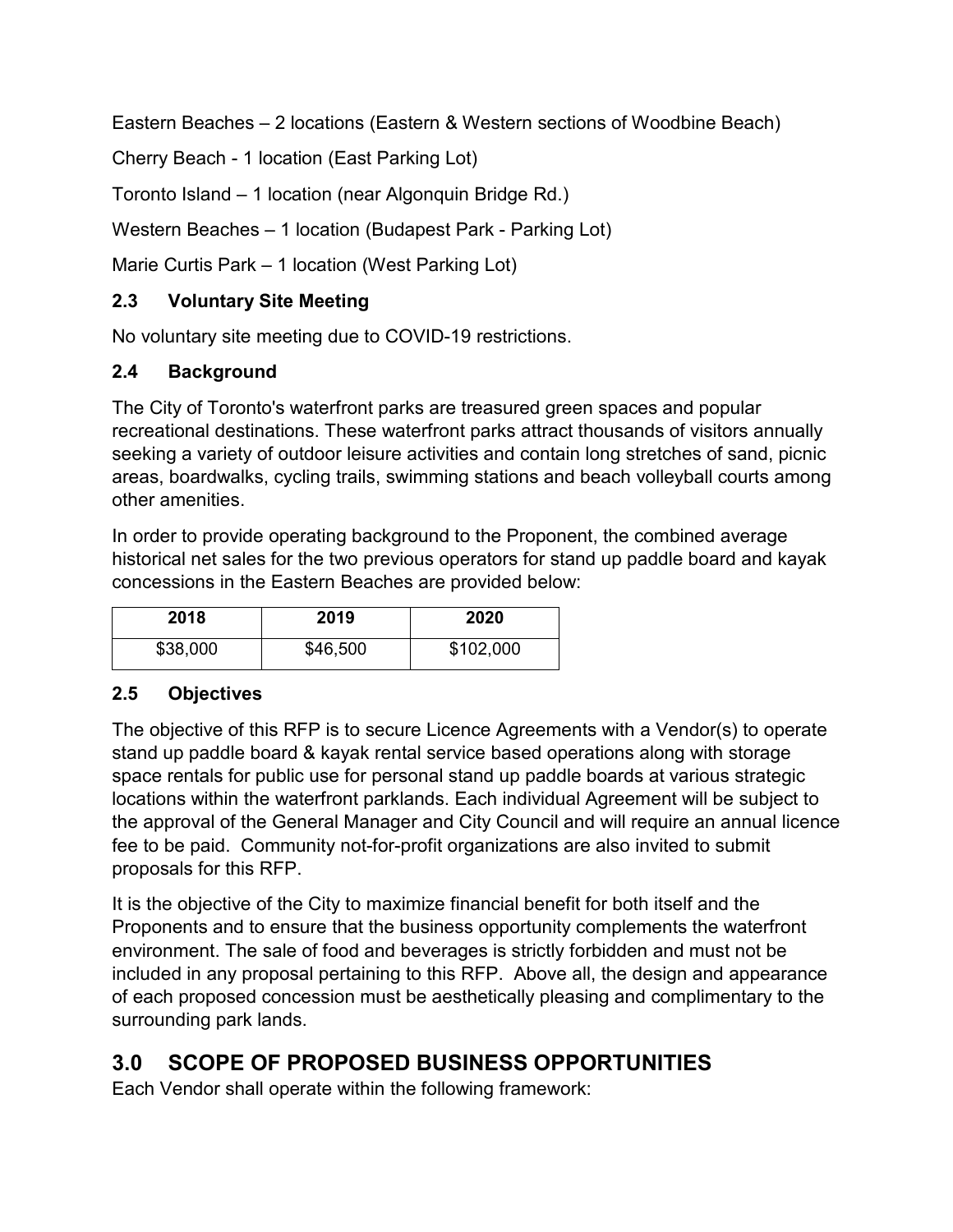## **3.1 Operating Season & Schedule**

3.1.1 Weather permitting, the Operating Season shall run June 1st to September 30th in each year of the Agreement.

3.1.2 At a minimum, each individual Vendor shall remain open between the hours of 10 AM and 6 PM seven days per week, including holidays, during the operating season (weather permitting).

## **3.2 Operation and Locations**

3.2.1 Vendors will be solely responsible to safely setup their business within the designated Licensed Area. Concession operations may be removed at the end of each day if feasible or may remain on site for the duration of the season after being safely secured each evening. Vendors will be required to produce full colour renderings of their concession operation for approval by the General Manager. The renderings must depict the operation in an "open for business" format along with a "closed" view.

3.2.2 Vendors shall keep available for rental by persons visiting the Park, a sufficient number and variety of sizes of paddle boards and kayaks that are in excellent condition and regularly inspected and maintained as such and provide to the General Manager a proposed list of such rentals available to be rented along with related safety equipment and supplies.

3.2.3 Vendors shall at all times post in a prominent manner a full list of all rental rates and hours of operation, and ensure its staff understands and communicates the rates to the general public.

3.2.4 Vendors will undertake frequent surveillance while the equipment is rented out, to ensure that customers have not encountered any difficulty, and that they are adhering to safety rules and handling the equipment in a safe and proper manner. This will include personal flotation device orientation with all patrons with mandatory requirement that all patrons wear personal flotation devices for the duration of their rental.

3.2.5 Vendors will be responsible for any damages that are the result of their business operation, set-up, or removal.

3.2.6 A mandatory \$5,000 Letter of Credit will be required from each Vendor to cover the cost of any damages to parkland, infrastructure or removal fees.

3.2.7 Vendors will be responsible for maintaining the interior and the exterior of the concession operation. Vendors will also be responsible for maintaining the immediate grounds surrounding their operation to the extent the area will be both safe and clean for Park Patrons.

3.2.8 Vendors shall remove all waste, garbage, refuse, rubbish, and litter from the Licensed Area each day. Vendors and their staff will be required to use Park washroom facilities which may or may not be within close proximity of each concession location.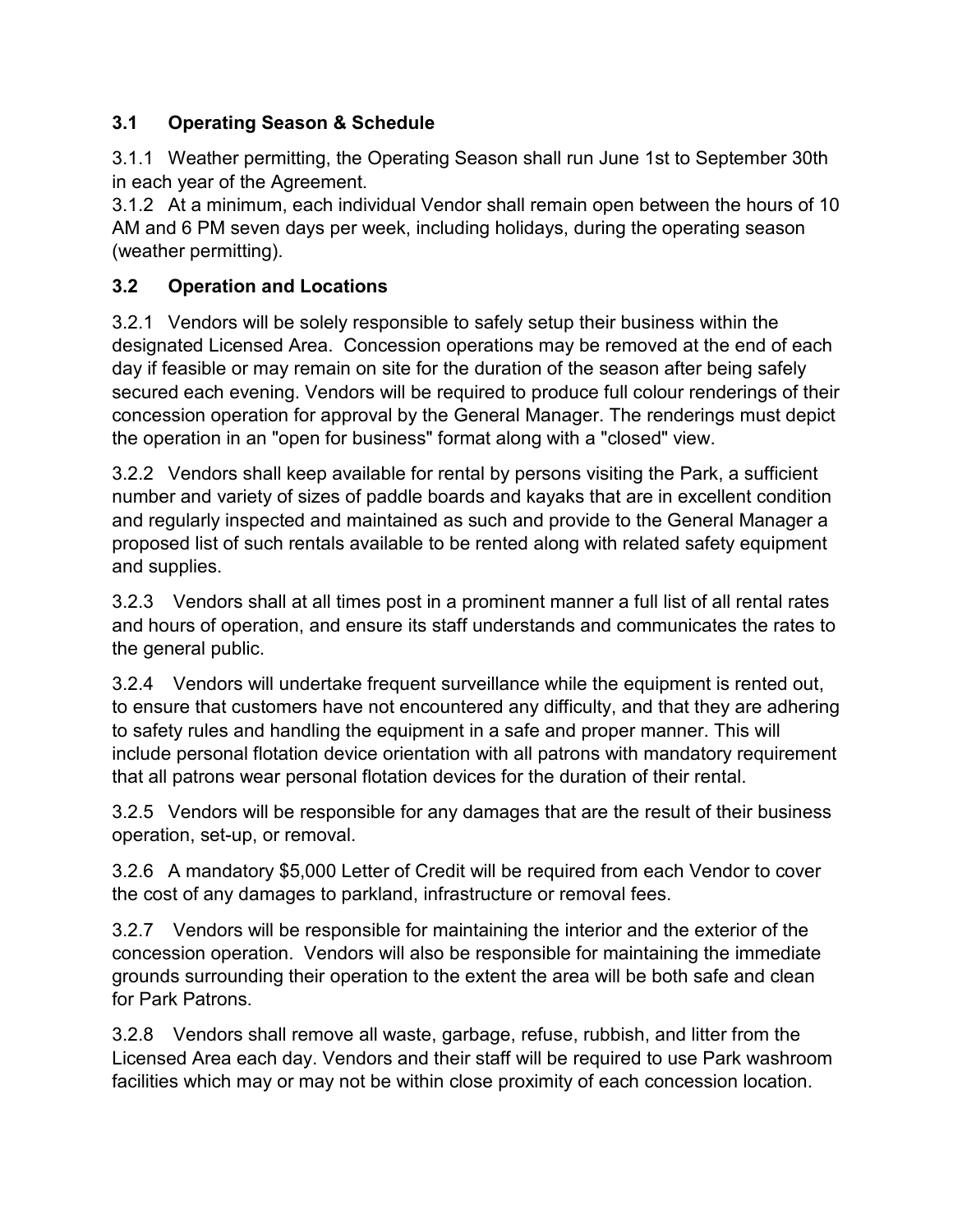3.2.9 The Vendor has no rights to operate or permit the operation of any vending carts or other concessions beyond the boundary of the Licensed Area.

3.2.10 Vendors will be individually responsible for the collection and remission of all sales, HST, and any other taxes payable including property taxes (if any) in relation to the operation of the concession.

3.2.11 Vendors must comply strictly with all laws, by-laws, rules and regulations of the City of Toronto, the Medical Officer of Health of the City of Toronto, the City's Municipal Licensing & Standards Division, the Toronto Police Services Board, the Province of Ontario, the Government of Canada and all other bodies authorized to make any laws, by-laws, rules and regulations, governing the conduct and operation of the Concession, the use or occupation of the Concession, the staff employed by the Vendor, or anything in connection therewith; and shall obtain and pay for all necessary permits and licenses.

3.2.12 Equipment being displayed outside adjacent to the Concession must be well organized and a minimum of 2 metres from the edge of Park paths, boardwalks, or cycle paths where they may be an impediment to the safe movement of Park patrons.

3.2.13 Concession operations may be in the form of a suitably modified for retail use shipping container or trailer that has been preapproved by the General Manager.

3.2.14 There are a limited number of locations as set out in the map in Appendix "E". Locations will be individually assigned by PF&R Staff and will be specific to individual agreements and therefore non-transferrable.

## **3.3 Signage**

3.3.1 All signage in and around the Concession will be of professional quality and appearance. All signage must be approved by the General Manager. Signage will not be allowed to impede the flow of Park patrons. Sandwich boards will be specifically prohibited.

## **3.4 Service to the Public**

3.4.1 Creating and maintaining a high-quality experience for the public is paramount. The City is interested in partnering with Vendors that will provide a high level of customer service that will enhance the experience of Park patrons.

3.4.2 Developing and promoting community engagement with the public along with promoting equitable access to quality, safe, well maintained and cost effective programs and services.

3.4.3 Vendors will be required to deal with customer queries and complaints in a prompt and courteous manner and will be responsible for all refunds associated with its business.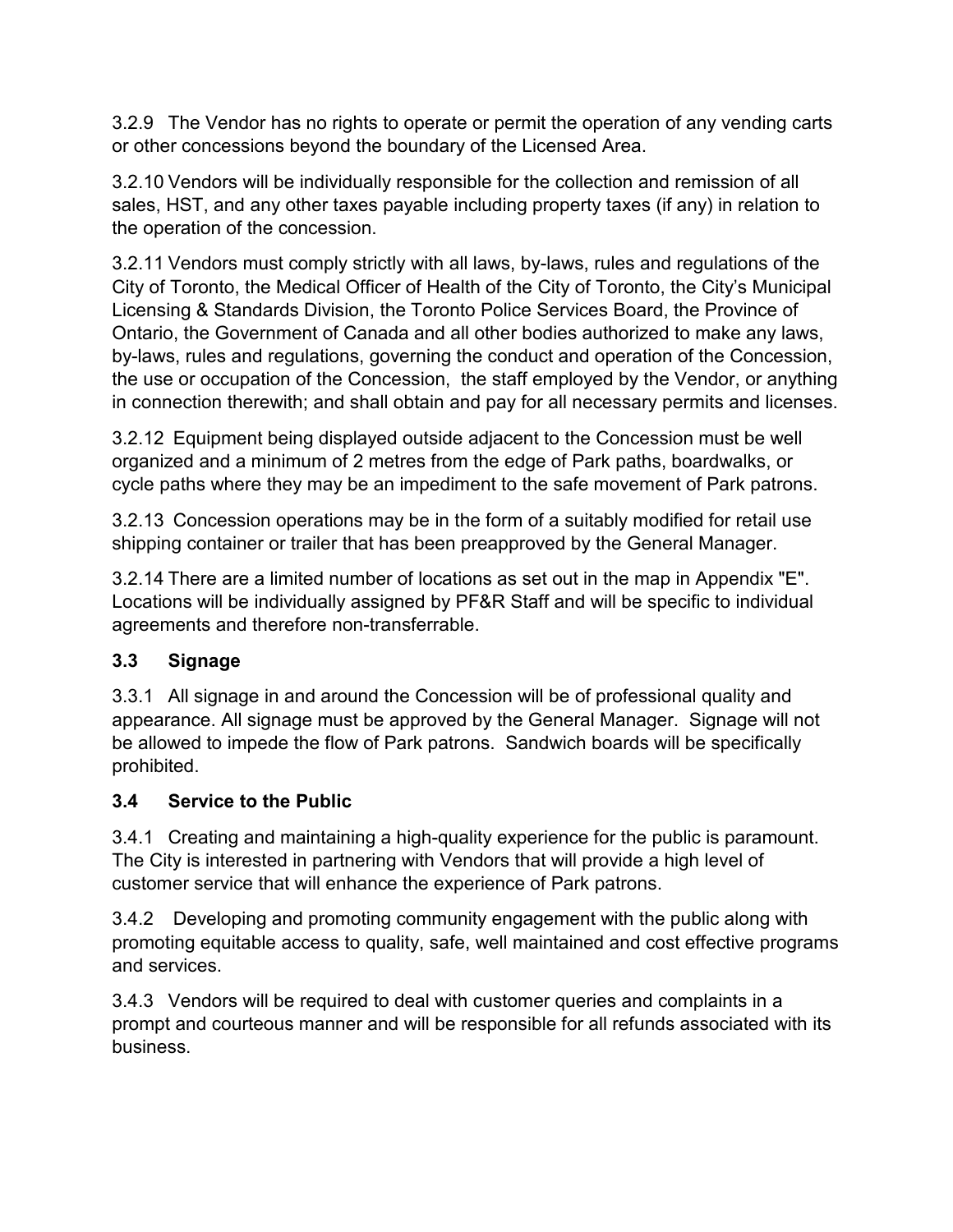## **3.5 Prohibited Products and Services**

3.5.1 Under no circumstances will the sale or distribution of food and/or beverages of any form whatsoever be allowed within the Licensed Area. Free distribution of food and beverages is also strictly prohibited.

3.5.2 Under no circumstances will the sale of personal hygiene products, including face and body creams, lotions and sunscreen: sunglasses and other shade products: informal clothing and footwear such as t-shirts, hats and beachwear: souvenirs and postcards; beach related accessories, such as beach balls, Frisbees, children's toys and games be all allowed.

3.5.3 Under no circumstances will the sale or free distribution of tobacco or tobacco products, cannabis, narcotics and/or drug related products and associated paraphernalia be permitted.

3.5.4 Under no circumstances will the promotion or dissemination of any form of religious or political propaganda be allowed as part of or ancillary to the concession operation.

3.5.5 Under no circumstances will the sale or promotion of firearms or fireworks be allowed.

3.5.6 Under no circumstances will Vendors be allowed to operate out of cars, vans, rental trucks or the like. Exceptions will be made for Vendors who will operate from purpose built commercial trade vehicles providing the vehicle has first been preapproved by the General Manager and providing the vehicle once in place within the park will not have its engine running nor will it have a gas powered generator that is running at any time.

3.5.7 The use of loud amplification equipment and the playing of loud music is prohibited.

## **3.6 Equipment & Power**

3.6.1 Gas or diesel powered generators will not be allowed. Small scale solar/battery power is permitted if the equipment has been approved by the Canadian Standards Association (CSA) and is situated safely within the Licensed Area so as not to impede pedestrian movement or be a hazard to the public.

3.6.2 Utility connections such as hydro and water will generally not be readily available. Where hydro connections may be available due to the close proximity of a particular power standard and where Parks Staff have acknowledged in writing the Vendor can connect to the service. The cost to arrange for the necessary permits, the cost for the hydro hookup and the cost for the consumption of the power will be the full and sole responsibility of the Vendor.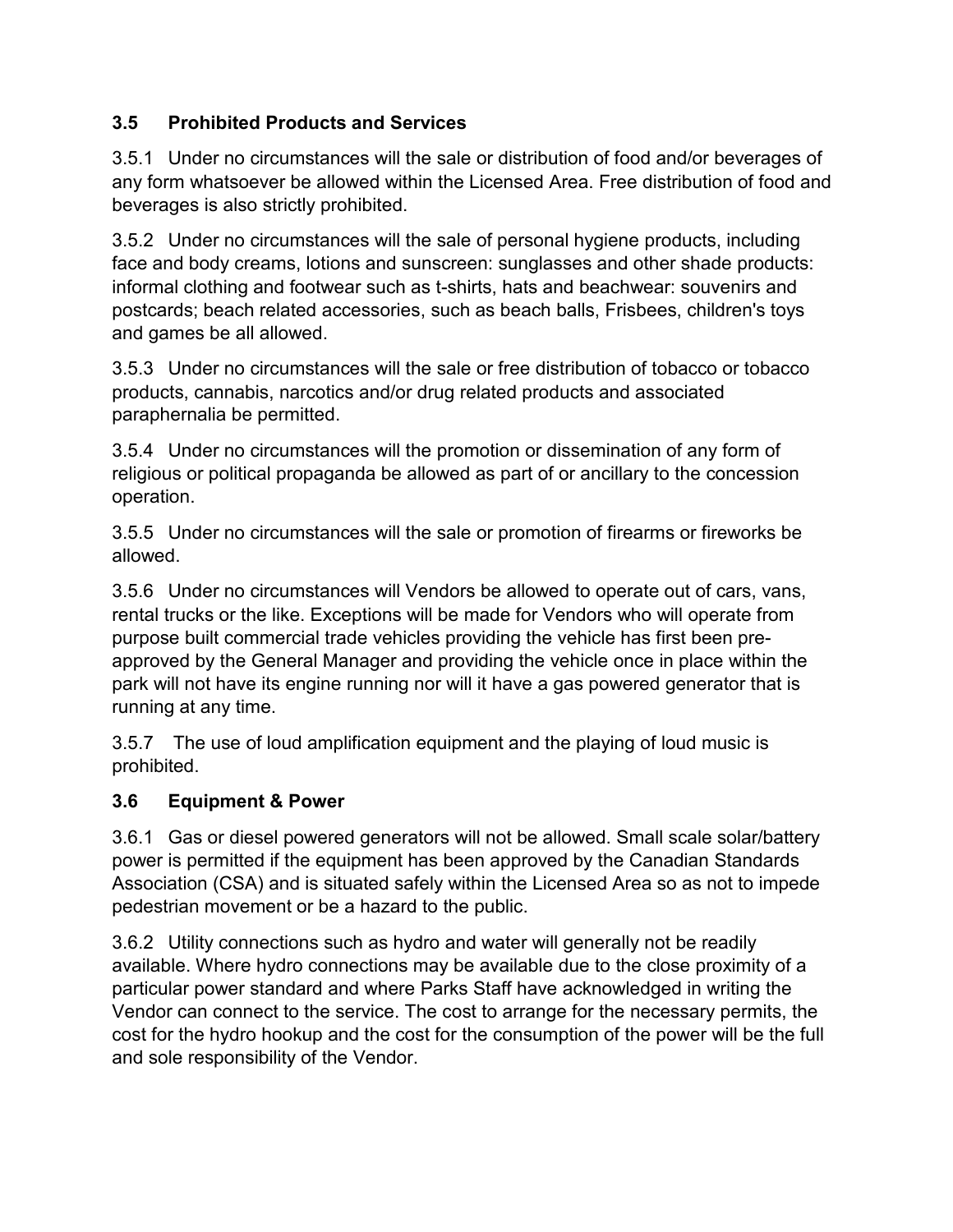3.6.3 Where hydro power has been installed at any particular location the Vendor will not utilize any form of electrical equipment or amplification that will be of danger or nuisance to the general public.

## **3.7 Staffing**

3.7.1 Vendors will be responsible for supplying trained and competent staff who will wear a distinguishable uniform acceptable to the General Manager while working on City property.

3.7.2 Vendors and their staff will have a clean and tidy appearance at all times.

3.7.3 Vendors must ensure that all installations are completed using certified trades people and must comply with the Fair Wage policy and trades union contracts.

3.7.4 Vendors will be responsible to ensure their staff are suitably experienced in water sports, have the appropriate certifications and are physically capable of withstanding the challenges of a waterfront environment.

3.7.5 Vendors shall have staff trained and certified in providing first aid on duty at all times during the operation of the Concession. The Vendor shall also have staff trained to identify and understand the signs of potential impairment, either through drugs or alcohol, and shall not rent any equipment to those who exhibit such signs.

## **3.8 Third Party Agreements**

3.8.1 The Vendor shall not enter into any agreements with any outside third parties for the purpose of the sale of goods, advertising, promotions or providing any products or services to the public including, but not limited to, the placement of kiosks, banners and/or post any signage on any portion of the Licensed Area or surrounding City-owned property that could offer advertising, promotions, free product sampling, sponsorship, contests and/or free give-a-ways, or to engage in such similar initiatives or provide such services itself.

## **3.9 Mandatory Financial Requirements**

3.9.1 As noted in Section 3.2.6 a mandatory \$5,000 Letter of Credit will be required before the City will enter into any agreement associated with this RPF.

3.9.2 The Vendor shall provide an annual revenue statement to the General Manager by no later than December 31st in each year of the Term, showing and summarizing the total gross revenues from all operations arising out of the Concession. The annual revenue statement shall be prepared and authorized by a chartered accountant.

## **3.10 Responsibilities of the City**

The responsibilities of the City will include, but not be limited to, the following:

3.10.1 To communicate to the Vendor any upcoming activities (regarding number of the public using facilities, special events, etc.), and customer inquiries/complaints.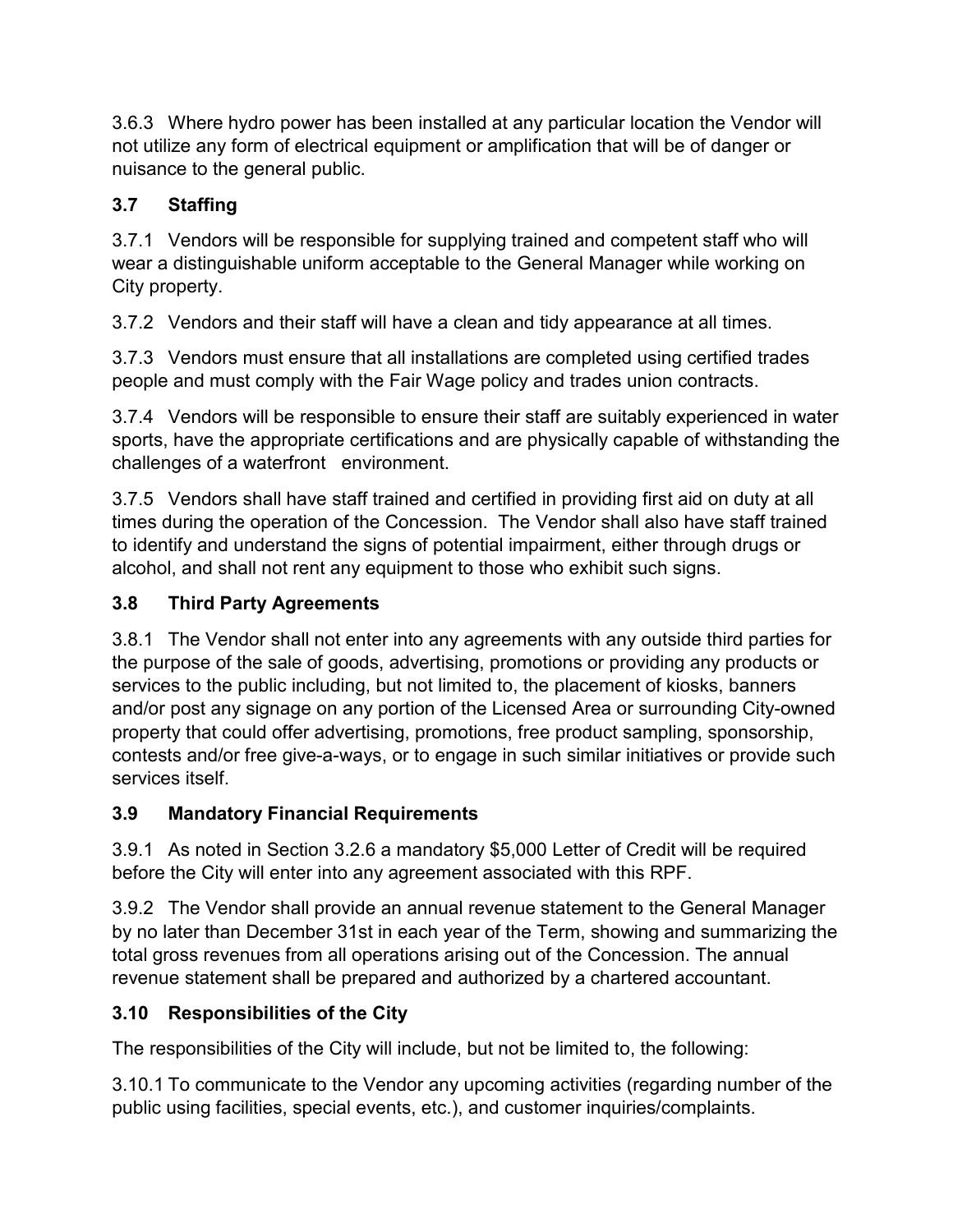3.10.2 Commencement and shut down dates for each operating season (if applicable) and the communication of same to the Vendor.

## **3.11 Expiry/Termination of License Agreement**

Upon the expiry or other termination of any resulting Licence Agreement or any extension or renewal thereof any and all structures, fixtures and improvements located on or attached to the assigned site, at the sole discretion of the General Manager, shall be removed within 48 hours of written notice of termination or they will be removed by the City at the Vendors sole expense.

## **3.12 Payment of Annual Licence Fees**

3.12.1 The Proponent will include a minimum annual licence fee of \$6,000 (in Canadian funds) payable to the City, plus all other benefits to the City which may include percentage fees of annual gross revenue. The annual licence fee must be paid in 2 installments on June 1st and August 1st of each operating season.

3.12.2 The City will only accept one of the following methods of payment:

- Pre-authorized Payment
- Electronic Fund Transfer
- Post Dated Cheques

# **4.0 PROPOSAL EVALUATION AND SELECTION PROCESS**

## **4.1 Selection Committee**

All proposals will be evaluated through a comprehensive review and analysis by a Selection Committee which will include members from the Parks, Forestry & Recreation Division and relevant City Divisional staff and such other persons as may be selected by the City. The Selection Committee may at its sole discretion retain additional committee members or advisors. The aim of the Selection Committee will be to select proponents which in its opinion meets the City's requirements under this RFP and provides maximum benefit to City of Toronto park patrons while enhancing the overall park experience. Proponents will be deemed to have agreed that the decision of the Selection Committee will be final and binding.

## **4.2 Selection Criteria**

Proposals will be evaluated by the Selection Committee based on the Proposal Evaluation Table in Appendix D.

## **4.3 Selection Process**

The Selection Committee will score the Proposals using the evaluation table in Appendix D.

If the submission fails any mandatory requirements, the Proposal will be rejected.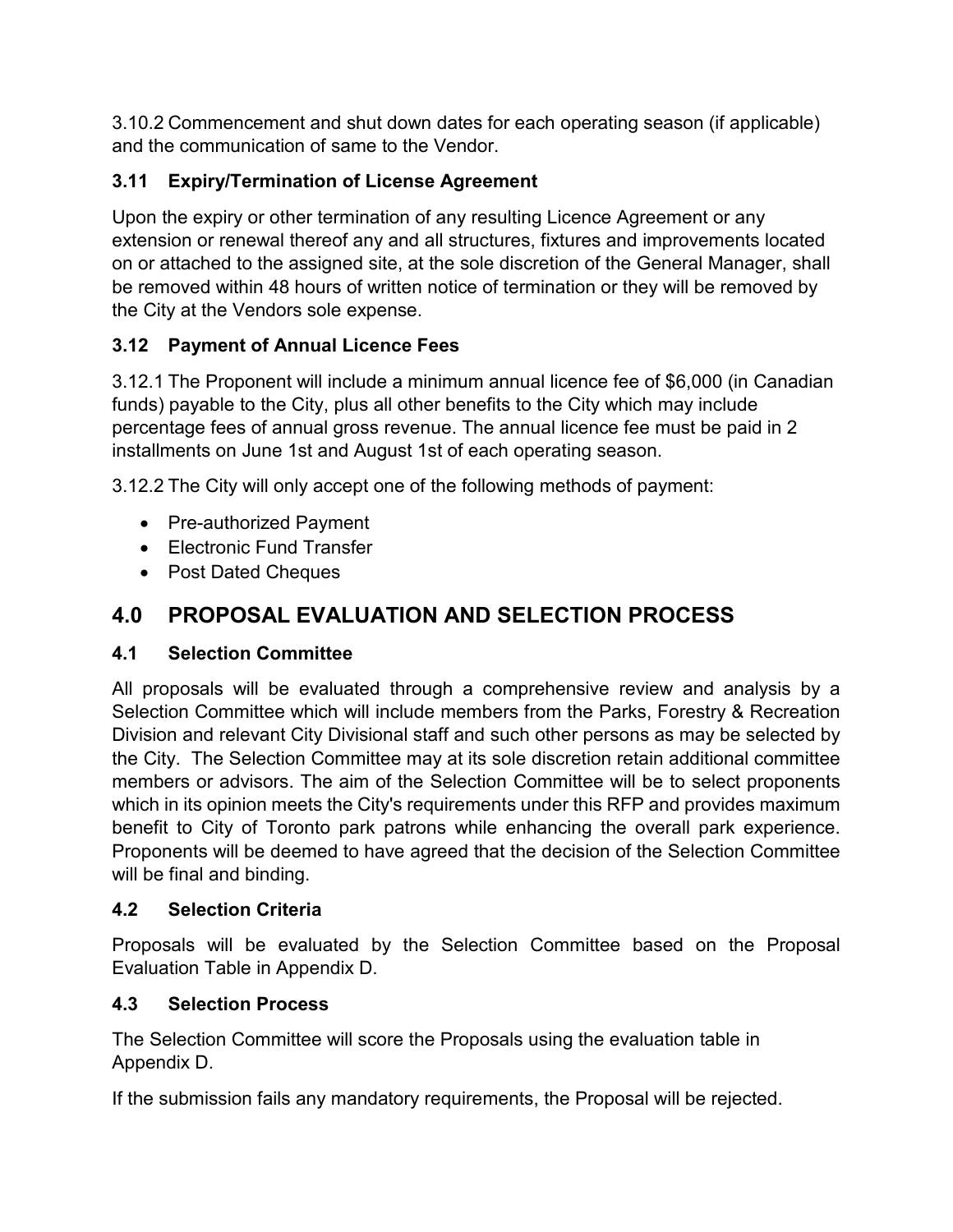A Proponent's technical portion (Stage 2) of the Proposal must score a minimum of 75% (or 52.5 points) in order to advance to (Stage 3).

If it deems necessary, the Selection Committee may validate written Proposals as follows:

- Detailed reference checks, relevant technical qualifications and experiences of Proponents on projects of similar size, scope, and complexity;
- An interview with the Proponents to answer questions to clarify and/or validate their understanding of the requirements.

If necessary, the Selection Committee will use interview and/or reference check results to revise, refine, and finalize the score for the Technical Evaluation portion of the Proposal. The Proposal that achieves the highest Total Score for each proposed location in Section 2.2 will be ranked first. In the event of a tie Total Score, the Proponent achieving the highest score within Stage "2" of the Evaluation Table (depicted in Appendix "D") will be ranked first overall.

### **4.4 Schedule of Events**

| <b>Date</b>    | <b>Milestone</b>                                           |
|----------------|------------------------------------------------------------|
| April 9, 2021  | RFP Issue Date                                             |
| N/A            | <b>Voluntary Site Meeting</b>                              |
| April 15, 2021 | Deadline for Proponent questions (in writing by 4:00 PM)   |
| April 22, 2021 | Release of final Addendum (if necessary)                   |
| April 30, 2021 | RFP Closing Date (Submissions must be received by 12 noon) |
| <b>TBD</b>     | <b>Evaluation Completion Date</b>                          |
| <b>TBD</b>     | <b>Award Notice Date</b>                                   |
| June 1, 2021   | <b>Contract Start Date</b>                                 |

The timetable for the RFP process is shown in the following table:

The City reserves the right to change the dates at its sole discretion. Written notice of any changes will be provided where feasible.

## **4.5 Clarifications**

As part of the evaluation process the Selection Committee may make requests for further information with respect to the content of any Proposal in order to clarify the understanding of the Proponent's response. The clarification process shall not be used to obtain required information that was not submitted at time of close or to promote the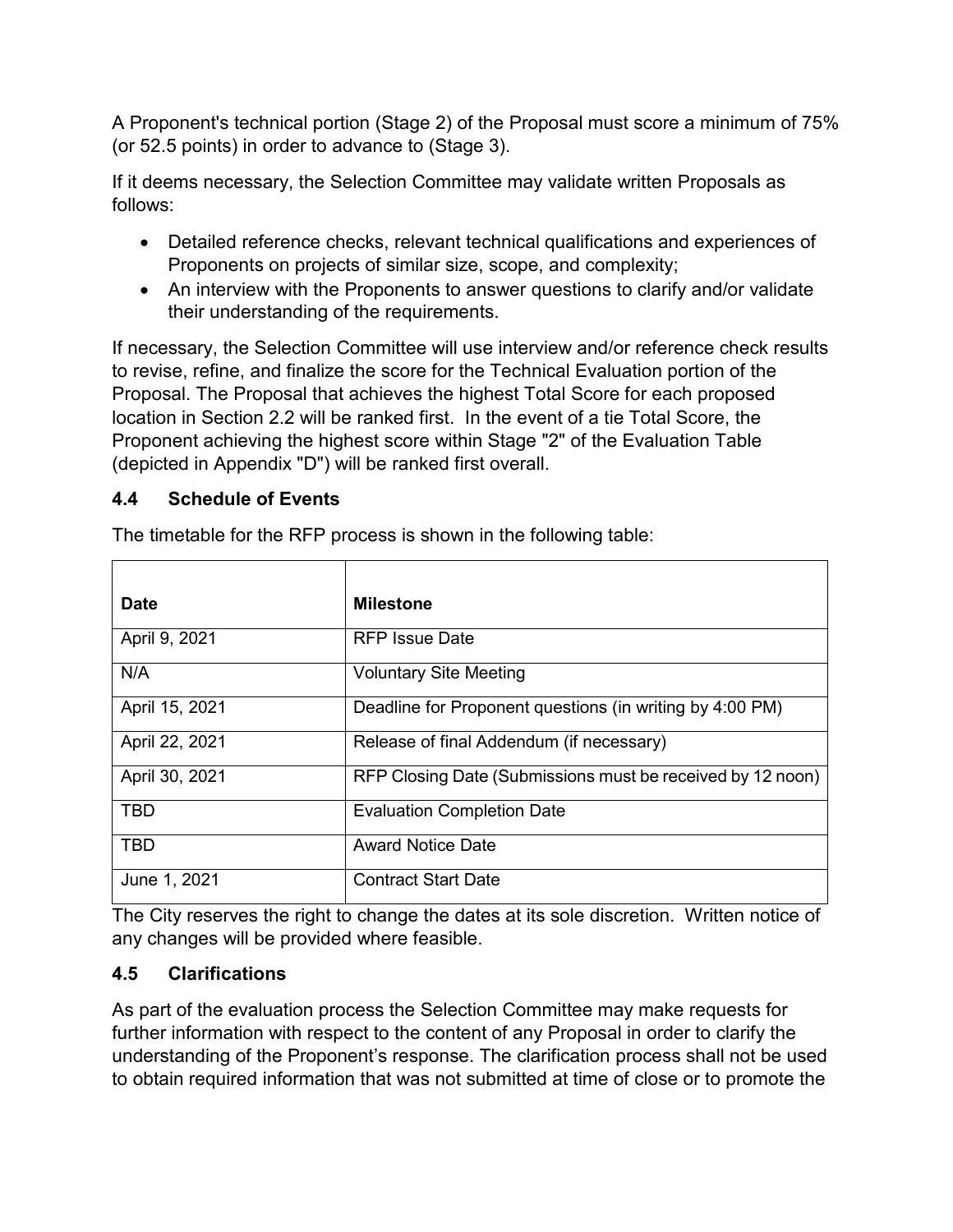Proponent's company. The Selection Committee may request this further information from one or more Proponents and not from others.

## **4.6 Optional Interviews**

A Proponent whose written Proposal has met or exceeded the minimum technical score may be invited to an interview with the Selection Committee, the results of which will be used by the Committee as a mechanism to revisit, revise, confirm and finalize the score and select the recommended Proponent(s). In the interest of clarity the City reserves the right to interview Proponents. The Selection Committee may interview any Proponent(s) without interviewing others, and the City will be under no obligation to advise those not receiving an invitation until completion of the evaluation and selection process.

The representatives designated by the Selection Committee in its invitation to the Proponent must attend any interview scheduled as part of this evaluation process unless the City agrees otherwise in writing and at its sole discretion.

The representative of a Proponent at any interview scheduled is expected to be thoroughly versed and knowledgeable with respect to the requirements of this RFP and the contents of its Proposal, and must have the authority to make decisions and commitments with respect to matters discussed at the interview, which may be included in any resulting Agreement.

Where the staff team proposed by the Proponent is an important element in the selection criteria, the staff team proposed shall be present for the interviews.

No Proponent will be entitled to be present during, or otherwise receive, any information regarding any interview with any other Proponent.

Refusal of a Proponent to participate in an interview/demonstration requested by the City may, in the City's sole discretion, be considered a failure of the Proponent to comply with a Mandatory Requirement of the RFP and thus subject to disqualification.

## **4.7 Evaluation Results**

Upon conclusion of the evaluation process, a final recommendation will be made by the Selection Committee to the appropriate City staff member and/or City Council.

Proposal evaluation results shall be the property of the City and are subject to MFIPPA. Evaluation results may be subject to public release pursuant to MFIPPA.

Proponents should be aware that Council and individual Councilors have the right to view the responses provided that their requests have been made in accordance with the City's procedure.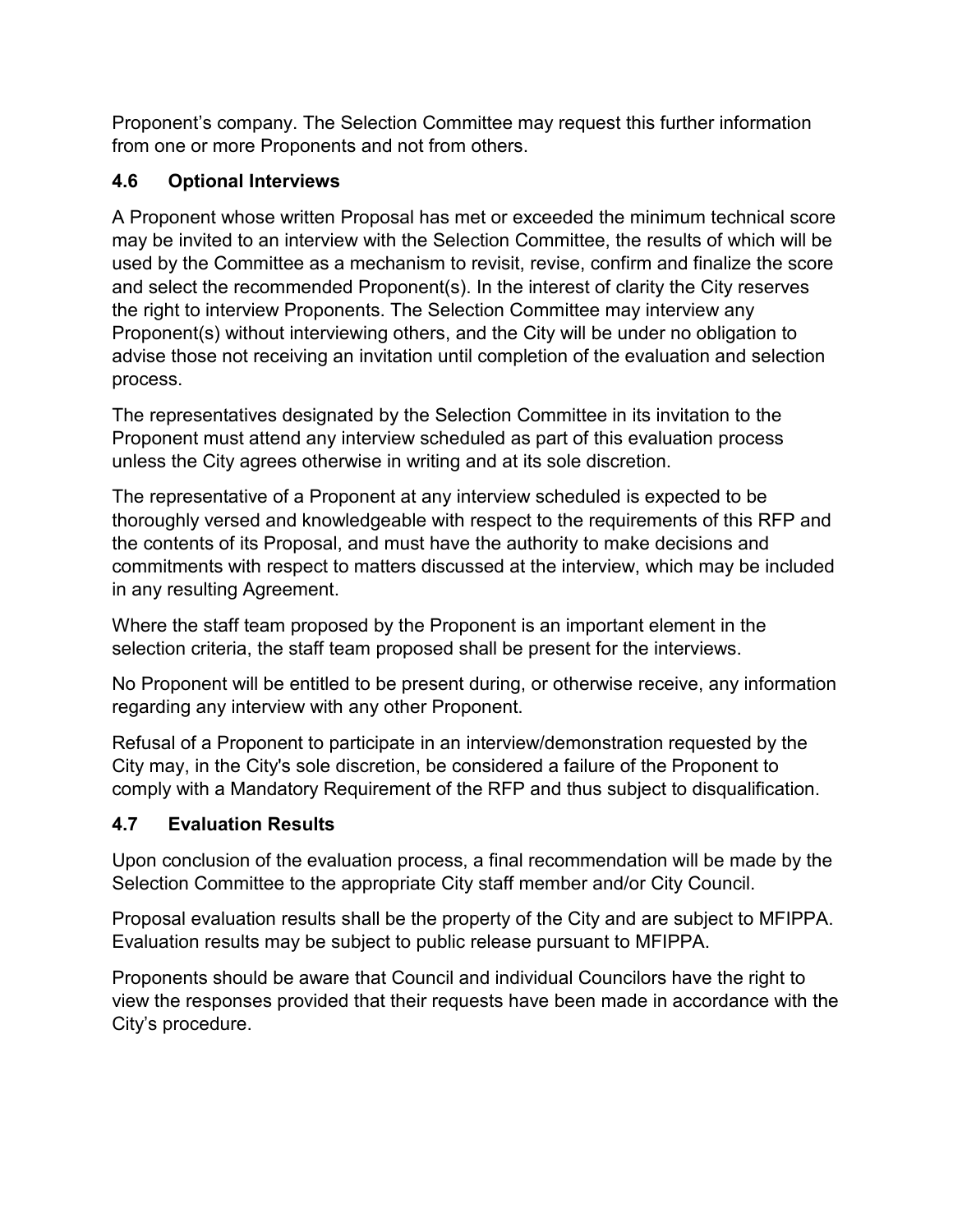## **4.8 Negotiations and Agreement**

The award of any Agreement will be at the absolute discretion of the City. The selection of a Preferred Proponent will not oblige the City to negotiate or execute an Agreement with that Preferred Proponent.

Any award of an Agreement resulting from this RFP will be in accordance with the bylaws, policies and procedures of the City.

The City shall have the right to negotiate on such matter(s) as it chooses with the Preferred Proponent without obligation to communicate, negotiate, or review similar modifications with other Proponents. The City shall incur no liability to any other Proponent as a result of such negotiation or alternative arrangements.

During negotiations, the scope of the services may be refined, issues may be prioritized, responsibilities among the Proponent, all staff and sub-consultants provided by it and the City may be settled and the issues concerning implementation may be clarified.

Any Agreement must contain terms and conditions in the interests of the City and be in a form satisfactory to the City Solicitor. If the Agreement requires City Council approval, then the final Agreement must contain terms and conditions substantially as set out in the Council report authorizing the Agreement. Any Agreement will incorporate as schedules or appendices such part of the RFP (including addenda) and the Proposal submitted in response thereto as are relevant to the provision of the goods and/or services.

The terms and conditions set out in Appendix 'B' shall be incorporated in any Agreement entered into with the recommended Proponent. These terms and conditions are mandatory and are not negotiable.

If any Agreement cannot be negotiated within sixty (60) business days of notification to the Preferred Proponent, the City may, at its sole discretion, terminate negotiations with that Proponent and negotiate an Agreement with another Proponent or abort the RFP process and not enter into any Agreement with any of the Proponents.

# **5.0 PROPOSAL SUBMISSION REQUIREMENTS**

## **5.1 General Overview**

The City has formulated the procedures set out in this RFP to ensure that it receives Proposals through an open, competitive process, and that Proponents receive fair and equitable treatment in the solicitation, receipt and evaluation of their Proposals. The City may reject the Proposal of any Proponent who fails to comply with any such procedures.

Proposals are expected to address the RFP content requirements as outlined herein, and should be well ordered, detailed and comprehensive. Clarity of language,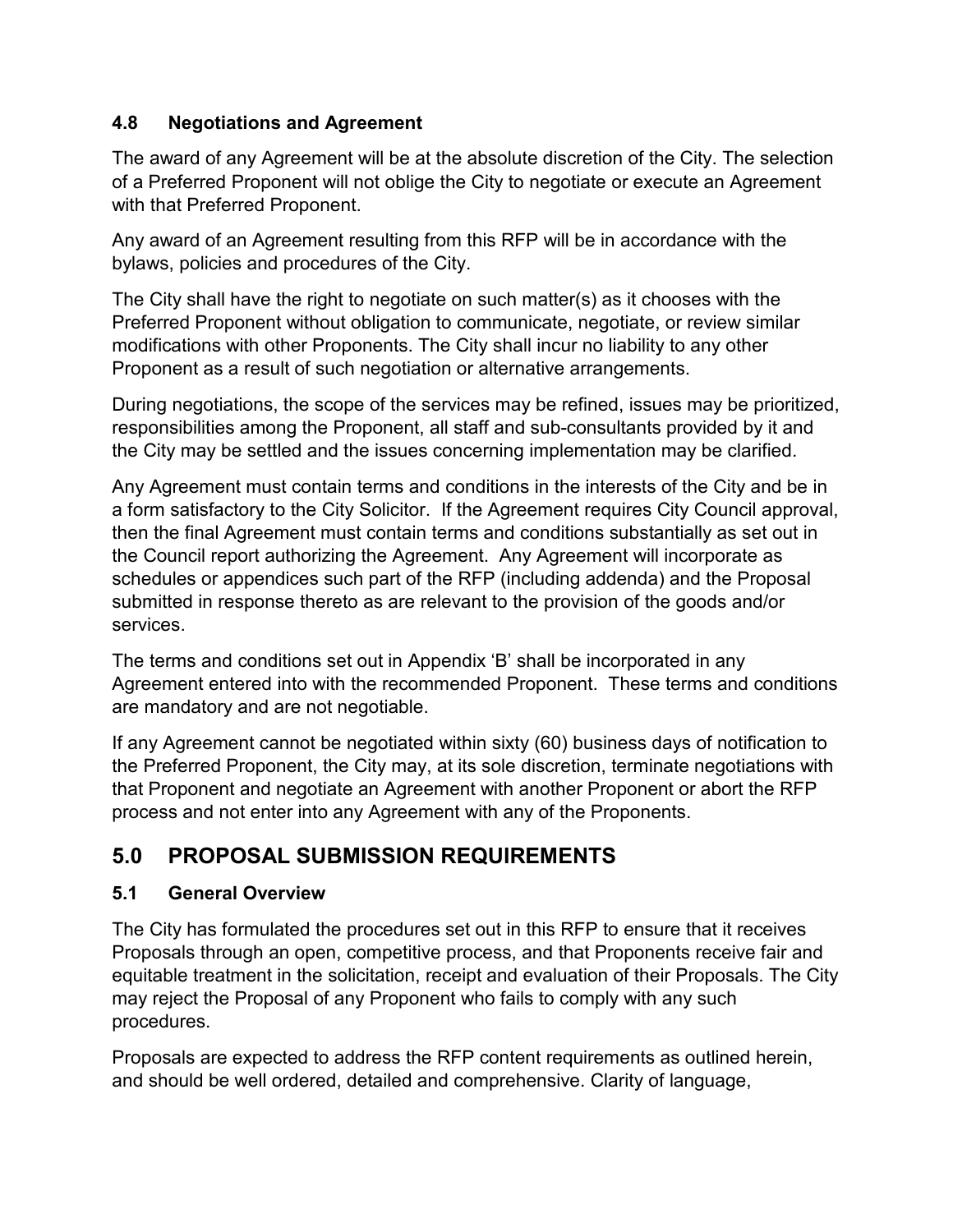adherence to suggested structuring, and adequate accessible documentation is essential to the City's ability to conduct a thorough evaluation.

The City prefers that the assumptions used by a Proponent in preparing its Proposal are kept at a minimum and to the extent possible, that Proponents will ask for clarification prior to the deadline for Proponent questions rather than make assumptions. Proponents should also review sections 3 to 6 of Appendix 'A' with respect to asking questions about the RFP. Where a Proponent's assumptions are inconsistent with information provided in the RFP, or so extensive that the total Proposal offer is qualified, such Proponent risks disqualification by the City in the City's sole discretion.

## **5.2 Proposal Documentation and Delivery**

The documentation for each Proposal:

- a) Must be submitted by email to parkbusiness@toronto.ca
- b) Should be limited to preferably 25 pages, double sided, minimum 11 point font, with unlimited appendices.
- c) Must consist of one (1) original (clearly marked as such on its first page):
	- i) A Main Proposal Document as described in the section below titled Proposal Content, including all attachments and appendices as required. (Mandatory)
	- ii) Form 1 (Proposal Submission Form) completed and signed by an authorized official of the Proponent. (Mandatory)
	- iii) Business Plan (see section 5.3.5 for an outline of the Business Plan)

Note: Form 1 and optional Form 2 are provided in Appendix 'C'.

- d) Must be completed in a non-erasable medium and signed in ink;
- e) Must not include:
	- i) any qualifying or restricting statements;
	- ii) exceptions to the terms and conditions of the RFP that have not be approved through an addendum; or
	- iii) additional terms or conditions.
- f) Must be delivered no later than the Closing Deadline of April 30, 2021 at 12 noon.

Proposals that arrive after the Deadline will not be accepted.

## **5.3 Proposal Content**

The proposal should contain the following items:

Letter of Introduction – Introducing the Proponent and signed by the person(s) authorized to sign on behalf of and to bind the Proponent to statements made in response to this RFP. This should contain the same signature as the person signing the submission forms.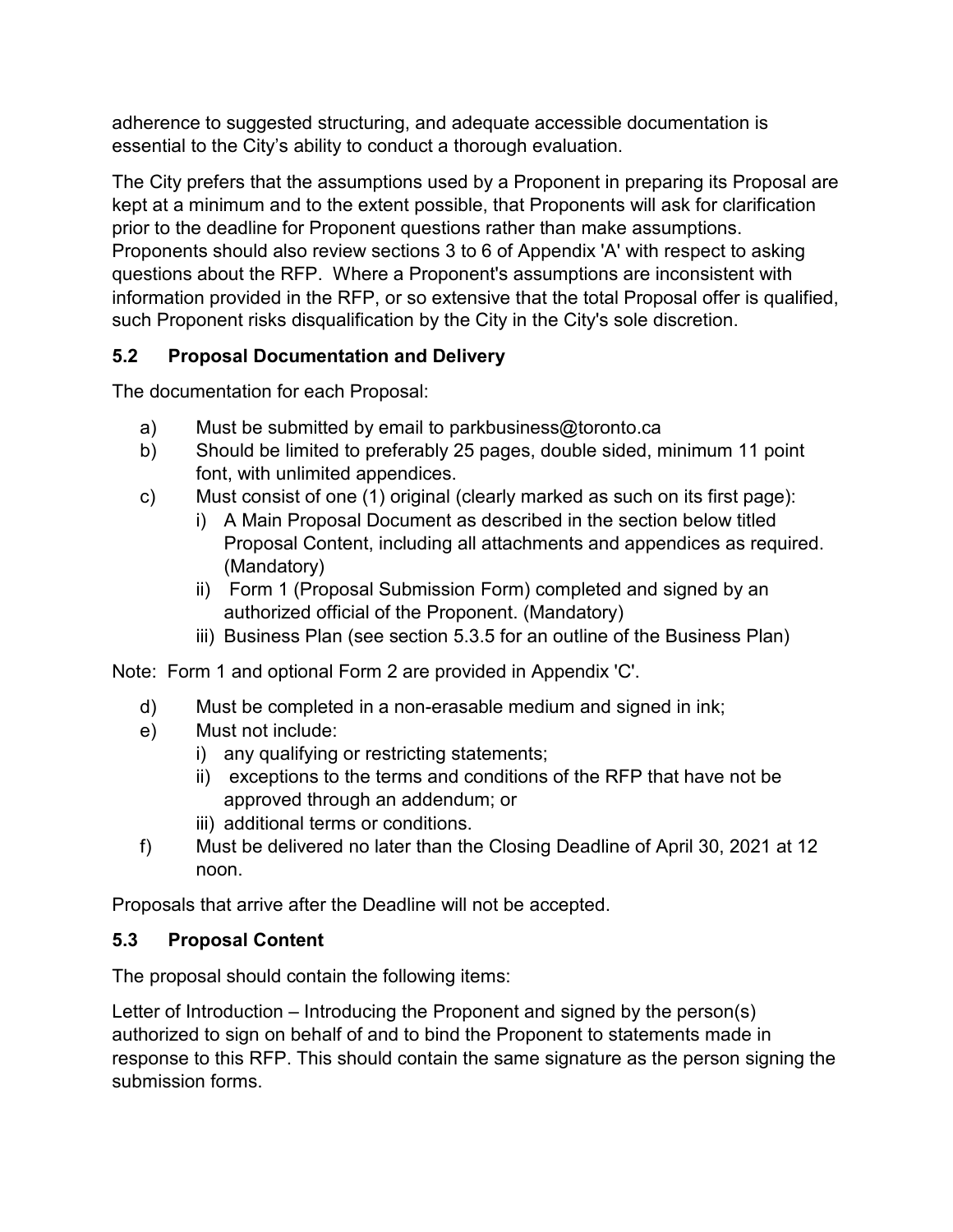Table of Contents – Include page numbers and identify all included materials in the proposal submission.

## **5.3.1 Executive Summary**

The Proponent should provide a brief summary of the key features of the proposal along with a vision in respect of the benefit it will provide to the City and its Park Patrons.

Confirm with a statement that the Proponent is capable of obtaining the required insurance in case of any resulting agreement. (Reference: Appendix B: Agreement Terms and Conditions: Insurance)

## **5.3.2 Proponent Corporate Background**

Proponents should have staff, organization, culture, financial resources and market share to ensure their ongoing ability to manage the stand up paddle board & kayak operation.

- 1. To permit the Proponent to be evaluated fully as a viable and sound enterprise, include the following information with respect to the Proponent, and if the submission is a joint Proposal, for each consortium member. Please note that where Proposals are being submitted by consortiums, the information requested should be provided for each consortium member.
	- a) A profile and summary of corporate/organizational history including:
		- date company/Not-for-profit organization started;
		- products and/or services offered;
		- total number of employees;
		- total number of volunteers
		- major clients; and
		- business partners and the products/services they offer;
	- b) A profile and summary of corporate/organizational history of any parents or subsidiaries and affiliates and the nature of the Proponent's relationship to them (i.e., research, financing and so on).
- 2. If the Proponent is a member of a consortium, provide a description of the relationship(s) between consortium members. Please note Item 2 of Appendix 'A' regarding consortiums and the requirement that there be a single Proponent.

## **5.3.3 Experience and Qualifications of the Proponent**

It is important that the Proponent can demonstrate specific knowledge and experience in performing similar work for projects of comparable nature, size and scope.

The Proponent should demonstrate the following in its Proposal:

a) Describe the necessary skills, experience and expertise in the delivery of the proposed stand up paddle and kayak rental operation the Proponent plans to offer. This experience should include involvement with marketing, product development, customer service, and operations.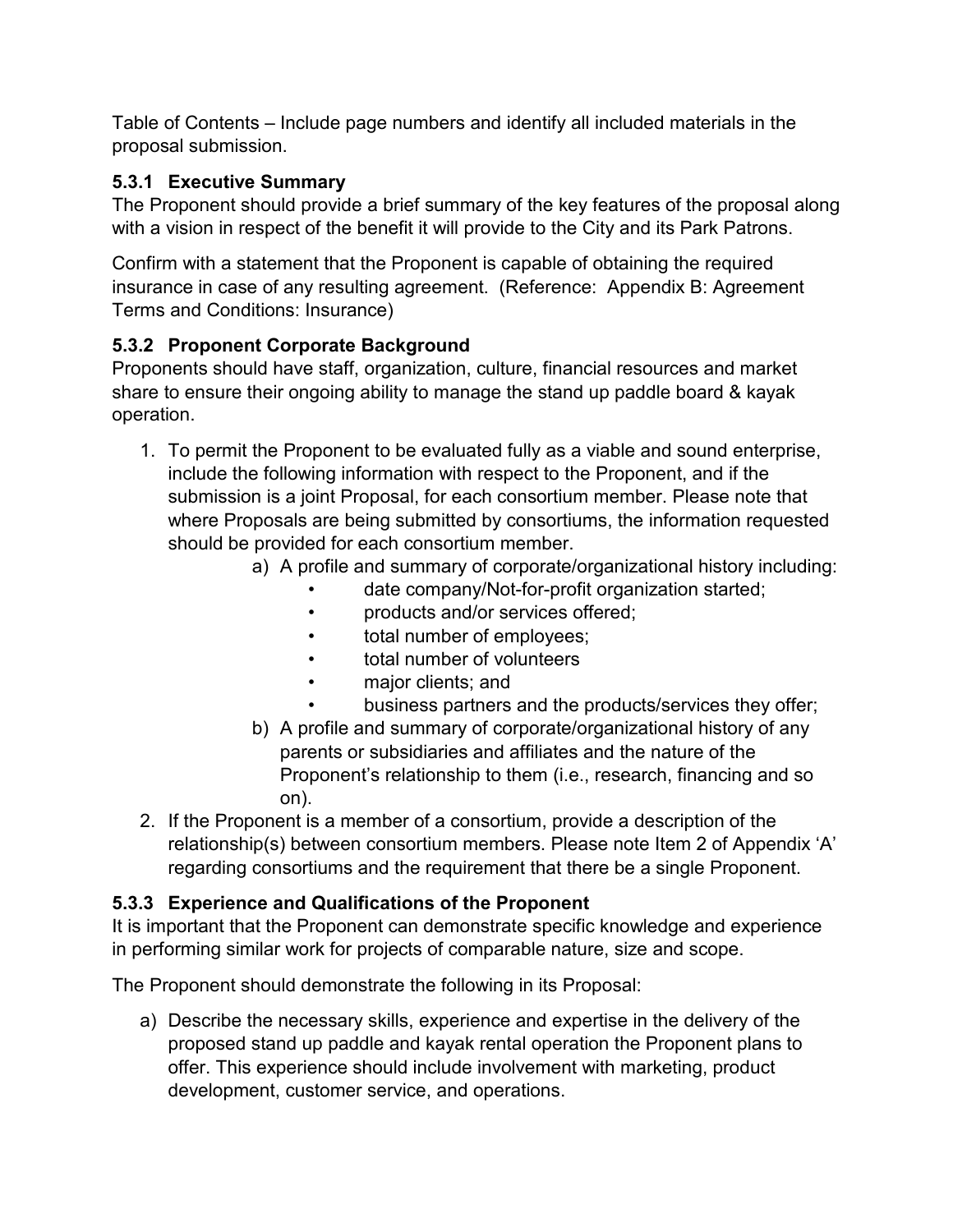- b) Professional certifications and/or formal training courses.
- c) Health and Safety/First Aid Training Certificates.
- d) Experience of the Proponent with other similar projects.
- e) List the key personnel to be assigned to any resulting Licence Agreement, and the responsibilities and relevant experience of each individual.
- f) Preferably provide a minimum of two (2) references for the purpose of evaluating the Proponent's experience and track record of success. Note that the City prefers references for stand up paddle board and kayak rental operations that are similar to the solution being proposed in response to this RFP. Each reference should include:
	- the identity of the reference client organization;
	- a contact name and title, address and telephone number;
	- the size and nature of the client's business:
	- the number of years dealing with the client;
	- a description of the project;
	- client's URL address.

Please note that where the skills/expertise/experience are being provided by a Subcontractor or other legal entity apart from the Proponent, a Proposal that does not include the information requested in this Subsection 3 for each such Subcontractor or other entity will not be awarded full marks during the evaluation process. In providing references, Proponents agree that the City can contact the individuals provided as part of the evaluation process. The City will make its own arrangements in contacting the references. Substitution of references will not be permitted after the close of the RFP.

#### **5.3.4 Service Operating Concept & Design**

As the opportunities represented under this RFP will be of a highly visible nature located within busy waterfront parkland areas it is important that the Proponent demonstrate that their operation will be of a nature that is aesthetically pleasing, environmentally friendly, functional and not a hazard to the general public. In particular the Proponent should provide the following in its Proposal:

- a) A brief written description of the proposed operation outlining the style and the physical nature of its construction and how it will aesthetically fit within a park setting.
- b) Renderings and/or photos depicting the basic size, layout and design of any proposed kiosk, customized commercial vehicle, modified shipping container, etc. or similar, being proposed as a sales platform for the licensed area.
- c) Renderings and/or photos depicting the Proponents operation in an "Open For Business" format depicting how products and services will be displayed in and around the structure depicted in section (b) above.
- d) A summary and or "top view" diagram depicting customer flow in and around the proposed Licensed Area of the Concession. Please note that each assigned location will be limited in size.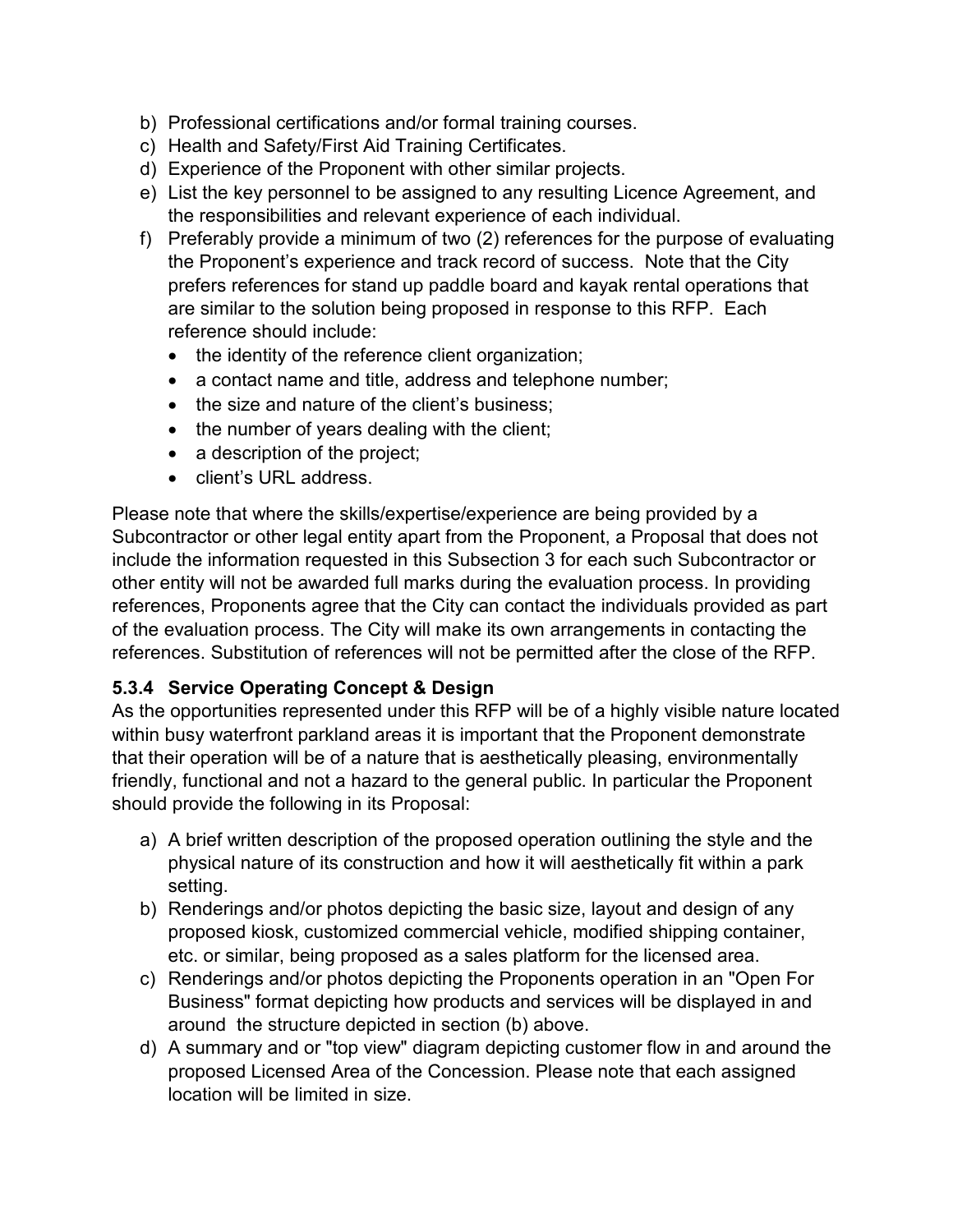#### **5.3.5 Business Plan**

The Proponent should provide the following in respect of a business plan in its Proposal:

- a) Business Description
- b) Market analysis
- c) Organization & Management
- d) Sales Strategies
- e) Funding Requirements
- f) Financial Projections

#### **5.3.6 Financial Proposal**

The Proponent must complete and submit the Financial Proposal Form located in Appendix "F" for each preferred location.

The Proponent must clearly state in the proposal the amount of remuneration to be paid to the City of Toronto. Financial benefit is comprised of all fees including base licence fees, net of all taxes for the provision of the services identified in the proposal. The Proponent will be responsible for all sales, taxes, licences, fees and other benefits and shall not deduct them from the fees due to the City.

The Proponent shall submit a Business Plan which will include a pro forma income statement including sales and profit projection and financial return to the City over the term.

All revenues must be stated in Canadian currency. The Proponent shall assume all currency risk.

The City shall not be responsible for any additional costs.

The Proponent shall be solely responsible for all costs including but not limited to, wages, salaries, statutory deductions and any other expenses and liabilities related to its own personnel, and subcontractors and suppliers and their respective personnel.

The Proponent shall be solely responsible for any and all payments and/or deductions required to be made including, but not limited to, those required for the Canada Pension Plan, Employment Insurance, Workplace Safety and Insurance, and Income Tax. Harmonized Sale Tax (HST) or other applicable tax is to be applied to all base License fees.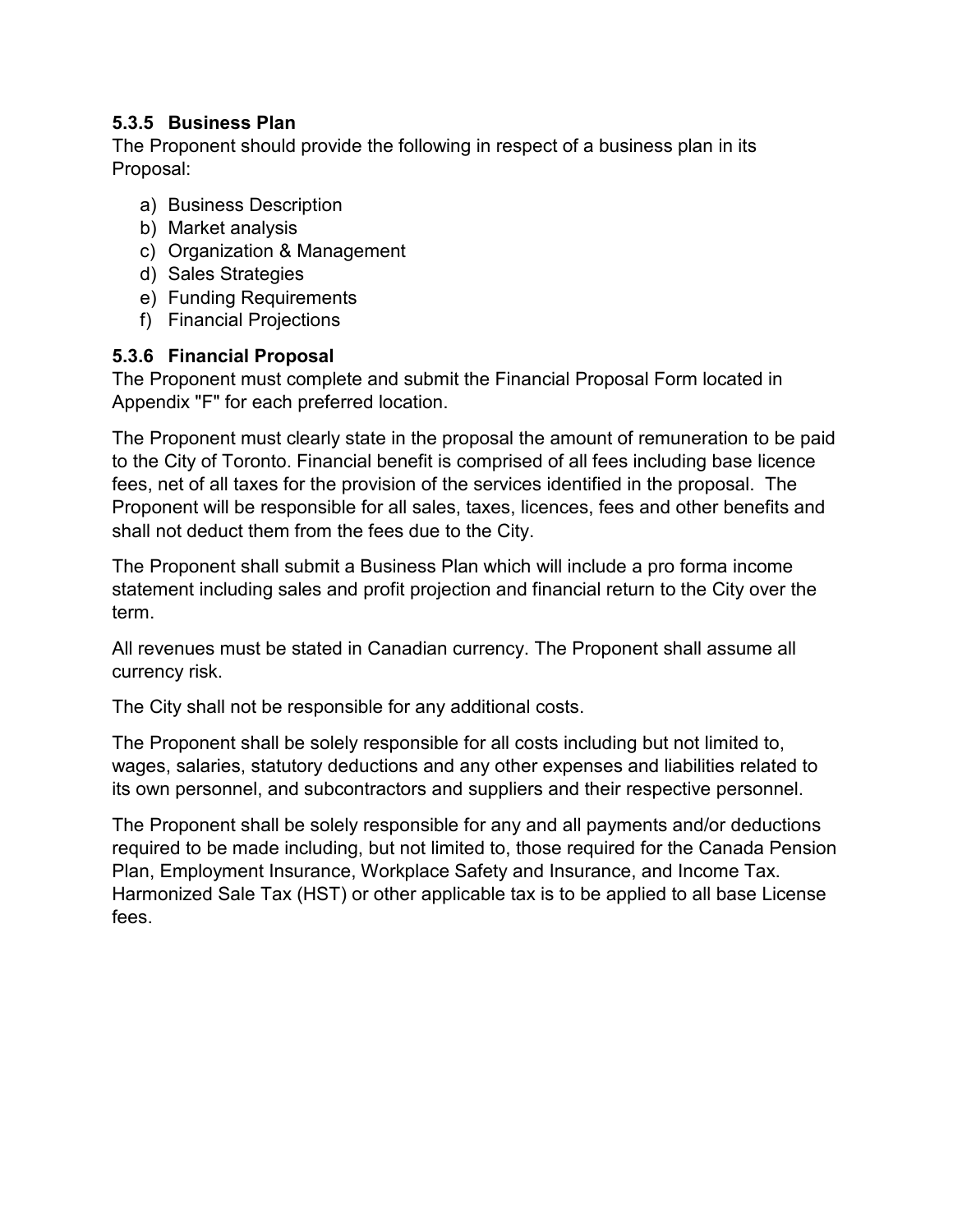## **APPENDICES**

## **APPENDIX A**

## RFP PROCESS TERMS AND CONDITIONS

| $\mathbf 1$ .  |                                                            |
|----------------|------------------------------------------------------------|
| 2.             |                                                            |
| 3.             |                                                            |
| 4.             |                                                            |
| 5.             | Exceptions to Mandatory Requirements, Terms and Conditions |
| 6.             |                                                            |
| 7 <sub>1</sub> |                                                            |
| 8.             |                                                            |
| 9.             |                                                            |
| 10.            |                                                            |
| 11.            |                                                            |
| 12.            |                                                            |
| 13.            |                                                            |
| 14.            |                                                            |
| 15.            |                                                            |
| 16.            |                                                            |
| 17.            |                                                            |
| 18.            |                                                            |
| 19.            |                                                            |
| 20.            | Quasi-Criminal/Criminal Activity of a Proponent            |
| 21.            |                                                            |
| 22.            |                                                            |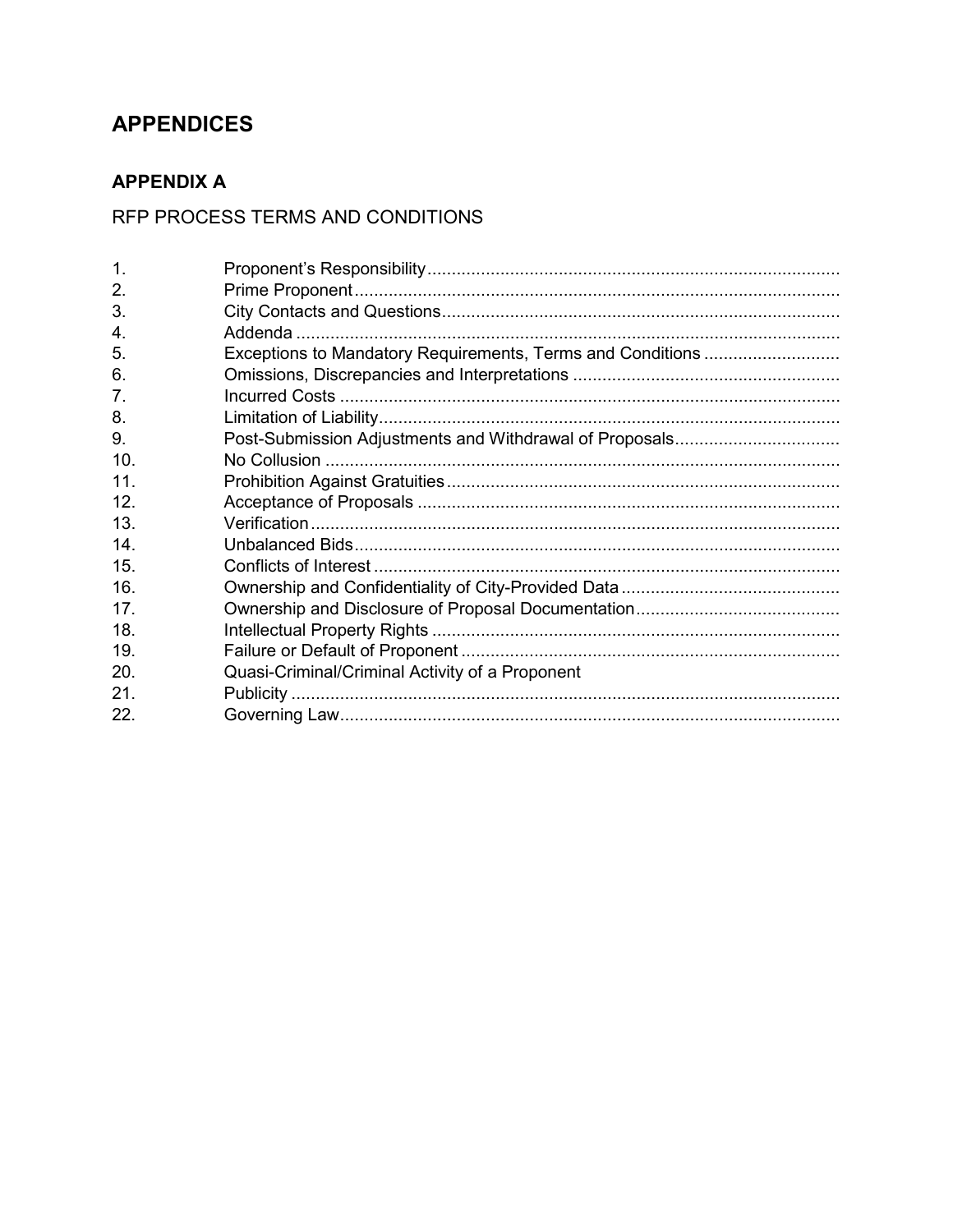#### **1. Proponent's Responsibility**

It shall be the responsibility of each Proponent:

- a) to examine all the components of this RFP, including all appendices, forms and addenda;
- b) to acquire a clear and comprehensive knowledge of the required services before submitting a Proposal;
- c) to become familiar, and (if it becomes a successful Proponent) comply, with all of the City's Policies and Legislation set out on the City of Toronto website at <http://www.toronto.ca/calldocuments/policy.htm>

The failure of any Proponent to receive or examine any document, form, addendum, Agreement or policy shall not relieve the Proponent of any obligation with respect to its Proposal or any Agreement entered into or Purchase Order issued based on the Proponent's Proposal.

### **2. Prime Proponent**

A Proposal by a consortium of two or more entities may be submitted, but one person or company must be shown as the prime Proponent and be prepared to represent the consortium to the City by executing the Agreement, acting as the primary contact, and taking overall responsibility for performance of the Agreement.

Where a Proposal is made by a prime Proponent with associate firms working with or under the prime Proponent in either a sub-contracting or consortium relationship, it is required that those associate firms be named in the Proposal.

#### **3. City Contacts and Questions**

All contact and questions concerning this RFP should be directed in writing to the City employee(s) designated as "City Contact" in the Notice to Potential Proponents.

No City representative, whether an official, agent or employee, other than those identified "City Contacts" are authorized to speak for the City with respect to this RFP, and any Proponent who uses any information, clarification or interpretation from any other representative does so entirely at the Proponent's own risk. **Not only shall the City not be bound by any representation made by an unauthorized person, but any attempt by a Proponent to bypass the RFP process may be grounds for rejection of its Proposal.**

From and after the date of this RFP until the time of any ensuing contract award, no communication with respect to this matter shall be made by any potential Proponent, or its representatives, including a third-party representative employed or retained by it (or any unpaid representatives acting on behalf of either), to promote its Proposal or oppose any competing Proposal, nor shall any potential Proponent, or its representatives, including a third party representative employed or retained by it (or any unpaid representatives acting on behalf of either), discuss the RFP or its Proposal with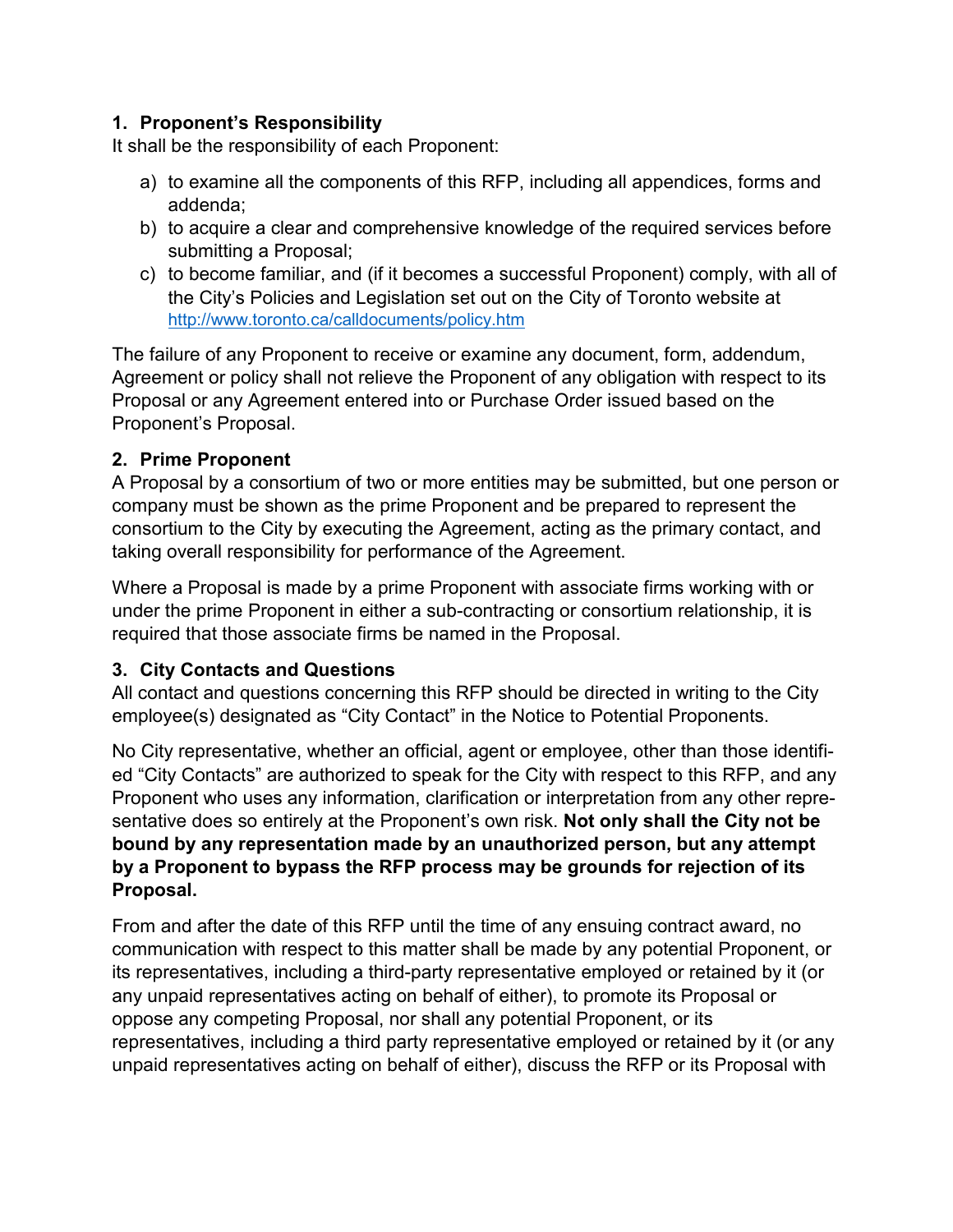any City staff, City officials or Council member(s), other than a communication with the "City Contact" identified on page 1 on this RFP.

Proponents should be aware that communications in relation to this RFP outside of those permitted by the applicable procurement policies and this RFP document contravene the Lobbying By-law, an offence for which a person is liable to a maximum fine of \$25,000.00 on a first conviction and \$100,000.00 on each subsequent conviction. In addition, the City's Procurement Processes Policy provides that any Proponent found in breach of the policy may be subject to disqualification from the call or a future call or calls at the discretion of Council.

Notwithstanding anything to the contrary as set out in this document, the obligations as set out in the City of Toronto Municipal Code, Chapter 140 shall apply.

For your information, please find below the links to the City's Procurement Processes Policy, Lobbying By-Law and Interpretive Bulletin on Lobbying and Procurement:

- [toronto.ca/citybusiness/pdf/policy\\_procurement\\_process.pdf](http://www.toronto.ca/citybusiness/pdf/policy_procurement_process.pdf)
- [toronto.ca/legdocs/municode/1184\\_140.pdf](http://www.toronto.ca/legdocs/municode/1184_140.pdf)
- toronto.ca/lobbying/pdf/interpretation-bulleting lobbying-procurements.pdf

### **4. Addenda**

If it becomes necessary to revise any part of this RFP, the revisions will be by Addendum posted electronically in Adobe PDF format on the Parks, Forestry & Recreation Business Services web page at [toronto.ca/business-economy/doing](https://www.toronto.ca/business-economy/doing-business-with-the-city/advance-notice-of-opportunities/)[business-with-the-city/advance-notice-of-opportunities/](https://www.toronto.ca/business-economy/doing-business-with-the-city/advance-notice-of-opportunities/) Proponents and prospective Proponents SHOULD MONITOR THAT SITE as frequently as they deem appropriate until the day of the Deadline. Only answers to issues of substance will be posted. The City reserves the right to revise this RFP up to the Closing Deadline. When an Addendum is issued the date for submitting Proposals may be revised by the City if, in its opinion, the City determines more time is necessary to enable Proponents to revise their Proposals.

All Proponents must acknowledge receipt of all Addenda in the space provided on the Proposal Submission Form.

Parks, Forestry & Recreation will make reasonable efforts to issue the final Addendum (if any) no later than April 22, 2021.

## **5. Exceptions to Mandatory Requirements, Terms and Conditions**

If a Proponent wishes to suggest a change to any mandatory requirement, term or condition set forth in any part of this RFP, it should notify the City in writing not later than the deadline for questions. The Proponent must clearly identify any such requirement, term or condition, the proposed change and the reason for it. If the City wishes to accept the proposed change, the City will issue an Addendum as described in the article above titled **Addenda**. The decision of the City shall be final and binding,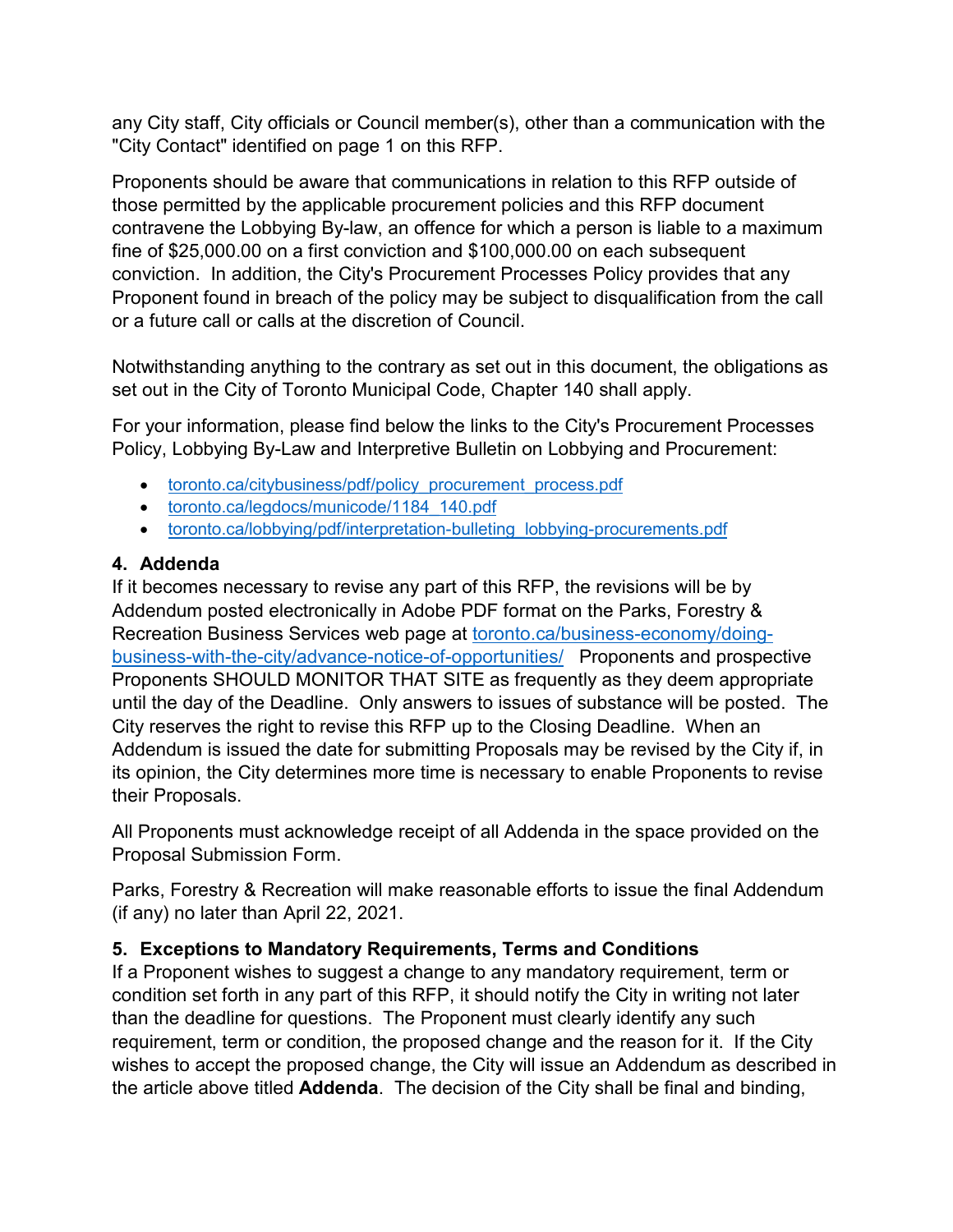from which there is no appeal. Changes to mandatory requirements, terms and conditions that have not been accepted by the City by the issuance of an Addendum are not permitted and any Proposal that takes exception to or does not comply with the mandatory requirements, terms and conditions of this RFP will be rejected.

## **6. Omissions, Discrepancies and Interpretations**

A Proponent who finds omissions, discrepancies, ambiguities or conflicts in any of the RFP documentation or who is in doubt as to the meaning of any part of the RFP should notify the City in writing not later than the deadline for questions. If the City considers that a correction, explanation or interpretation is necessary or desirable, the City will issue an Addendum as described in the article above titled **Addenda**. The decision and interpretation of the City shall be final and binding, from which there is no appeal. No oral explanation or interpretation shall modify any of the requirements or provisions of the RFP documents.

## **7. Incurred Costs**

The City will not be liable for, nor reimburse, any potential Proponent or Proponents, as the case may be, for costs incurred in the preparation and submission of any Proposal, for interviews or any other activity that may be requested as part of the evaluation process or the process for the negotiation or execution of an Agreement with the City, as the case may be.

## **8. Limitation of Liability**

The City shall not be liable for any costs, expenses, loss or damage incurred, sustained or suffered by any Proponent prior, or subsequent to, or by reason of the acceptance or the non-acceptance by the City of any Proposal, or by reason of any delay in acceptance of a Proposal, except as provided in this RFP.

## **9. Post-Submission Adjustments and Withdrawal of Proposals**

No unilateral adjustments by Proponents to submitted Proposals will be permitted.

A Proponent may withdraw its Proposal at any time prior to the Deadline by notifying the City Buyer designated in this RFP in writing on company letterhead or by e-mail.

A Proponent who has withdrawn a Proposal may submit a new Proposal, but only in accordance with the terms of this RFP.

After the Deadline each submitted Proposal shall be irrevocable and binding on Proponents for a period of 120 days.

If the City makes a request to a Proponent for clarification of its Proposal, the Proponent will provide a written response accordingly, which shall then form part of the Proposal.

## **10.No Collusion**

No Proponent may discuss or communicate about, directly or indirectly, the preparation or content of its Proposal with any other Proponent or the agent or representative of any other Proponent or prospective Proponent. If the City discovers there has been a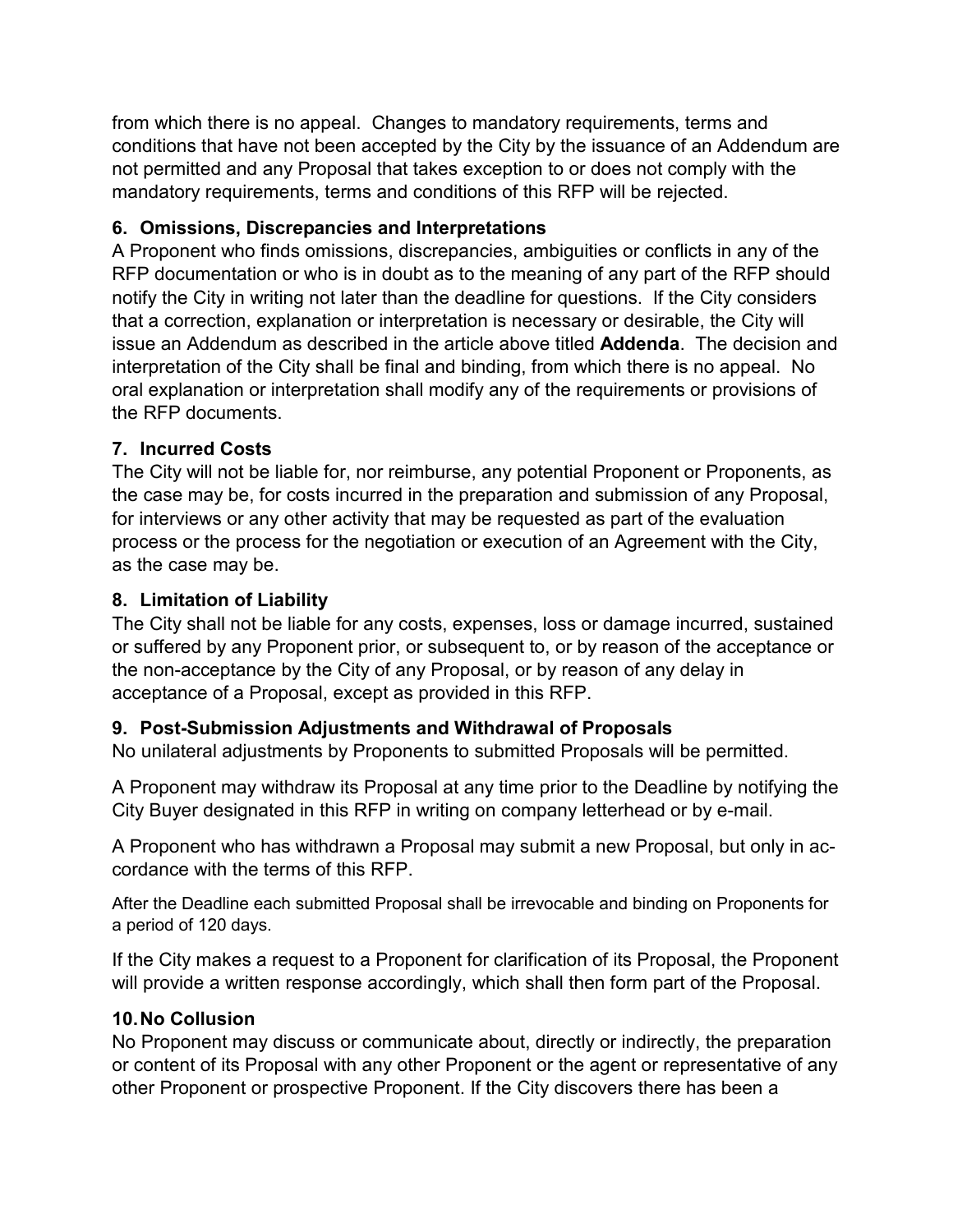breach at any time, the City reserves the right to disqualify the Proposal or terminate any ensuing Agreement.

## **11.Prohibition against Gratuities**

No Proponent and no employee, agent or representative of the Proponent, may offer or give any gratuity in the form of entertainment, participation in social events, gifts or otherwise to any officer, director, agent, appointee or employee of the City in connection with or arising from this RFP, whether for the purpose of securing an Agreement or seeking favourable treatment in respect to the award or amendment of the Agreement or influencing the performance of the Agreement, including without restriction enforcement of performance standards, or expressing appreciation, or providing compensation, for the award of an Agreement or for performance of the City's obligations thereunder or for conferring favours or being lenient, or in any other manner whatsoever.

If the City determines that this article has been breached by or with respect to a Proponent, the City may exclude its Proposal from consideration, or if an Agreement has already been entered into, may terminate it without incurring any liability.

## **12.Acceptance of Proposals**

The City shall not be obliged to accept any Proposal in response to this RFP.

The City may, without incurring any liability or cost to any Proponent:

- a) accept or reject any or all Proposal(s) at any time;
- b) waive immaterial defects and minor irregularities in any Proposals;
- c) modify and/or cancel this RFP prior to accepting any Proposal;
- d) award a contract in whole or in part.

The City is relying on the experience and expertise of the Proponent. The City reserves the right to disqualify any Proponent who has given inaccurate, incomplete, false or misleading information in the sole opinion of the City.

## **13.Verification**

The City reserves the right to verify with any Proponent or with any other person any information provided in its Proposal but shall be under no obligation to receive further information.

If, in the opinion of the City, any Proponent has clearly misinterpreted the services or underestimated the hours or value of the services to be performed as reflected in its Proposal content and submitted price/fees, or all or any or any combination of them, then the City may reject its Proposal as not representative of the scope of the services).

## **14.Unbalanced Bids (In this paragraph "Bid" refers to the Proposal)**

The City may reject a bid if it determines, in its sole discretion, that the bid is materially imbalanced.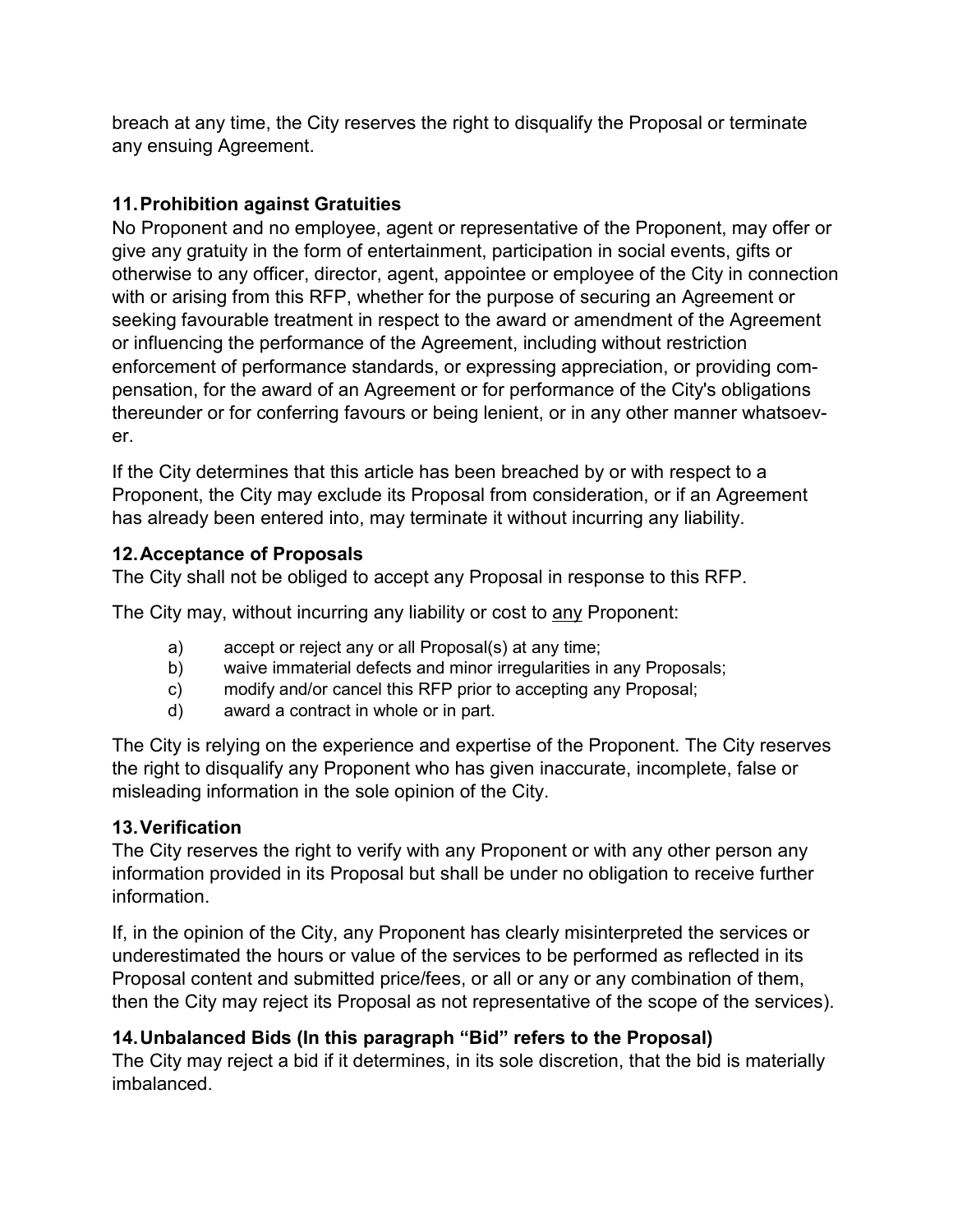A bid is materially imbalanced when:

- (1) it is based on prices which are significantly less than cost for some items of work and prices which are significantly overstated in relation to cost for other items of work; and
- (2) the City had determined that the proposal may not result in the lowest overall cost to the City even though it may be the lowest submitted bid; or
- (3) it is so unbalanced as to be tantamount to allowing an advance payment.

### **15.Conflicts of Interest**

In its Proposal, the Proponent must disclose to the City any potential Conflict of Interest that might compromise the integrity of the call process or the performance of the Work. If a Conflict of Interest does exist, the City may, at its discretion, refuse to consider the Proposal. The Proponent has an ongoing duty to disclose any potential Conflict of Interest while engaged in the call process and thereafter in the performance of the Work. If a potential Conflict of Interest exists or arises during the evaluation process or the negotiation of the Agreement, the City may, at its discretion, refuse to consider the Proposal or withhold the awarding of any Agreement to the Proponent until the matter is resolved to the City's sole satisfaction.

The Proponent must also disclose whether it is aware of any City employee, Council member or member of a City agency, board or commission or employee thereof having a financial interest in the Proponent and the nature of that interest.

If, during the Proposal evaluation process or the negotiation of the Agreement, the Proponent is retained by another client giving rise to a potential Conflict of Interest, then the Proponent will so inform the City. If the City requests, then the Proponent will refuse the new assignment or will take such steps as are necessary to remove the potential Conflict of Interest concerned.

Proponents are cautioned that the acceptance of their Proposal may preclude them from participating as a Proponent in subsequent projects where a Conflict of Interest may arise. The successful Proponent for this project may participate in subsequent/other City projects provided the successful Proponent has satisfied prequalification requirements of the City, if any, and in the opinion of the City, no Conflict of Interest would adversely affect the performance and successful completion of an Agreement by the successful Proponent.

## **16.Ownership and Confidentiality of City-Provided Data**

All correspondence, documentation and information provided by City staff to any Proponent or prospective Proponent in connection with, or arising out of this RFP, the Services or the acceptance of any Proposal:

- a) is and shall remain the property of the City;
- b) must be treated by Proponents and prospective Proponents as confidential;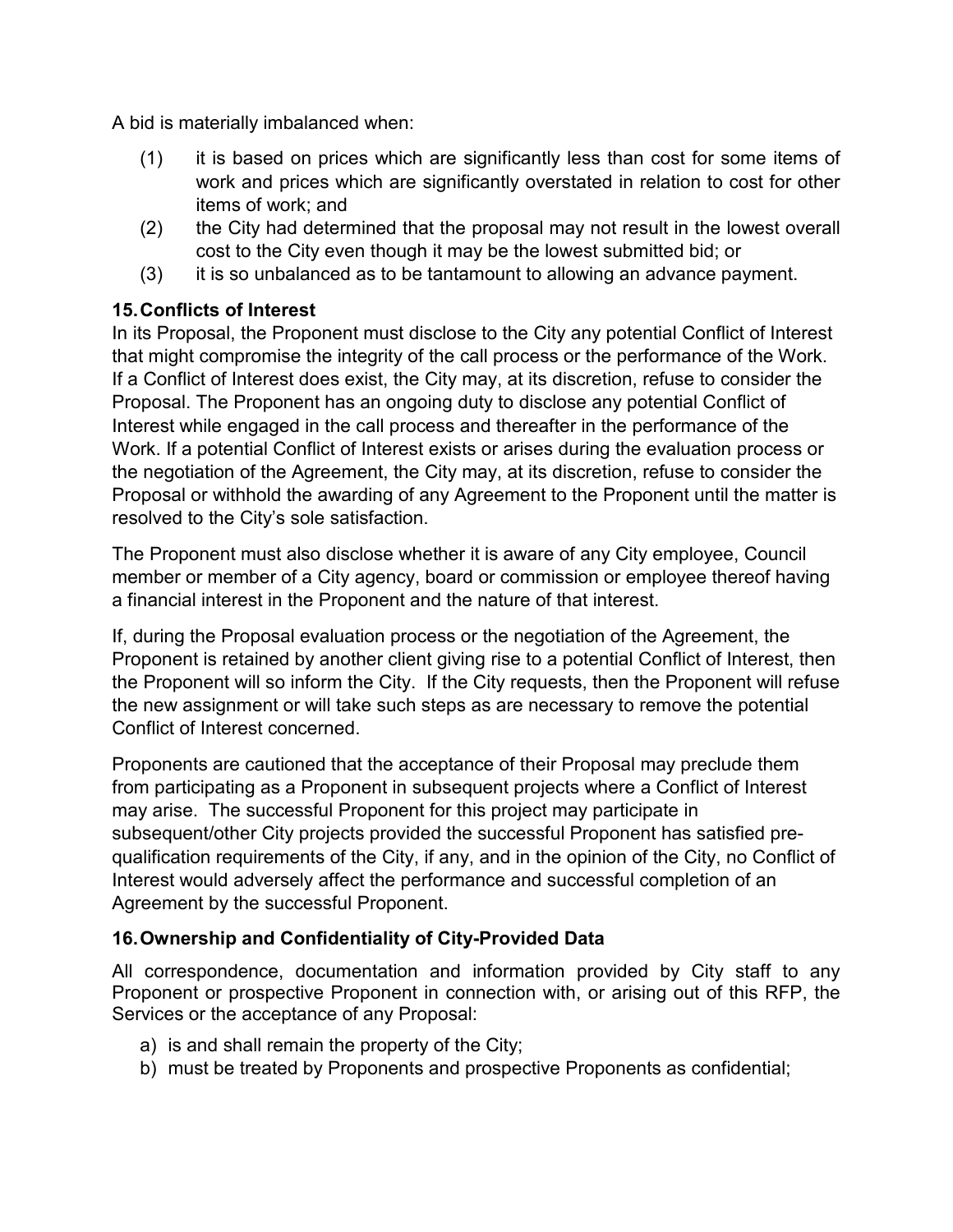c) must not be used for any purpose other than for replying to this RFP, and for fulfillment of any related subsequent Agreement.

## **17.Ownership and Disclosure of Proposal Documentation**

- 1. The documentation comprising any Proposal submitted in response to this RFP, along with all correspondence, documentation and information provided to the City by any Proponent in connection with, or arising out of this RFP, once received by the City:
	- a. shall become the property of the City and may be appended to the Agreement and/or Purchase Order with the successful Proponent;
	- b. shall become subject to the *Municipal Freedom of Information and Protection of Privacy Act* ("*MFIPPA*"), and may be released, pursuant to that Act.
- 2. Because of *MFIPPA*, Proponents should identify in their Proposal material any scientific, technical, commercial, proprietary or similar confidential information, the disclosure of which could cause them injury.
- 3. Each Proponent's name at a minimum shall be made public.
- 4. Proposals will be made available to members of City Council provided that their requests have been made in accordance with the City's procedure and may be released to members of the public pursuant to MFIPPA.

### **18.Intellectual Property Rights**

Each Proponent warrants that the information contained in its Proposal does not infringe any intellectual property right of any third party and agrees to indemnify and save harmless the City, its staff and its consultants, if any, against all claims, actions, suits and proceedings, including all costs incurred by the City brought by any person in respect of the infringement or alleged infringement of any patent, copyright, trademark, or other intellectual property right in connection with their Proposal.

#### **19.Failure or Default of Proponent**

If the Proponent, for any reason, fails or defaults in respect of any matter or thing which is an obligation of the Proponent under the terms of the RFP, the City may disqualify the Proponent from the RFP and/or from competing for future tenders or RFP issued by the City for a period of one year. In addition, the City may at its option either:

- e) Consider that the Proponent has withdrawn any offer made, or abandoned the Agreement if the offer has been accepted, whereupon the acceptance, if any, of the City shall be null and void; or
- f) Consider that the Proponent has abandoned any Agreement and require the Proponent to pay the City the difference between its Proposal and any other Proposal which the City accepts, if the latter is for a greater amount and, in addition, to pay the City any cost which the City may incur by reason of the Proponent's failure or default, and further the Proponent will indemnify and save harmless the City, its officers, employees and agents from all loss, damage,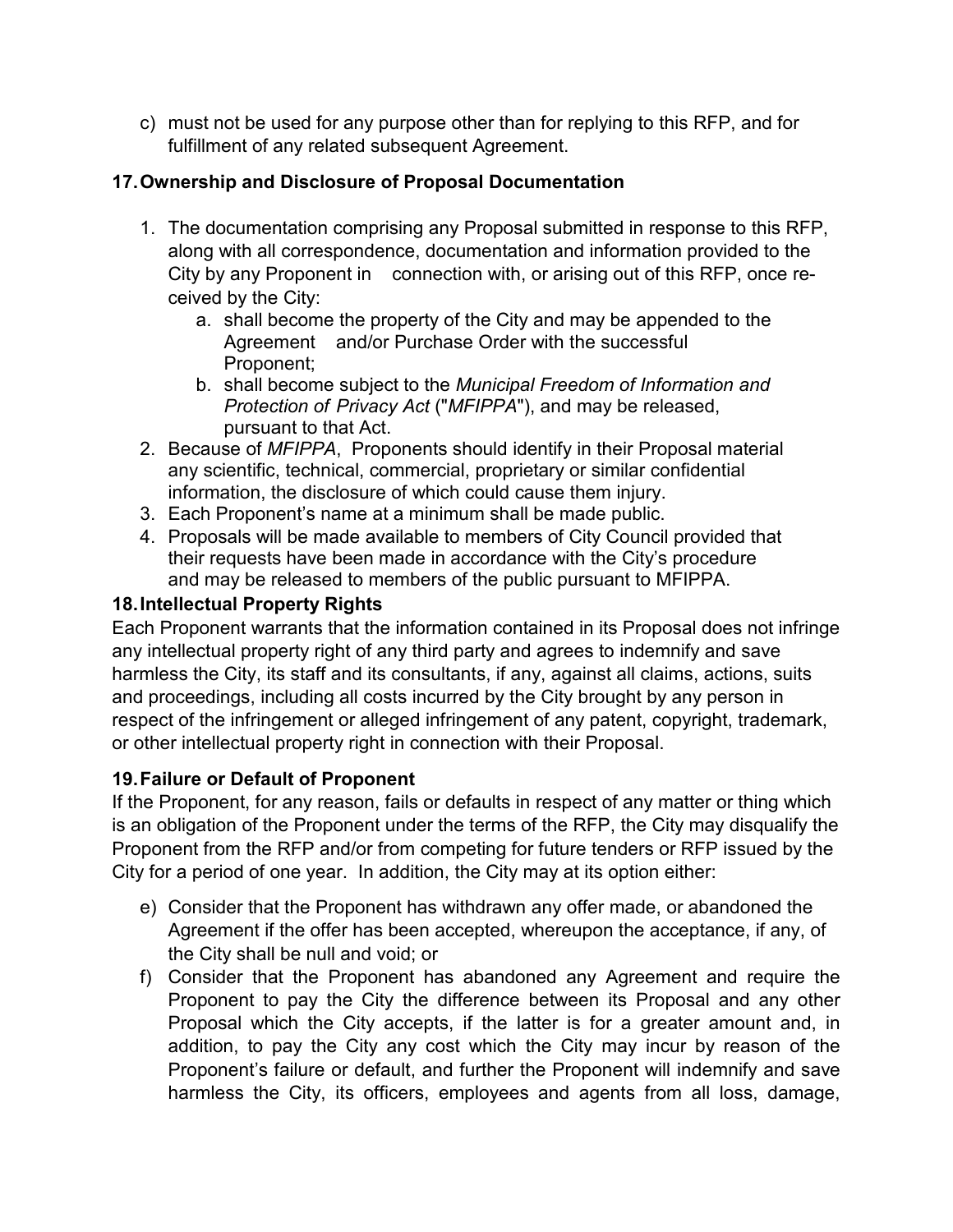liability, cost, charge and expense whatever which it, they or any of them may suffer, incur or be put to by reason of such default or failure of the Proponent. The Proponent shall be ineligible to submit a new Proposal or bid for any Call that the City is required to reissue as a result of the Proponent's failure or default or where the City deems that the Proponent has abandoned the Agreement.

### **20.Quasi-Criminal/Criminal Activity of a Proponent:**

The City may reject a Proposal or Proponent if the City:

- a) confirms that the Proponent or any individual that owns, directs, or controls the Proponent has been charged with or convicted of an offence under the Criminal Code, an offence under other applicable Requirements of Law, or an offence pursuant to similar laws outside of Ontario, or has been named in an order or similar enforcement measure by a regulatory authority;
- b) Determines that this charge, conviction or order is material to the given procurement; and
- c) Determines that, in light of this charge or conviction, awarding to that Proponent could compromise the delivery of the goods or services or would otherwise undermine the business reputation of the City or the public's confidence in the integrity of the call process.

### **21.Publicity**

The Proponent and its affiliates, associates, third-party service providers, and subcontractors shall not release for publication any information in connection with this RFP or any Agreement without prior written permission of the City.

#### **22.Governing Law**

This RFP and any Proposal submitted in response to it and the process contemplated by this RFP including any ensuing Agreement shall be governed by the laws of the Province of Ontario. Any dispute arising out of this RFP or this RFP process will be determined by a court of competent jurisdiction in the Province of Ontario.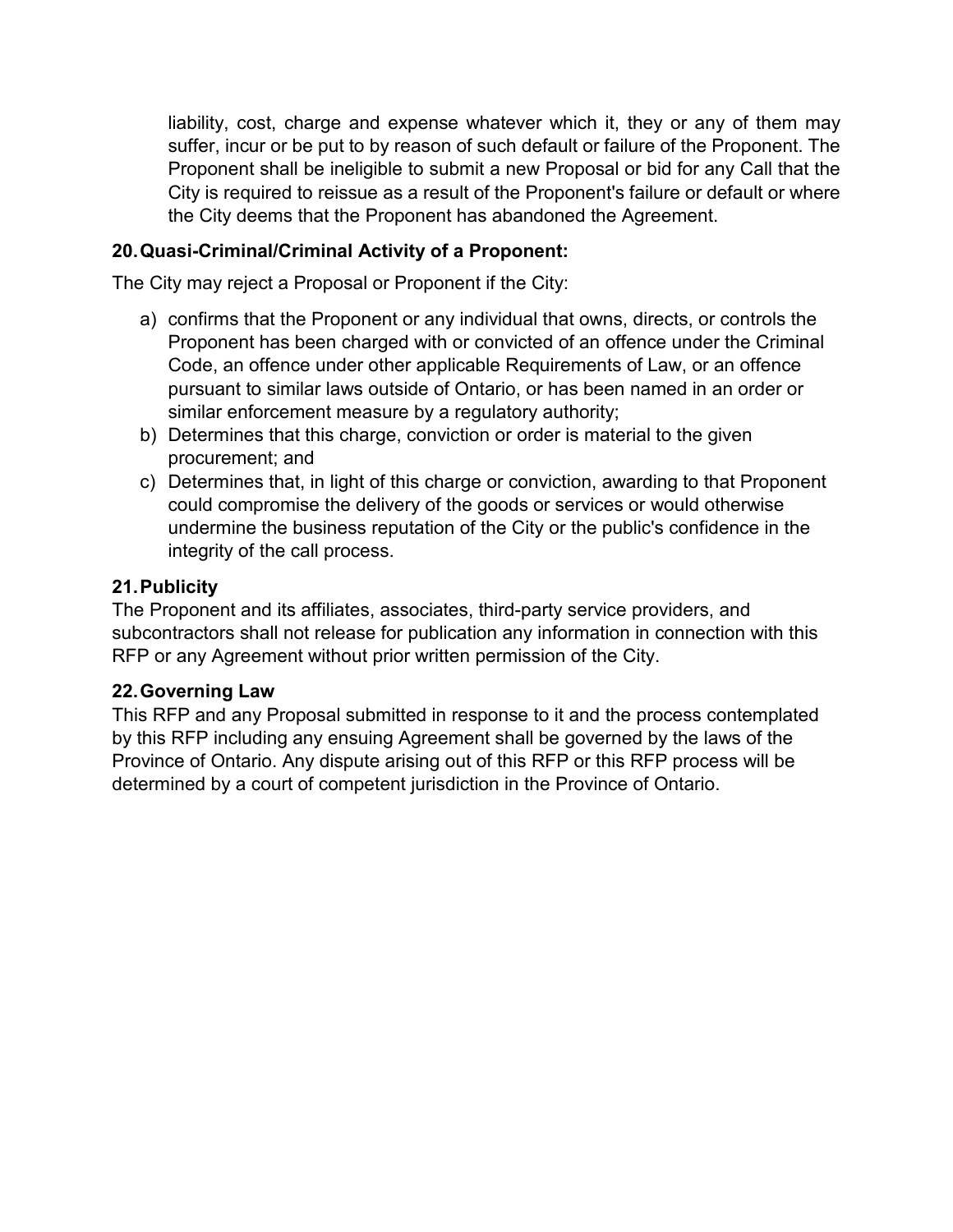## **APPENDIX B**

## AGREEMENT TERMS AND CONDITIONS

| 2. |                                                                        |
|----|------------------------------------------------------------------------|
| 3. |                                                                        |
|    |                                                                        |
| 5. |                                                                        |
| 6. |                                                                        |
| 7. |                                                                        |
|    |                                                                        |
|    |                                                                        |
|    |                                                                        |
|    |                                                                        |
|    | 12. Insurance                                                          |
|    |                                                                        |
|    |                                                                        |
|    |                                                                        |
|    |                                                                        |
|    |                                                                        |
|    |                                                                        |
|    |                                                                        |
|    |                                                                        |
|    |                                                                        |
|    |                                                                        |
|    | 23. Accessibility Standards and Customer Service Training Requirements |

#### Note to Appendix:

The terms set out in this Appendix shall be incorporated in any Agreement entered into with the recommended Proponent substantially in the form as presented in the Appendix. These terms are mandatory and are not negotiable. Any Proponent wishing to request that the City consider any changes to the terms and conditions set out in Appendix "B" must follow the process outlined in section 5 of Appendix "A".

#### **1. Compliance with Laws**

The Vendor will be required to comply, at its sole expense, with all federal, provincial and municipal laws, rules and regulations (including, without limitation, the City's Fair Wage and other policies or by-laws applicable to the City's vendors, the Ontario Fire Code, the Ontario Employment Standards Act, the Ontario Human Rights Code, the Ontario Labour Relations Act, the Workplace Safety and Insurance Act, the Income Tax Act and Occupational Health and Safety requirements) in relation to the provision of any Services, including the obtaining of all necessary permits and licences, and shall submit proof of such compliance to the City, upon request, and the Vendor shall indemnify and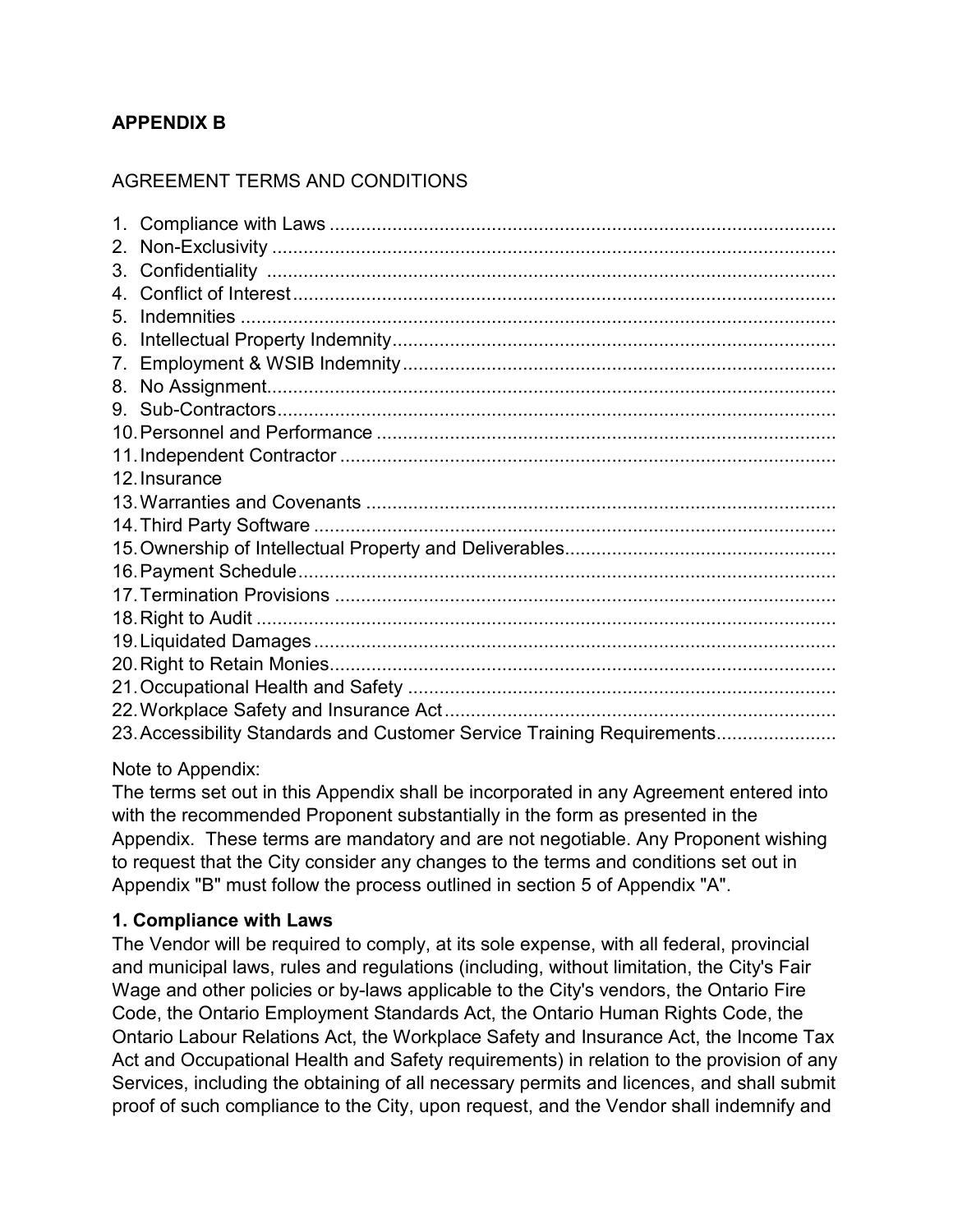save the City harmless from any liability or cost suffered by it as a result of the vendor's failure to comply with this provision.

#### **2.Non-Exclusivity**

The awarding of an Agreement to a Vendor shall not be a guarantee of exclusivity.

#### **3.Confidentiality**

The Vendor shall treat as confidential all information of any kind which comes to the attention of the Vendor in the course of carrying out the Services and shall not disseminate such information for any reason without the express written permission of the City or otherwise in accordance with MFIPPA or other applicable privacy law. The Vendor may be required to enter into a detailed confidentiality and conflict of interest agreement in a form satisfactory to the City Solicitor.

#### **4.Conflict of Interest**

The Vendor shall: (a) avoid any Conflict of Interest in the performance of its contractual obligations; (b) disclose to the City without delay any actual or potential Conflict of Interest that arises during the performance of its contractual obligations; and (c) comply with any requirements prescribed by the City to resolve any Conflict of Interest. In addition to all other contractual rights or rights available at law or in equity, the City may immediately terminate the Contract upon giving notice to the Vendor where: (a) the Vendor fails to disclose an actual or potential Conflict of Interest; (b) the Vendor fails to comply with any requirements prescribed by the City to resolve or manage a Conflict of Interest; or (c) the Vendor's Conflict of Interest cannot be resolved to the City's reasonable satisfaction.

#### **5.Indemnities**

The Vendor shall indemnify and save harmless the City of Toronto, its Mayor, Members of Council, officers, employees, and agents from and against any losses, liens, charges, claims, demands, suits, proceedings, recoveries and judgements (including legal fees and costs) arising from or related to the Vendor's performance or non-performance of its obligations, including payment obligations to its approved subcontractors and suppliers and others, and including breach of any confidentiality obligations under this Agreement.

Upon assuming the defence of any action covered under this section the Vendor shall keep City of Toronto reasonably informed of the status of the matter, and the Vendor shall make no admission of liability or fault on City of Toronto's part without City of Toronto's written permission.

#### **6.Intellectual Property Indemnity**

The Vendor shall indemnify and save harmless the City of Toronto, its Mayor, Members of Council, officers, employees, and agents from and against any losses, liens, charges, claims, demands, suits, proceedings, recoveries and judgements (including legal fees and costs) arising from infringement, actual or alleged, by the Proposal, its use or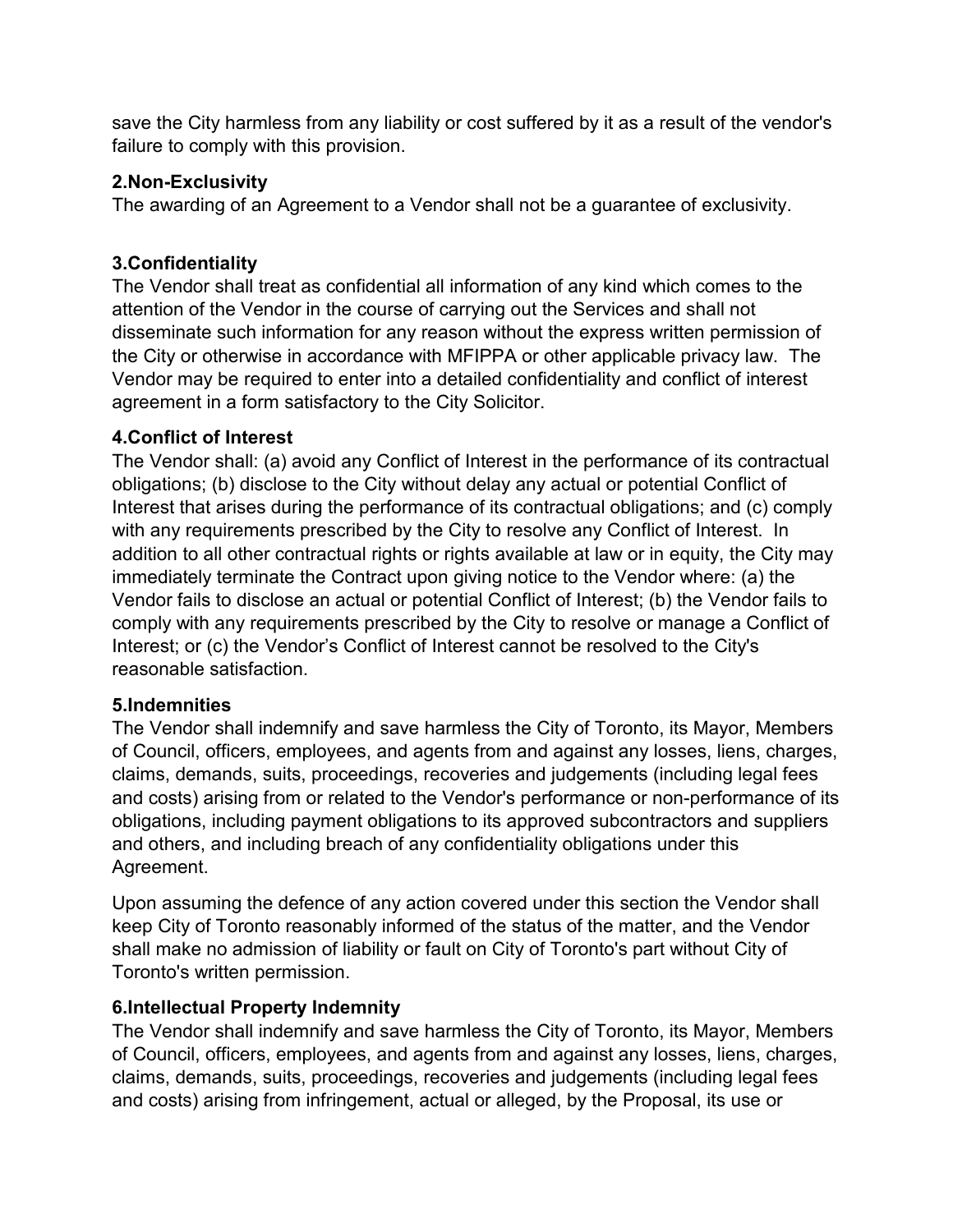misuse, or by any of the deliverables developed or provided or supplied under or used in connection with the Services (including the provision of the Services themselves), of any Canadian, American or other copyright, moral right, trade-mark, patent, trade secret or other thing with respect to which a right in the nature of intellectual/industrial property exists.

### **7.Employment & WSIB Indemnity**

Nothing under this Agreement shall render the City responsible for any employment, benefit or termination liability (including those under or in connection with the Workplace Safety and Insurance Act, 1997 or any successor legislation ("WSIA"), whether statutorily required, at common law or otherwise, resulting from Services supplied under this Agreement by persons employed or otherwise engaged by the Vendor. In the event that employment related costs, or other related responsibility falls to the City for any reason whatsoever, the Vendor agrees to indemnify the City for such costs.

#### **8.No Assignment**

The Vendor shall not assign any part of the project that may be awarded to it under the Agreement without the prior written consent of the City, which consent shall not be unreasonably withheld. However, such written consent shall not under any circumstances relieve the Vendor of its liabilities and obligations under this RFP and the Agreement.

#### **9.Subcontractors**

The Vendor shall be solely responsible for the payment of every subcontractor employed, engaged, or retained by it for the purpose of assisting it in the performance of its obligations under the Agreement. The Vendor shall coordinate the services of its subcontractors in a manner acceptable to the City, and ensure that they comply with all the relevant requirements of the Agreement.

The Vendor shall be liable to the City for all costs or damages arising from acts, omissions, negligence or wilful misconduct of its subcontractors.

#### **10.Personnel and Performance**

The Vendor shall make available appropriately skilled workers, consultants or subcontractors, as appropriate, and must be able to provide the necessary materials, tools, machinery and supplies to carry out the project.

The Vendor shall be responsible for its own staff resources and for the staff resources of any subcontractors and third-party service providers.

The Vendor shall ensure that its personnel (including those of approved subcontractors), when using any City buildings, premises, equipment, hardware or software shall comply with all security policies, regulations or directives relating to those buildings, premises, equipment, hardware or software.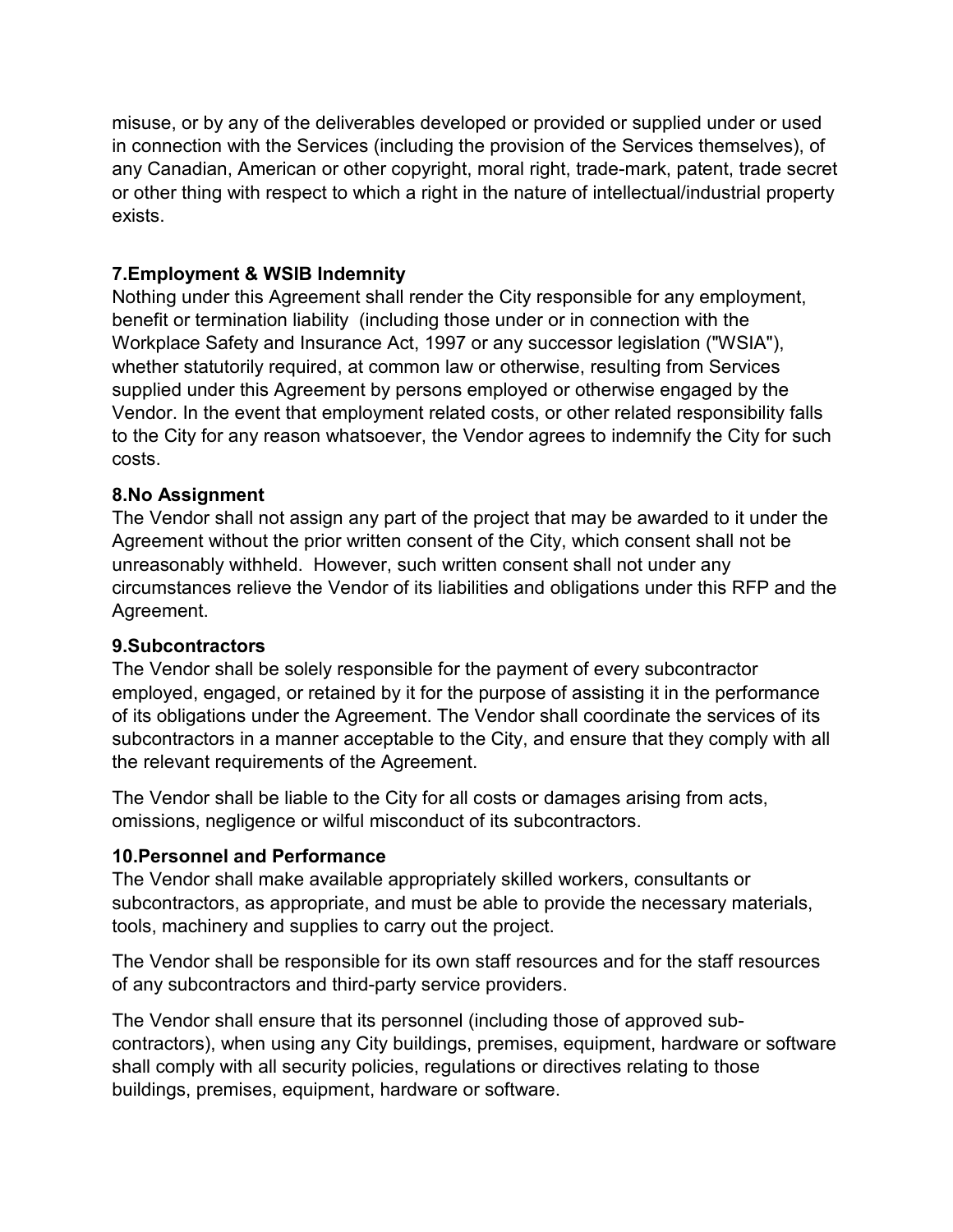Personnel assigned by the Vendor to perform or produce the Services or any part of it, (including those of approved subcontractors) may, in the sole discretion of the City, be required to sign non-disclosure Agreement(s) satisfactory to the City before being permitted to perform such services.

### **11.Independent Contractor**

The Vendor and the City agree and acknowledge that the relationship between the City and the Vendor is one of owner and independent contractor and not one of employeremployee. Neither is there any intention to create a partnership, joint venture or joint enterprise between the Vendor and the City.

### **12.Insurance**

The successful proponent/vendor agrees to purchase and maintain in force, at its own expense and for the duration of the services, the following policies of insurance, which policies shall be in a form and with an insurer acceptable to the City. A certificate evidencing these policies signed by the insurer or an authorized agent of the insurer must be delivered to the City prior to the commencement of any subsequent License Agreement. It is understood and agreed that the coverage and limits of liability noted above are not to be construed as the limit of liability of the vendor in the performance of services. It is also agreed that the above insurance policies may be subject to reasonable deductible amounts, which deductible amounts shall be borne by the vendor. At the expiry of the policies of insurance, original signed Certificates evidencing renewal will be provided to the City without notice or demand.

The successful vendor is responsible for any loss or damage whatsoever to any of its materials, goods, equipment or supplies and will maintain appropriate all-risk coverage as any prudent owner of such materials, goods, supplies and equipment. The successful vendor shall have no claim against the City or the City's insurers for any damage or loss to its property and shall require its property insurers to waive any right of subrogation against the City

Commercial General Liability provided that the policy:

- i) is in the amount of not less than Five Million Dollars (\$5,000,000.00), per occurrence;
- ii) adds the City of Toronto as an additional insured;
- iii) includes Non Owned Automobile Liability, Employer's Liability and/or Contingent Employer's Liability, and any other provision relevant to the services;
- iv) includes a clause which will provide the City with thirty (30) days' prior written notice of cancellation (15 days if cancellation is due to non payment of premium).

#### **13.Warranties and Covenants**

The Vendor represents, warrants and covenants to the City (and acknowledges that the City is relying thereon) that any deliverable resulting from or to be supplied or developed under the Agreement will be in accordance with the City's functional and technical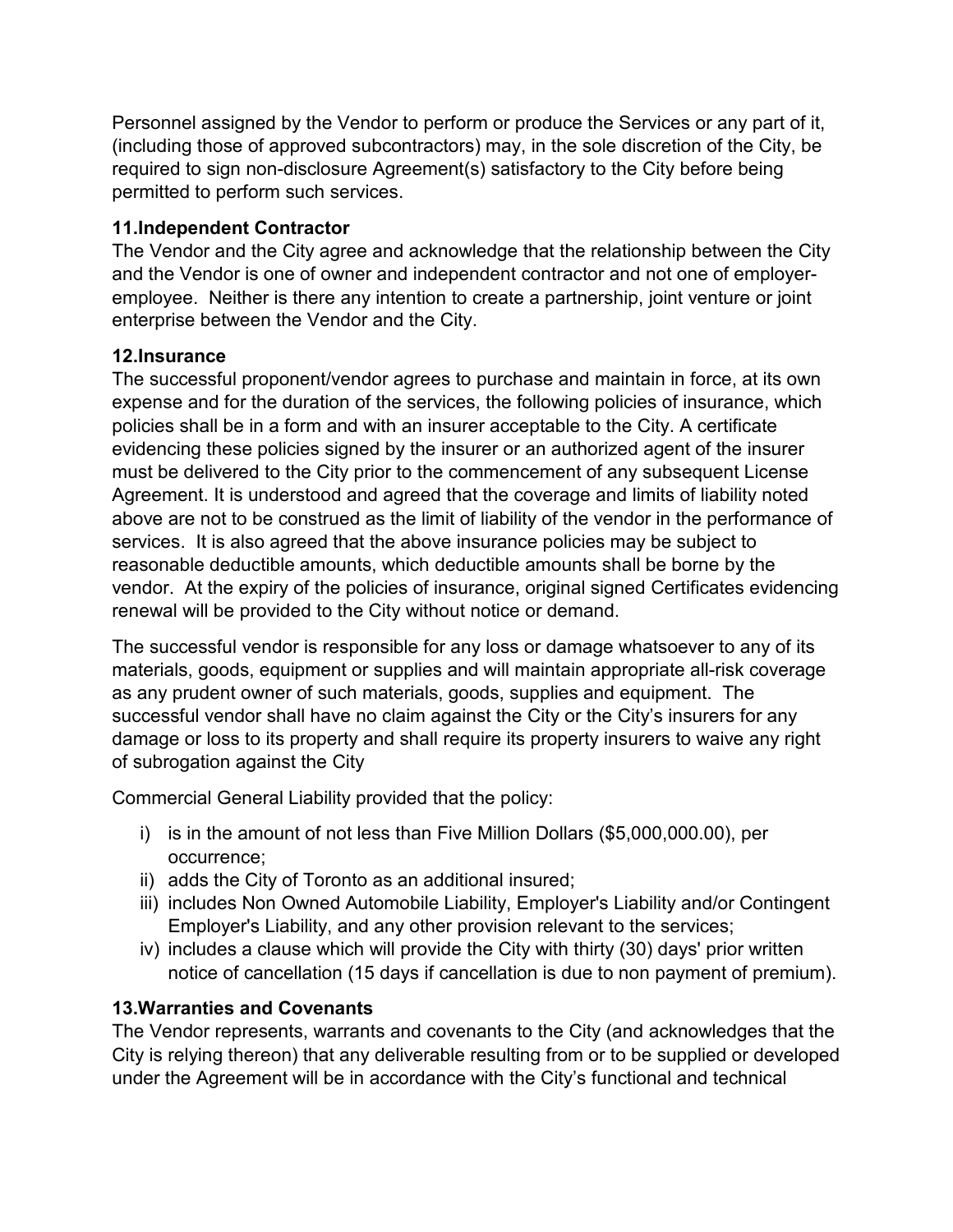requirements (as set out in the RFP) and, if applicable, will function or otherwise perform in accordance with such requirements.

### **14.Third Party Software**

Where the City is in possession of software containing or constituting confidential proprietary information belonging to third parties, the Vendor shall not, except in the usual incidental manner genuinely necessary for the intended use of such software on the equipment of the City,

- a) analyze, copy, decompile, disassemble, translate, convert, reverse engineer or duplicate any physical embodiment or part thereof, or permit any person to do so; or
- b) divulge to any unauthorized person the ideas, concepts or techniques, or make any other improper use, of such software.

The Vendor shall fully defend, save harmless and indemnify the City from and against any loss or damages suffered by the City as a result of any failure by the Vendor, its officers, directors, partners, contract personnel, agents and employees or any of them to comply with the provisions hereof.

Should the Vendor include third party components within the Solution, the Vendor must secure the rights to use and repackage third party components and pass on those rights to the City without additional charges.

## **15.Ownership of Intellectual Property and Deliverables**

The City will own all intellectual property rights, including (without limitation) copyright, in and to all deliverables provided by the Vendor and its subcontractors. All information, data, plans, specifications, reports, estimates, summaries, photographs and all other documentation prepared by the Vendor in the performance of the Services under the Agreement, whether they be in draft or final format, shall be the exclusive property of the City.

## **16.Payment Schedule**

A payment schedule satisfactory to the City shall form part of the Agreement.

No fees or reimbursable expenses shall become payable to the Vendor pursuant to the Agreement other than pursuant to one or more signed schedules.

The Vendor shall submit invoices in such detail as may be required by the City, and the City reserves the right to require further proof or documentation from the Vendor in respect of services performed or expenses incurred by the Vendor and the Vendor shall provide, without delay, such further proof or documentation.

If the City does not approve of the Services which are the subject of the invoice, the City shall advise the Vendor in writing of the reasons for non-approval and the Vendor shall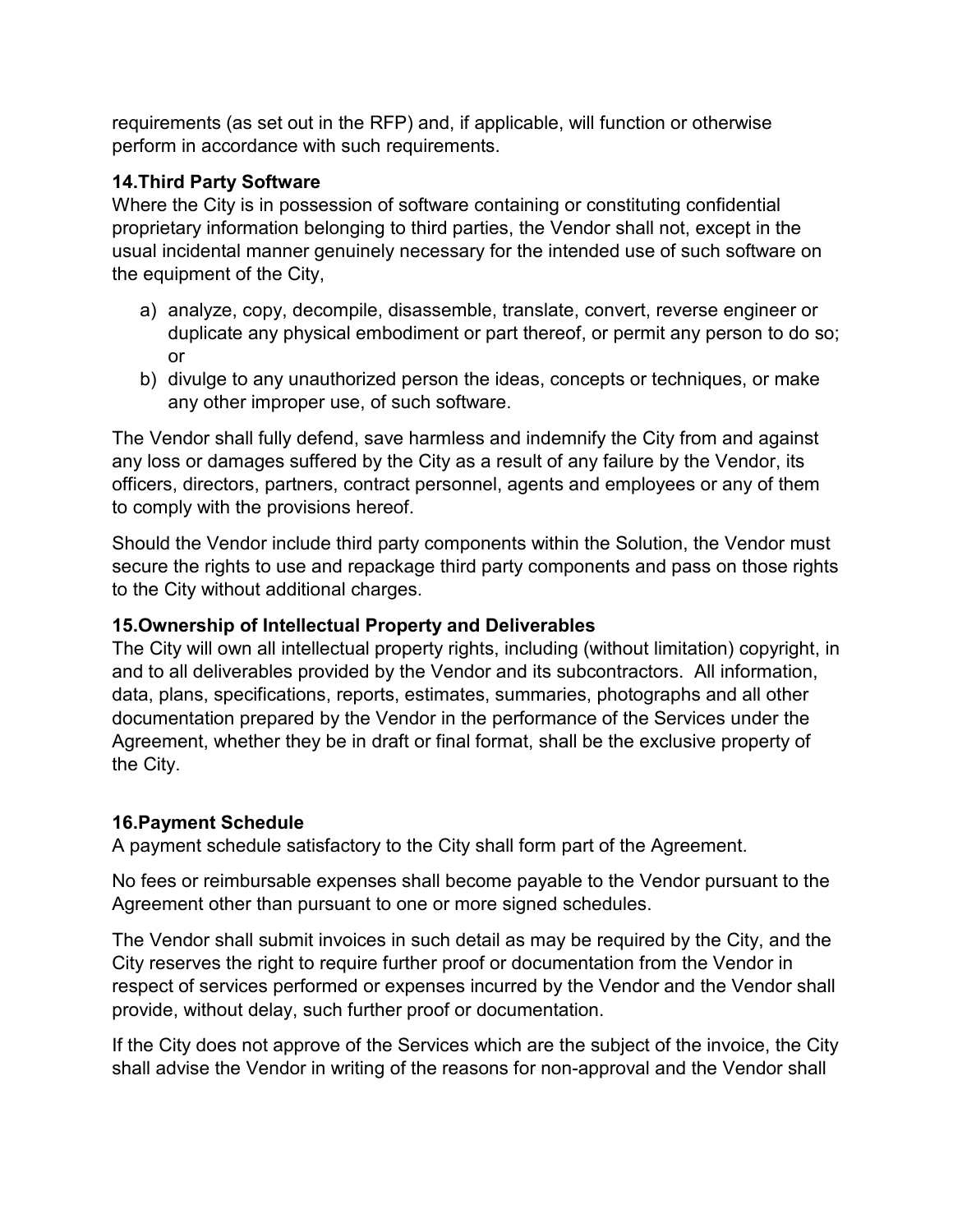remedy the problem at no additional cost to the City before the City shall be obliged to pay the invoice or any part of it, as the case may be.

The Vendor shall be solely responsible for the payment of all personnel costs including statutory and otherwise (including without limitation subcontractors and suppliers and their respective personnel) made available by it and used for performance of any of the Services.

### **17.Termination Provisions**

Upon giving the Vendor not less than thirty (30) days' prior written notice, the City may, at any time and without cause, cancel the Agreement, in whole or in part. In the event of such cancellation, the City shall not incur any liability to the Vendor apart from the payment for the goods, material, articles, equipment, work or services that have been satisfactorily delivered or performed by the Vendor at the time of cancellation.

Failure of the Vendor to perform its obligations under the Agreement shall entitle the City to terminate the Agreement upon ten (10) calendar days' written notice to the Vendor if a breach which is remediable is not rectified in that time. In the event of such termination, the City shall not incur any liability to the Vendor apart from the payment for the goods, material, articles, equipment, work or services that have been satisfactorily delivered or performed by the Vendor at the time of termination.

All rights and remedies of the City for any breach of the Vendor's obligations under the Agreement shall be cumulative and not exclusive or mutually exclusive alternatives and may be exercised singularly, jointly or in combination and shall not be deemed to be in exclusion of any other rights or remedies available to the City under the Agreement or otherwise at law.

No delay or omission by the City in exercising any right or remedy shall operate as a waiver of them or of any other right or remedy, and no single or partial exercise of a right or remedy shall preclude any other or further exercise of them or the exercise of any other right or remedy.

Upon termination, all originals and copies of data, plans, specifications, reports, estimates, summaries, photographs, and other documents that have been accumulated and/or prepared by the Vendor in performance of the Agreement shall be delivered to the City in a clean and readable format.

## **18.Right to Audit**

The City may audit all financial and related records associated with the terms of the Agreement including timesheets, reimbursable out of pocket expenses, materials, goods, and equipment claimed by the Vendor. The Vendor shall at all times during the term of the contract, and for a period of three years following completion of the Agreement, keep and maintain records of the Work performed pursuant to this Agreement. This shall include proper records of invoices, vouchers, timesheets, and other documents that support actions taken by the Vendor. The Vendor shall at his own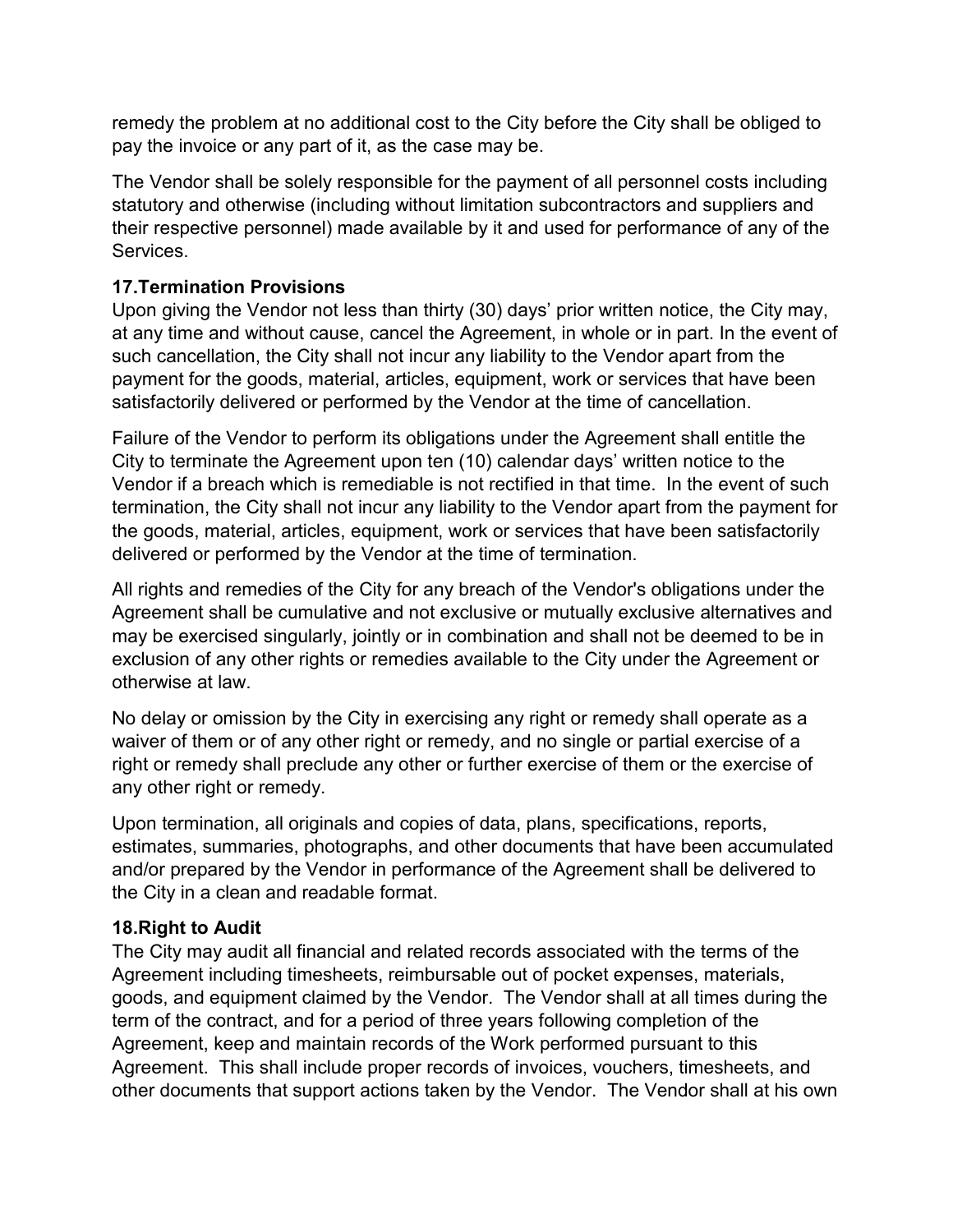expense make such records available for inspection and audit by the City at all reasonable times.

## **19.Liquidated Damages**

If the Vendor at any time fails to supply all goods or services to the City as specified within the Agreement, or fails to replace goods or services rejected by the City, then the City shall be permitted to procure such goods or services elsewhere and charge any additional costs incurred by the City to the vendor as liquidated damages, unless otherwise specified, and deduct such amounts from payments due to the Vendor or to otherwise collect such costs from the vendor by any other method permitted by law.

## **20.Right to Retain Monies**

The City shall have the right to retain out of monies payable to the vendor under the Agreement the total amount outstanding for time to time of all claims arising out of the default of the Vendor of its obligations to the City. This shall include claims pursuant to this or any other contract or cause of action between the Vendor and the City which have not been settled between the City and the Vendor.

## **21.Occupational Health and Safety**

- a) The Vendor shall comply with all federal, provincial or municipal occupational health and safety legislative requirements, including, and without limitation, the *Occupational Health and Safety Act*, R.S.O., 1990 c.0.1 and all regulations thereunder, as amended from time to time (collectively the "OHSA").
- b) Nothing in this section shall be construed as making the City the "employer" (as defined in the OHSA) of any workers employed or engaged by the Vendor for the services being provided either instead of or jointly with the Vendor.
- c) The Vendor agrees that it will ensure that all subcontractors engaged by it are qualified to perform the required services and that the employees of subcontractors are trained in the health and safety hazards expected to be encountered in the services being provided
- d) The Vendor acknowledges and represents that:
	- i) The workers employed to carry out the services have been provided with training in the hazards of the services and their related products and possess the knowledge and skills to allow them to work safely;
	- ii) The Vendor has provided, and will provide during the course of the agreement, all necessary personal protective equipment for the protection of workers;
	- iii) The Vendor's supervisory employees are competent, as defined in the OHSA, and will carry out their duties in a diligent and responsible manner with due consideration for the health and safety of workers;
	- iv) The Vendor has in place an occupational health and safety, workplace violence and workplace harassment policies in accordance with the OHSA; and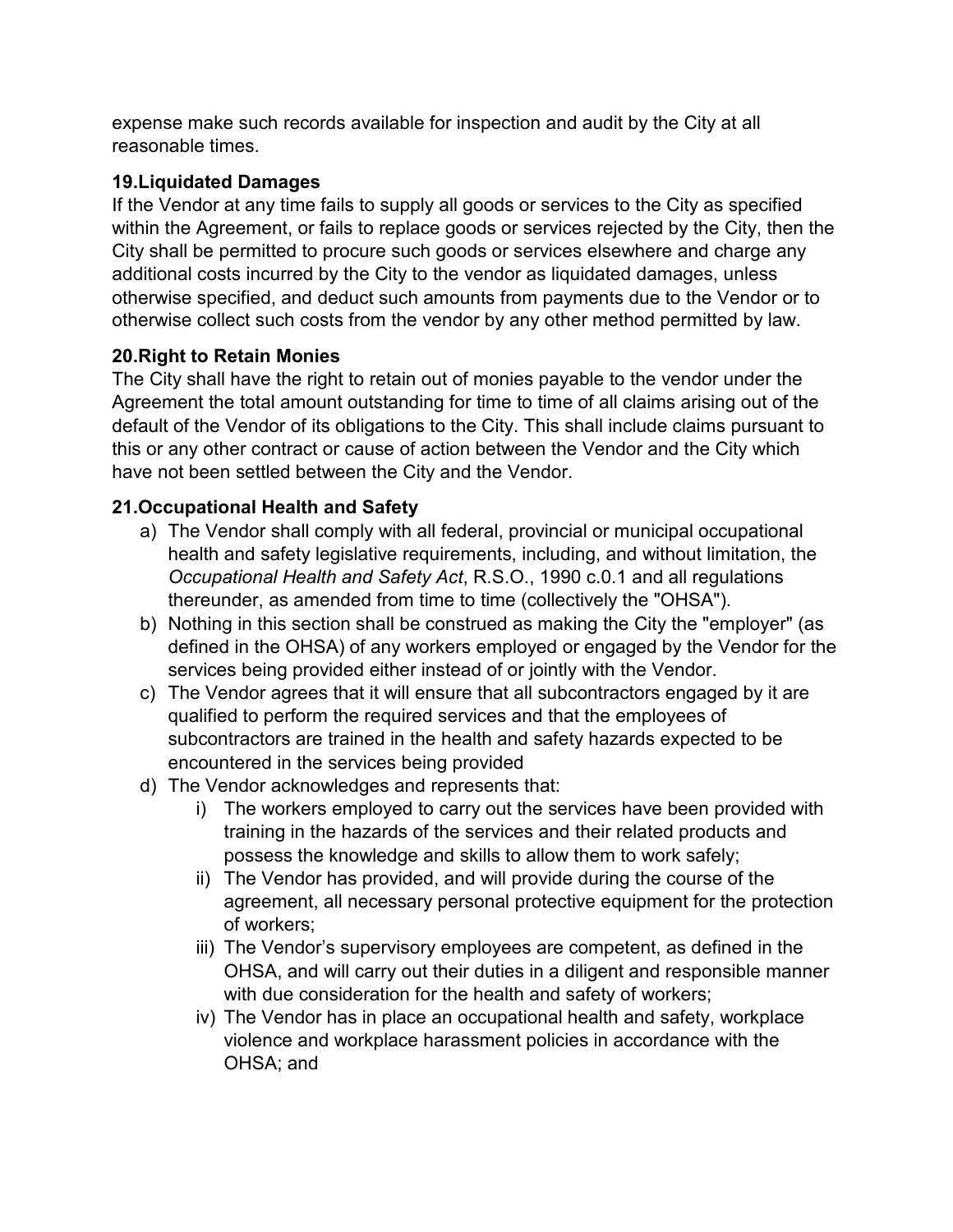- v) The Vendor has a process in place to ensure that health and safety issues are identified and addressed and a process in place for reporting workrelated injuries and illnesses.
- e) The Vendor shall provide, at the request of the General Manager or his designate, the following as proof of the representations made in paragraph d(i) and d(iv):
	- i) documentation regarding the training programs provided prior to and during the Operational Season (i.e. types of training, frequency of training and re-training); and
	- ii) the occupational health and safety policy.
- f) The Vendor shall immediately advise the General Manager or his designate in the event of any of the following:
	- i) A critical injury that arises out of the services that is the subject of this agreement;
	- ii) An order(s) is issued to the Vendor by the Ministry of Labour arising out of the services or related products that is the subject of this agreement;
	- iii) A charge is laid or a conviction is entered arising out of the services and products that is the subject of this agreement, including but not limited to a charge or conviction under the OHSA, the *Criminal Code*, R.S.C 1985, c. C-46, as amended and the *Workplace Safety and Insurance Act*, 1997, S.O. 1997, c. 16, Sched. A, as amended.
- g) The Vendor shall be responsible for any delay in the progress of the provision of services as a result of any violation or alleged violation of any federal, provincial or municipal health and safety requirement by the Vendor, it being understood that no such delay shall be a force majeure or uncontrollable circumstance for the purposes of extending the time for performance of the service or entitling the Vendor to additional compensation, and the Vendor shall take all necessary steps to avoid delay in the final completion of the services without additional cost to the City.
- h) The parties acknowledge and agree that employees of the City, including senior officers, have no authority to direct, and will not direct, how employees, workers or other persons employed or engaged by the Vendor do work or perform a task that is the subject of this agreement.

## **22.Workplace Safety and Insurance Act**

The Vendor shall secure, maintain and pay all costs for Workplace Safety and Insurance Board ("WSIB") workers' compensation coverage for its employees providing Services under this agreement, whether required statutorily or not under the Workplace Safety and Insurance Act, 1997.

The Vendor represents and warrants that it shall be in good standing with the WSIB throughout the term of this agreement. Prior to supplying the Services and prior to receiving payment, the Vendor shall produce a Clearance Certificate issued by the WSIB confirming that the Vendor has paid its assessment based on a true statement of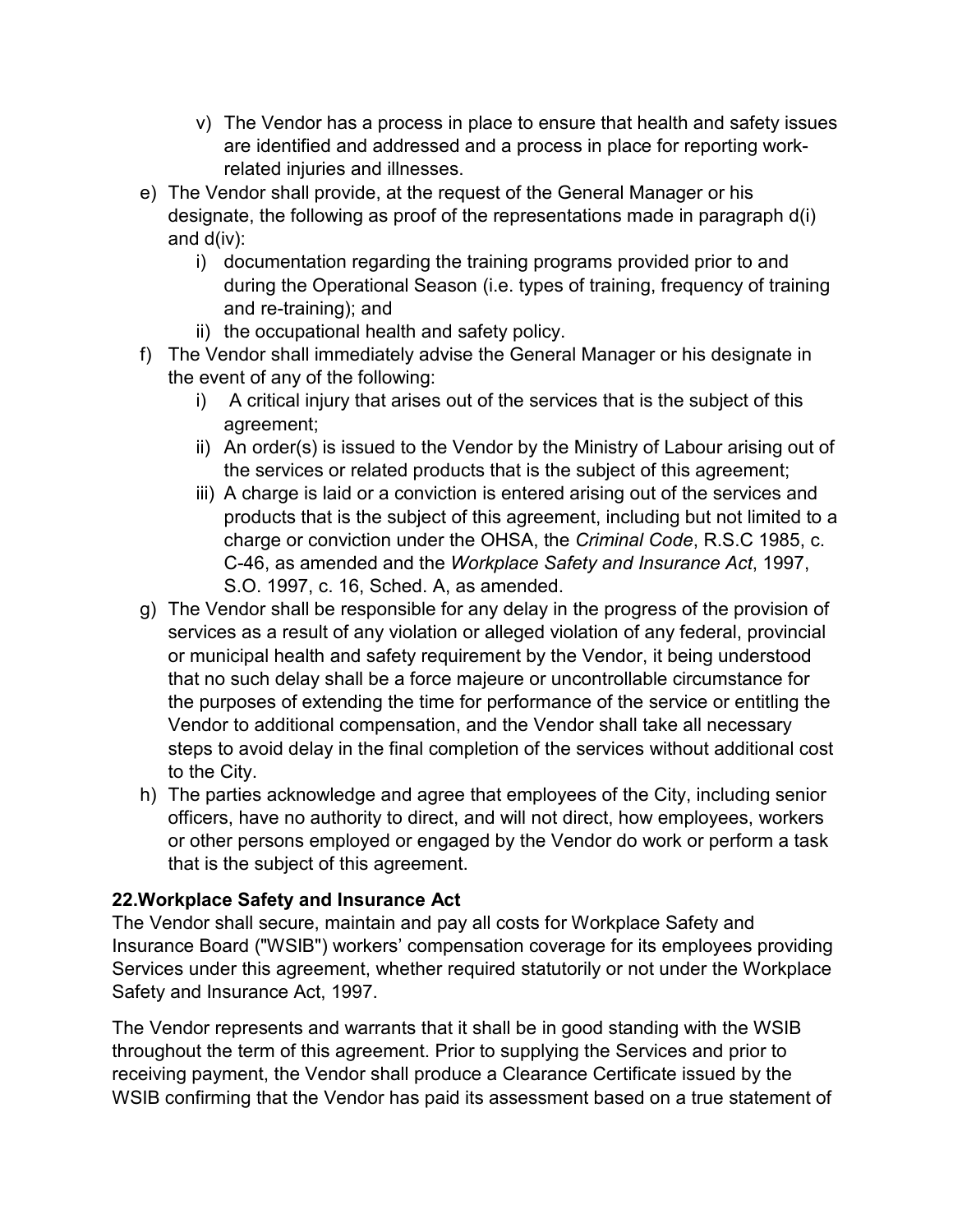the amount of its current payroll in respect of the Services and that the City is relieved of financial liability. Thereafter, throughout the period of Services being supplied, a new Clearance Certificate will be obtained from the WSIB by the Vendor and provided to the City every 90 days or upon expiry of the Certificate's validity period whichever comes first.

The Vendor shall ensure that any and all persons, including but not limited to volunteers, students, subcontractors and independent contractors, providing services under this agreement, have secured WSIB coverage, whether required statutorily or not, for the term of this agreement.

#### **23.Accessibility Standards and Customer Service Training Requirements**

The Vendor must ensure that all deliverables conform to the requirements of the Accessibility for Ontarians with Disabilities Act, 2005. The Vendor shall require all applicable personnel (including those of its subcontractors) to fulfill the training requirements set out in the City's policy on Accessible Customer Service Training Requirements for Contractors, Consultants and other Services Providers. For a copy of the City of Toronto requirement, visit the website at [toronto.ca/business-economy/doing](https://www.toronto.ca/business-economy/doing-business-with-the-city/understand-the-procurement-process/purchasing-policies-legislation/accessible-customer-service-training-requirements/)[business-with-the-city/understand-the-procurement-process/purchasing-policies](https://www.toronto.ca/business-economy/doing-business-with-the-city/understand-the-procurement-process/purchasing-policies-legislation/accessible-customer-service-training-requirements/)[legislation/accessible-customer-service-training-requirements/](https://www.toronto.ca/business-economy/doing-business-with-the-city/understand-the-procurement-process/purchasing-policies-legislation/accessible-customer-service-training-requirements/)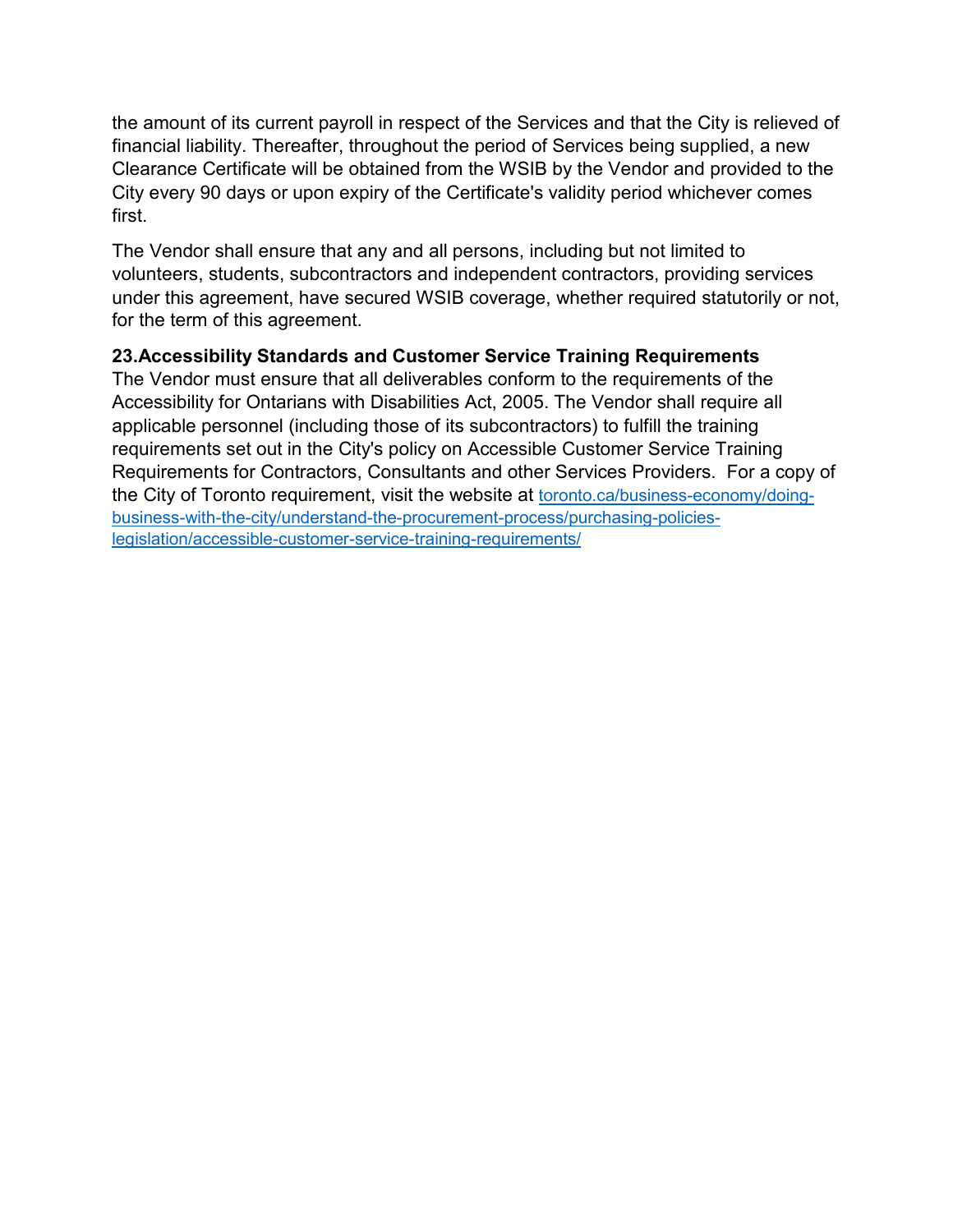## **APPENDIX C**

STANDARD SUBMISSION FORMS<br>FORM 1: Proposal Submission F Proposal Submission Form - Mandatory

**FORM 2:** Notice of No Submission – If Applicable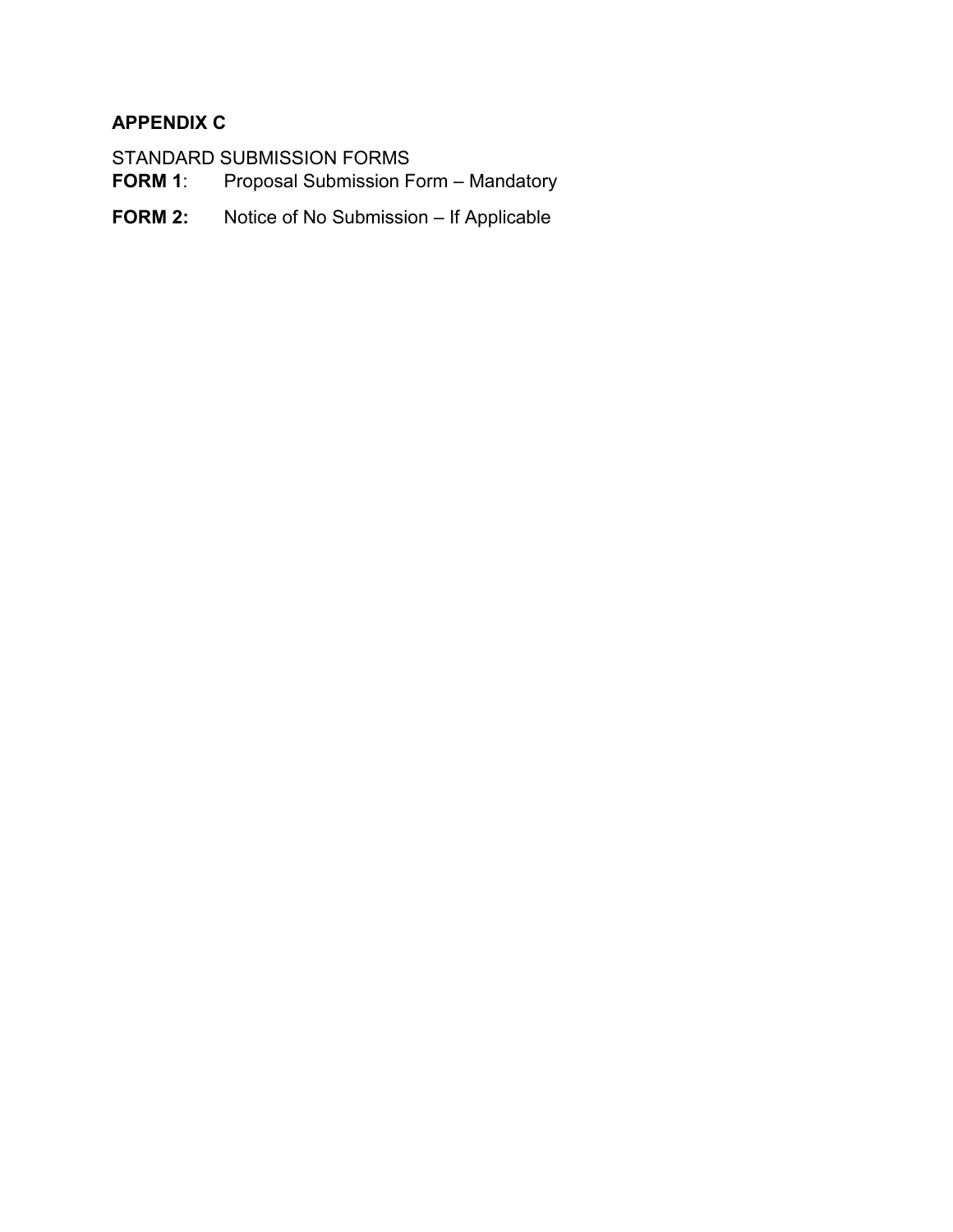*<u>M</u>* TORONTO

#### **PROPOSAL SUBMISSION FORM**

#### **REQUEST FOR PROPOSAL NO. RFP2021-01**

## **PADDLE BOARD & KAYAKING OPPORTUNITIES FOR MULTIPLE LOCATIONS ALONG WATERFRONT PARKLANDS.**

**CLOSING: 12:00 NOON (LOCAL TORONTO TIME) FRIDAY, APRIL 30, 2021.**

#### **1. PROPONENT INFORMATION**

Please complete following form, and name one (1) authorized person to be the contact for the procurement process and for any clarifications or amendments that might be necessary.

| Full Legal Name of Proponent:    |  |
|----------------------------------|--|
| Any Other Trade Name under       |  |
| Which the Proponent Carries on   |  |
| <b>Business:</b>                 |  |
| <b>Street Address:</b>           |  |
| City, Province/State:            |  |
| Postal Code:                     |  |
| <b>Phone Number:</b>             |  |
| Fax Number:                      |  |
| Company Website (If Any):        |  |
| <b>Contact Person and Title:</b> |  |
| <b>Contact Phone:</b>            |  |
| <b>Contact Facsimile:</b>        |  |
| Contact E-mail:                  |  |

#### **2. REQUEST FOR PROPOSAL TERMS, CONDITIONS AND SPECIFICATIONS**

By signing this form the Proponent agrees that if selected to provide the goods and/or services described in this Request for Proposal document, they will provide those goods and/or services in accordance with the terms, conditions, and specifications contained in the Request for Proposal document and in accordance with the Proponent's proposal submission.

#### **3. POLICIES**

**FORM 1**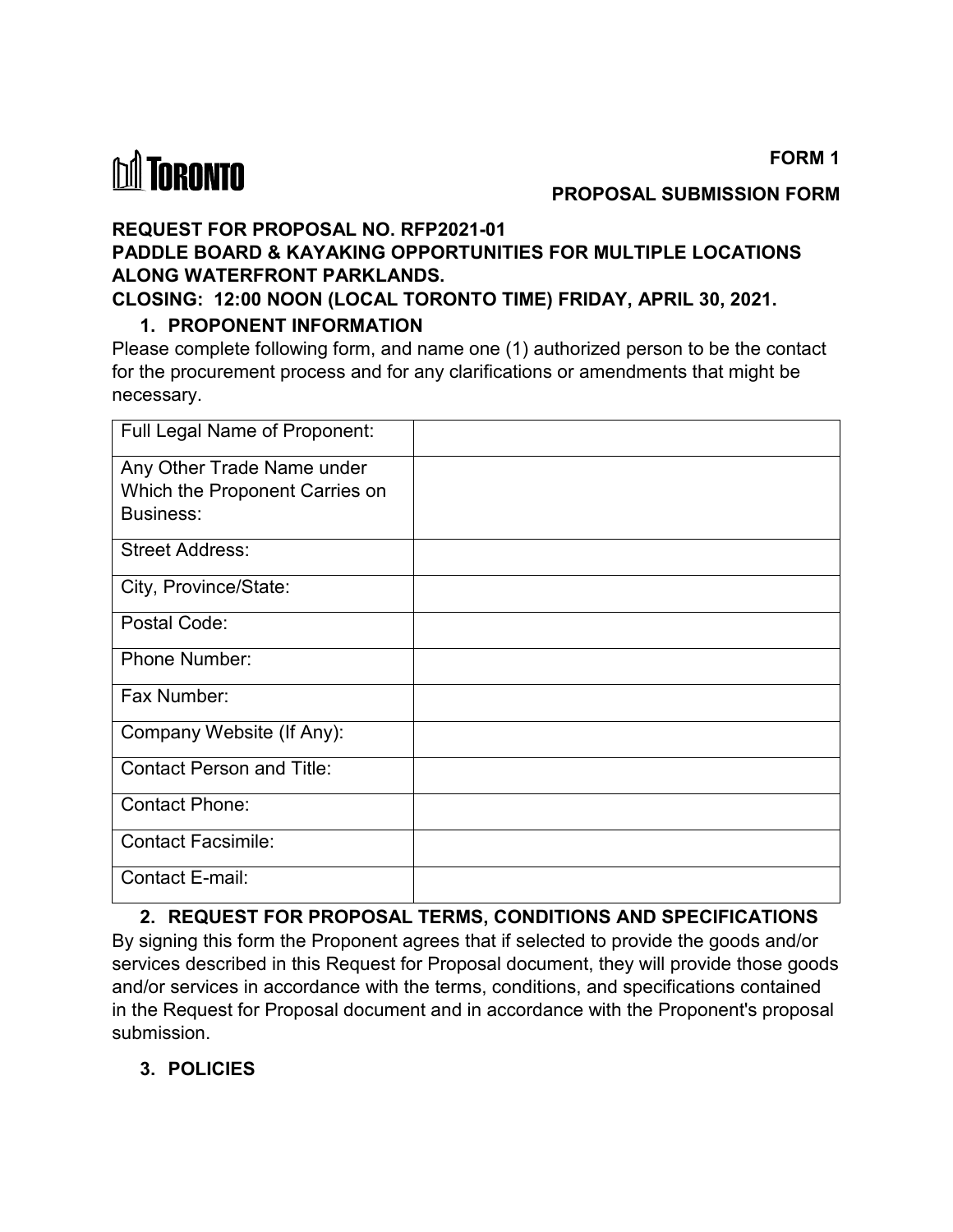The Proponent has read, understood and agrees to comply with the policies, practices and statements found on the City's website at the following link: <http://insideto.toronto.ca/purchasing/index.htm>

Without limiting the Proponent's acknowledgement of the City's general procurement policies, by signing this form, the Proponent acknowledges and certifies that the Proponent, and any of its proposed subcontractors, will provide the goods and/or services in compliance with the following specific policies:

3.1 POLICY TO EXCLUDE BIDS FROM EXTERNAL PARTIES INVOLVED IN THE PREPARATION OR DEVELOPMENT OF A SPECIFIC CALL/REQUEST Did you, the proponent, assist the City of Toronto in the preparation of this Request for Proposal call?

Specify: Yes \_\_\_\_\_\_\_ No \_\_\_\_\_\_\_\_\_

3.2 DECLARATION OF COMPLIANCE WITH ANTI-

HARASSMENT/DISCRIMINATION LEGISLATION & CITY POLICY

Organizations/individuals in Ontario, including the City of Toronto, have obligations under the Ontario Human Rights Code, the Occupational Health and Safety Act, the Employment Standards Act, the Accessibility for Ontarians with Disabilities Act, the Criminal Code of Canada and the Charter of Rights and Freedoms. In addition, the City of Toronto also has policies that prohibit discrimination on the additional grounds of political affiliation or level of literacy, subject to the requirements of the Charter. Organizations are required to have and post policies, programs, information, instruction, plans and/or other supports, and an appropriate internal process available to their employees and service recipients to prevent, address and remedy discrimination, racism, harassment, hate and inaccessibility complaints under the applicable legislation and including the additional grounds of discrimination prohibited under City policy. Individuals are obliged to refrain from harassment/hate activity.

The City of Toronto requires all organizations and individuals that contract with the City to sign the following Declaration of Compliance with Anti-Harassment/Discrimination Legislation & City Policy. This Declaration must be signed by your organization and submitted with the contract or Letter of Understanding. The name of your organization and the fact that you have signed this declaration may be included in a public report to City Council.

#### **Declaration:**

*I/we uphold our obligations under the above provincial and federal legislation. In addition, I/we uphold our obligations under City policies which prohibit harassment/discrimination on a number of grounds including political affiliation and level of literacy.*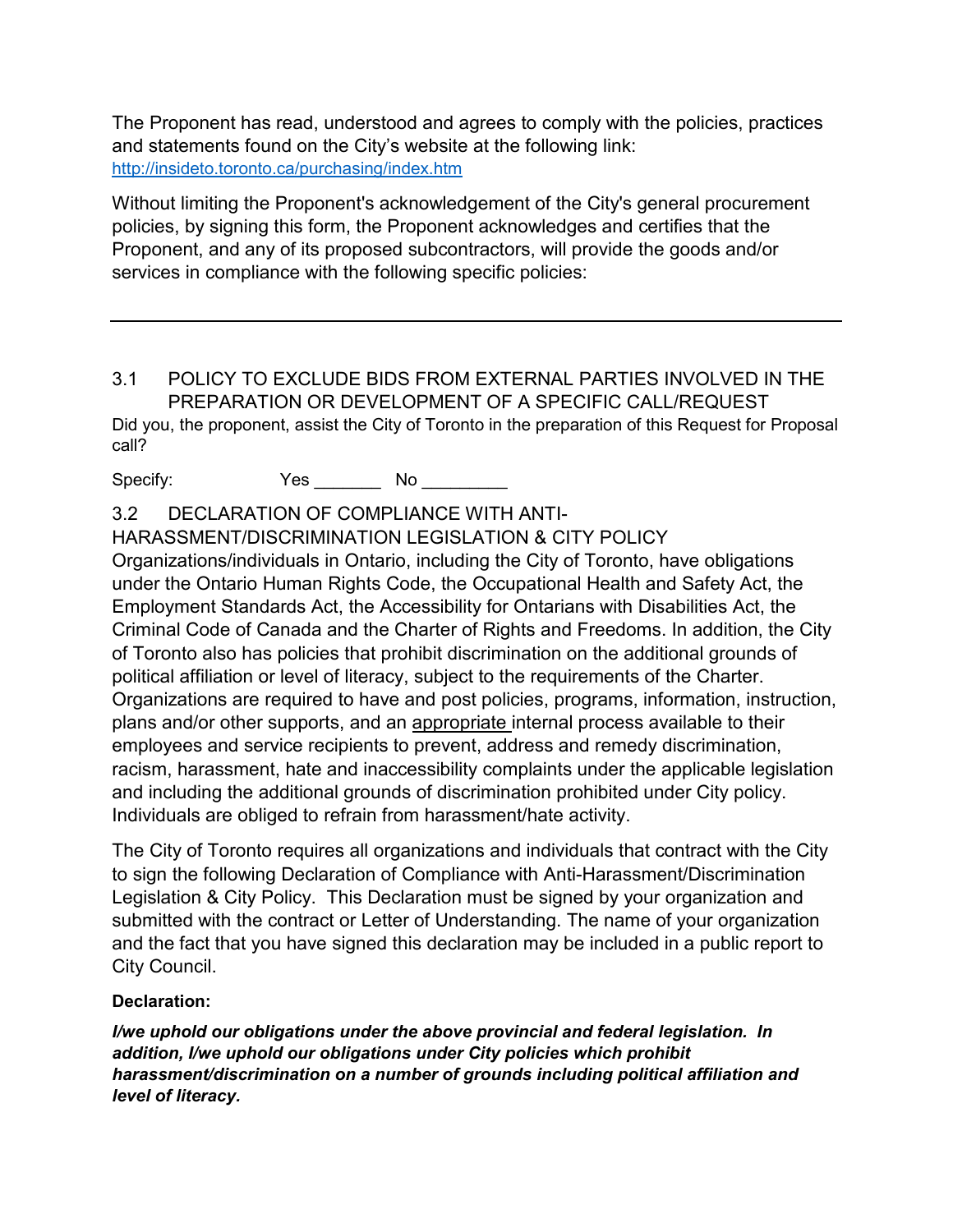*WHERE LEGALLY MANDATED* **I/we have in place the necessary policies, programs, information, instruction, plans and/or other supports that are consistent with our obligations, and I/we have an internal process available to my/our employees and service recipients to prevent, address and remedy discrimination, racism, harassment, hate and inaccessibility complaints. I/we agree that I/we shall, upon the request of the City, provide evidence of the policies, programs, information, instruction, plans and other supports and an appropriate internal complaint resolution process required under this Declaration which is sufficient to allow the City to determine compliance. I/We acknowledge that failure to demonstrate compliance with this declaration to the satisfaction of the operating Division, in consultation with the City Solicitor, may result in the termination of the contract.**

#### 3.3 DECLARATION OF COMPLIANCE WITH THE CITY OF TORONTO FAIR WAGE AND LABOUR TRADES POLICY

By signing this form, the proponent acknowledges and certifies that the proponent, and any of its proposed subcontractors, will provide the services in compliance with the City's Fair Wage and Labour Trades Policy.

The policy and schedules are available on the Fair Wage Office website – [www.toronto.ca/fairwage](http://www.toronto.ca/fairwage)

### 3.4 ACCESSIBILITY STANDARDS FOR CUSTOMER SERVICE TRAINING REQUIREMENTS POLICY

For a copy of the City of Toronto Policy, visit the website:

[https://www.toronto.ca/business-economy/doing-business-with-the-city/understand-the](https://www.toronto.ca/business-economy/doing-business-with-the-city/understand-the-procurement-process/purchasing-policies-legislation/accessible-customer-service-training-requirements/)[procurement-process/purchasing-policies-legislation/accessible-customer-service-training](https://www.toronto.ca/business-economy/doing-business-with-the-city/understand-the-procurement-process/purchasing-policies-legislation/accessible-customer-service-training-requirements/)[requirements/](https://www.toronto.ca/business-economy/doing-business-with-the-city/understand-the-procurement-process/purchasing-policies-legislation/accessible-customer-service-training-requirements/)

## **4. OTHER CONFLICT OF INTERESTS OR PROHIBITED CONDUCT**

The City may prohibit a proponent from participating in a procurement process, or from being awarded a contract based on past performance or based on inappropriate conduct in a prior procurement process or resulting contract, and such inappropriate conduct shall include but not be limited to the following:

- a. the submission of quotations containing misrepresentations or any other inaccurate, misleading or incomplete information;
- b. the refusal of the proponent to honour its pricing or other commitments made in a proposal or bid;
- c. the proponent has communicated or entered into an agreement or arrangement with other proponents or suppliers in relation to this procurement process without the knowledge of the City's Chief Purchasing Official;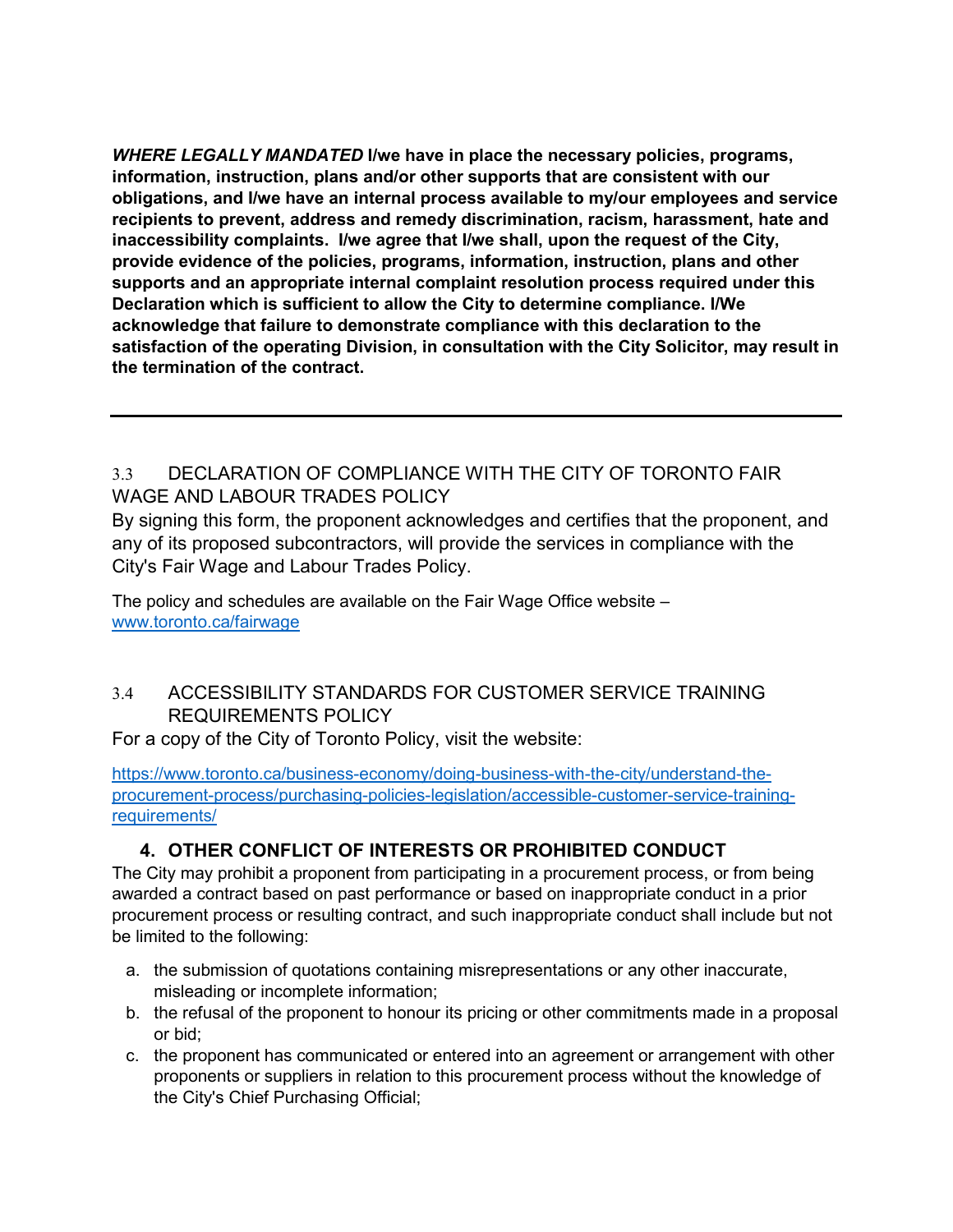- d. the proponent or its affiliated persons have previous convictions for collusion, price fixing, bribery, fraud or similar behaviour or practices prohibited by applicable law;
- e. the proponent has threatened, intimidated or harassed other prospective suppliers or City staff in relation to an existing or proposed City contract;
- f. the proponent has offered gifts or favours (including employment) to City staff, Councillors or other officials which might influence or interfere with their official duties with the City;
- g. the proponent or any persons retained by the proponent has attempted to communicate or lobby any City staff or Councillors to obtain a contract, except for such communications as are explicitly permitted with the Chief Purchasing Official under the City's Lobbyist Registry By-law; or
- h. any other conduct, situation or circumstance, as solely determined by the City, that constitutes a Conflict of Interest.

For the purposes of this section, the term "Conflict of Interest" means

- (a) in relation to the procurement process, the proponent has an unfair advantage or engages in conduct, directly or indirectly, that may give it an unfair advantage, including but not limited to (i) having, or having access to, confidential information of the City in the preparation of its proposal that is not available to other proponents, (ii) communicating with any person with a view to influencing preferred treatment in the procurement process (including but not limited to the lobbying of decision makers involved in the procurement process), or (iii) engaging in conduct that compromises, or could be seen to compromise, the integrity of the procurement process; or
- (b) in relation to the performance of its contractual obligations contemplated in the contract that is the subject of this procurement, the proponent's other commitments, relationships or financial interests (i) could, or could be seen to, exercise an improper influence over the objective, unbiased and impartial exercise of its independent judgment, or (ii) could, or could be seen to, compromise, impair or be incompatible with the effective performance of its contractual obligations.

If the box below is left blank, the proponent will be deemed to declare that (a) there was no

Conflict of Interest or other prohibited conduct in connection with preparing its proposal; and (b) there is no foreseeable Conflict of Interest in performing the contractual obligations contemplated in the procurement process.

The proponent declares that there is an actual or potential Conflict of Interest relating to the preparation of its proposal, and/or the proponent foresees an actual or potential Conflict of Interest in performing the contractual obligations contemplated in the procurement.

If the proponent declares an actual or potential Conflict of Interest or any prohibited conduct, the proponent must set out the details below: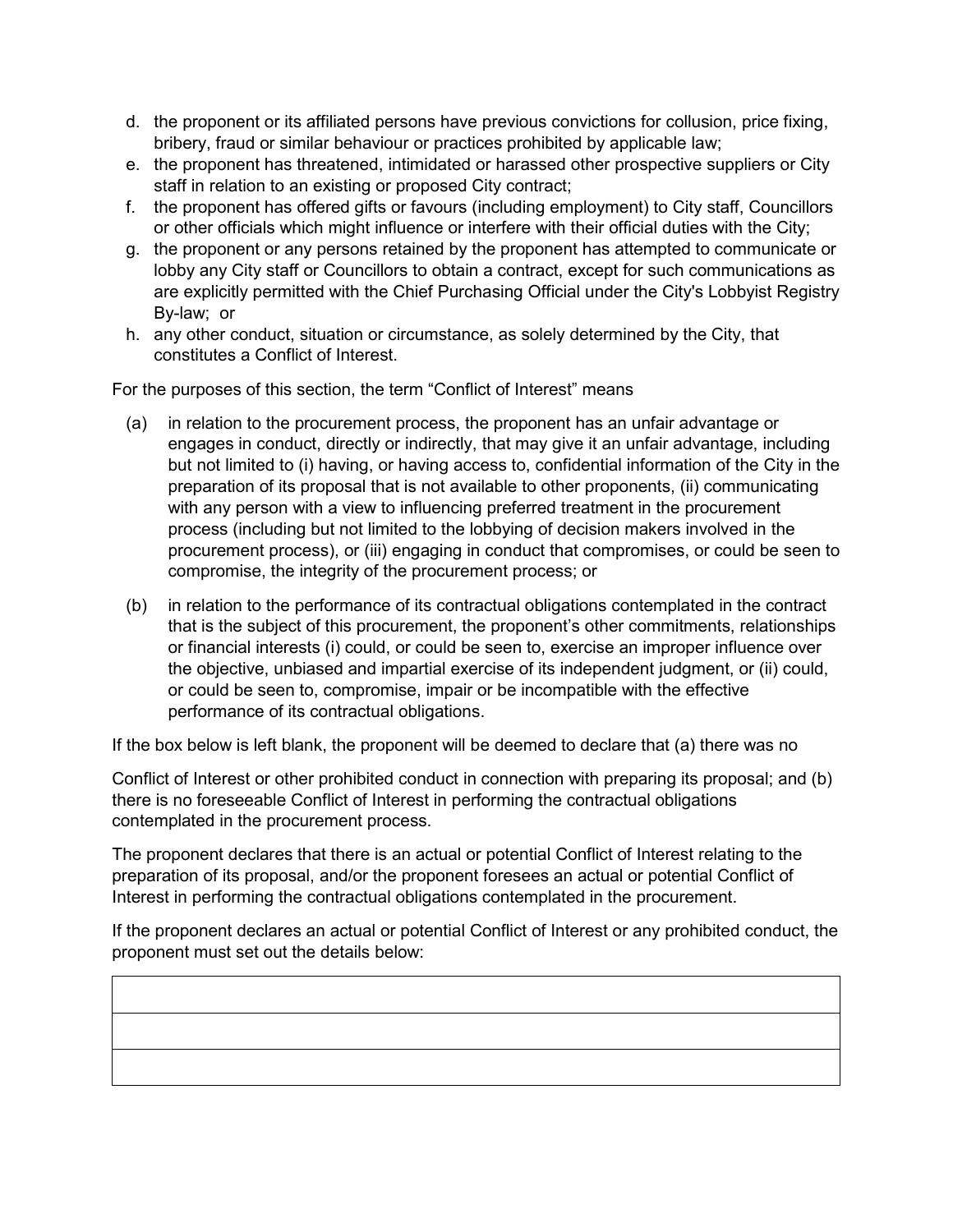The following individuals, as employees, advisers, or in any other capacity (a) participated in the preparation of our proposal; **AND** (b) were employees of the City and have ceased that employment within twenty four (24) months prior to the Submission Deadline:

#### **Name of Individual:**

**Job Classification:**

**Department:**

**Last Date of Employment with the City:**

**Name of Last Supervisor:**

**Brief Description of Individual's Job Functions:**

**Brief Description of Nature of Individual's Participation in the Preparation of the Proposal:**

**(Repeat above for each identified individual. Proponents may include this information on a separate sheet if more space is required)** 

The proponent agrees that, upon request, the proponent shall provide the City with additional information from each individual identified above in a form prescribed by the City.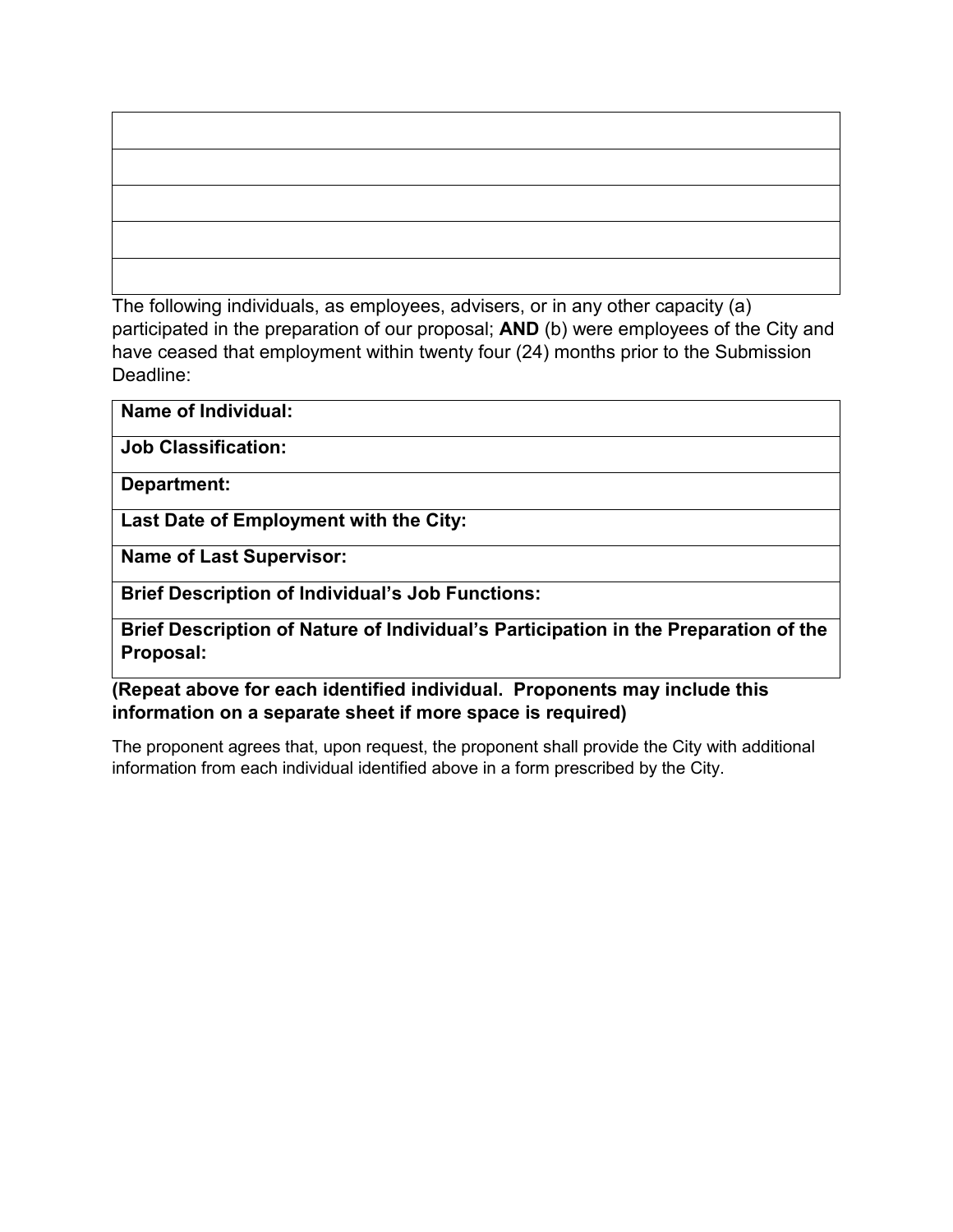#### **5. DISCLOSURE OF INFORMATION**

The proponent hereby agrees that any information provided in this proposal, even if it is identified as being supplied in confidence, may be disclosed where required by law or if required by order of a court or tribunal. The proponent hereby consents to the disclosure, on a confidential basis, of this proposal by the City to the City's advisers retained for the purpose of evaluating or participating in the evaluation of this proposal.

The proponent shall provide the City with *ongoing disclosure*, should the proponent be awarded a contract and any of the information provided above change.

### **6. ACKNOWLEDGEMENT OF RECEIPT OF ADDENDA BY NUMBER AND ISSUE DATE**

I/WE ACKNOWLEDGE THE RECEIPT OF:

ADDENDUM No(s). \_\_\_\_\_\_\_ TO \_\_\_\_\_\_\_ DATED \_\_\_\_\_\_\_\_\_\_\_\_\_ TO \_\_\_\_\_\_\_\_\_\_\_

### **SIGNATURE OF AUTHORIZED SIGNING OFFICER**

#### **PRINTED NAME OF SIGNING OFFICER**

*I have authority to bind the proponent and attest to the accuracy of the information provided in this proposal.*



**THIS FORM MUST BE SIGNED AND SUBMITTED WITH YOUR PROPOSAL OR YOUR PROPOSAL WILL BE DECLARED NON-COMPLIANT.**

 $\_$  , and the set of the set of the set of the set of the set of the set of the set of the set of the set of the set of the set of the set of the set of the set of the set of the set of the set of the set of the set of th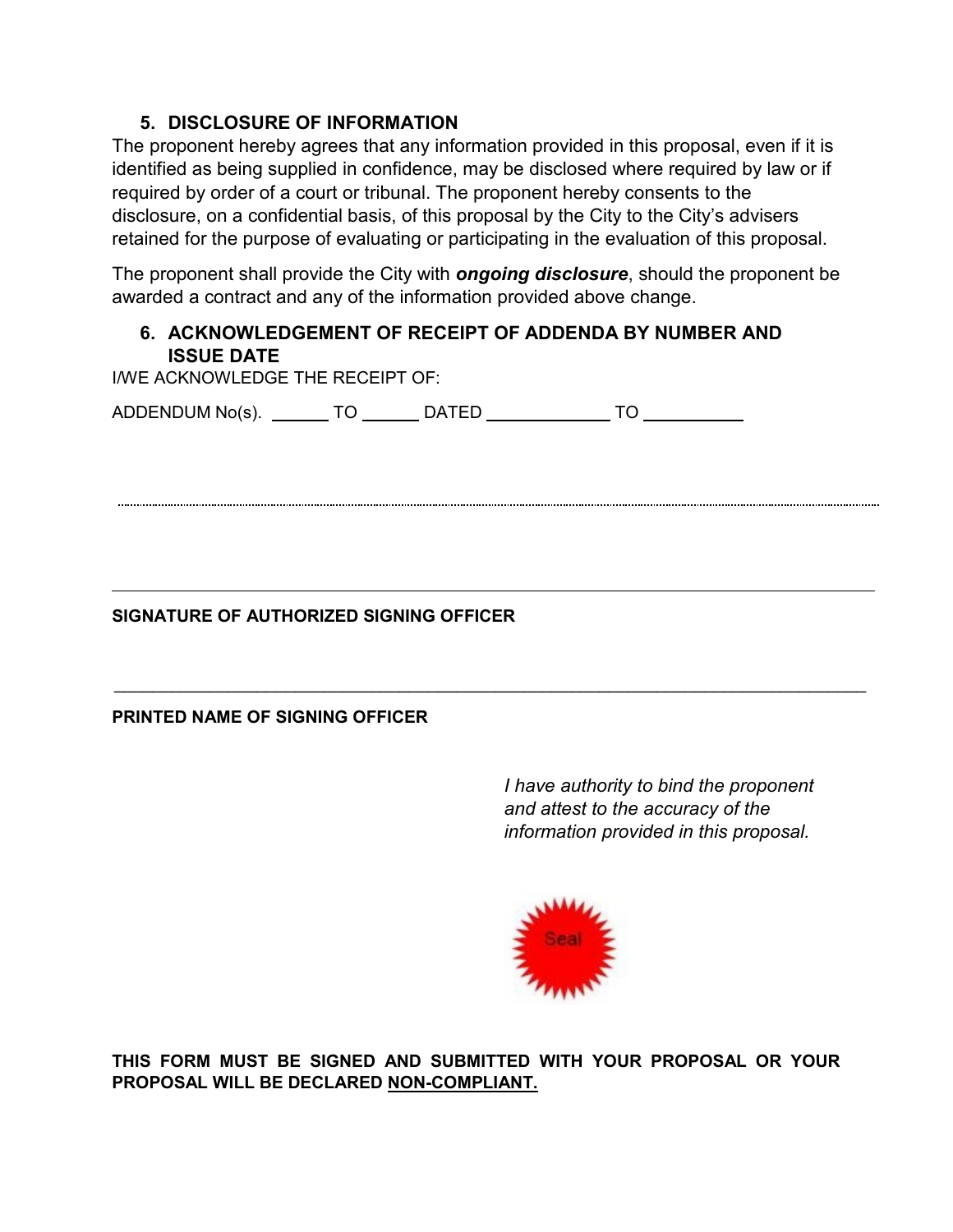**FORM 2**



**NOTICE OF "NO SUBMISSION"**

**RFP #: RFP2021-01**

**CLOSING DATE: April 30, 2021 (12:00 noon)**

## **IMPORTANT - PLEASE READ THIS**

It is important to the City of Toronto to receive a reply from all invited Proponents. There is no obligation to submit a Proposal; however, should you choose not to submit, completion of this form will assist the City in determining the type of services you are interested in submitting a Proposal in the future.

### **INSTRUCTIONS:**

If you are unable, or do not wish to submit a Proposal on this Request for Proposals, please complete the following portions of this form. State your reason for not submitting a Proposal by checking applicable box(s) or by explaining briefly in the space provided. It is not necessary to return any other Request for Proposals documents.

| 1. We do not offer this service.                                                             | Other reasons or additional |  |
|----------------------------------------------------------------------------------------------|-----------------------------|--|
| 2. We do not offer services to these<br>requirements.                                        | comments.                   |  |
| 3. Unable to offer services competitively.                                                   |                             |  |
| 4. Cannot handle due to present<br>commitments.                                              |                             |  |
| 5. Quantity/project too large.                                                               |                             |  |
| 6. Cannot meet delivery/completion<br>requirements.                                          |                             |  |
| 7. Licensing restrictions.                                                                   |                             |  |
| Do you wish to participate in Request for Proposals for services in the future?<br>YES<br>ΝO |                             |  |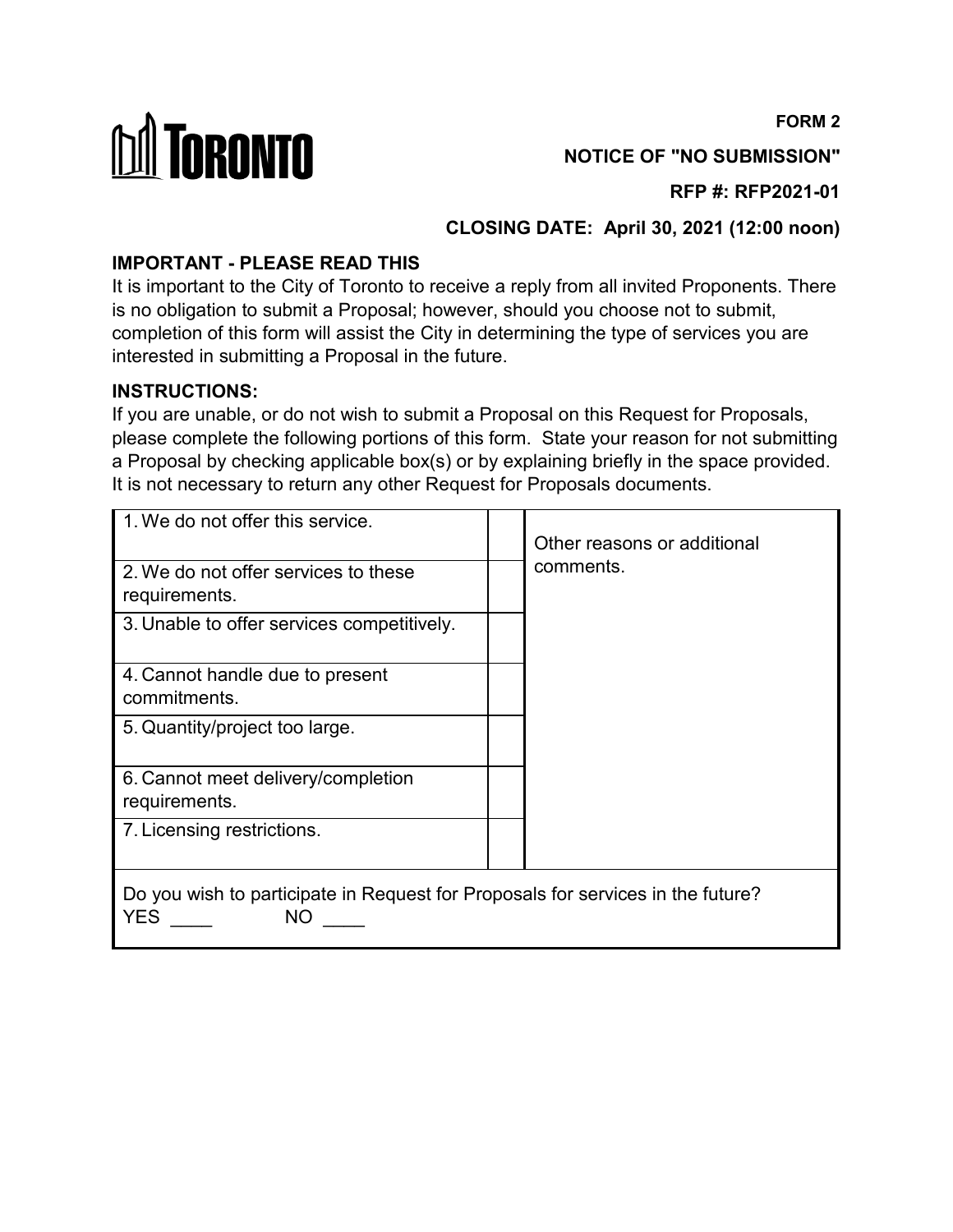| For City's use only - Do not write in this space.      | <b>Company Name:</b>                 |           |
|--------------------------------------------------------|--------------------------------------|-----------|
|                                                        | Address:                             |           |
|                                                        |                                      |           |
|                                                        | Signature of Company Representative: |           |
|                                                        | Position:                            |           |
|                                                        | Date:                                | Tel. No.: |
| $\cdots$<br>$\sim$ $\sim$<br>$\cdot$ $\cdot$<br>$\sim$ |                                      | Fax No.:  |

Send by email: mpapaioa@toronto.ca

## **Appendix D**

## **PROPOSAL EVALUATION TABLE**

| <b>STAGE 1 - MANDATORY SUBMISSION REQUIREMENTS</b>                       |                                   |  |
|--------------------------------------------------------------------------|-----------------------------------|--|
| Compliance with mandatory submission requirements                        | Pass/Fail                         |  |
| <b>EVALUATION CRITERIA</b>                                               | <b>POINTS</b><br><b>AVAILABLE</b> |  |
| <b>STAGE 2 - TECHNICAL PROPOSAL (STRUCTURE, ATTRIBUTES AND CONTENT):</b> |                                   |  |
| A) Executive Summary and Proponent Profile                               |                                   |  |
| As per section $5.3.1$ – Executive Summary<br>$\bullet$                  | 8                                 |  |
| As per section 5.3.2 - Proponent Profile<br>$\bullet$                    |                                   |  |
| <b>B) Proponent Experience &amp; Qualifications</b>                      | 20                                |  |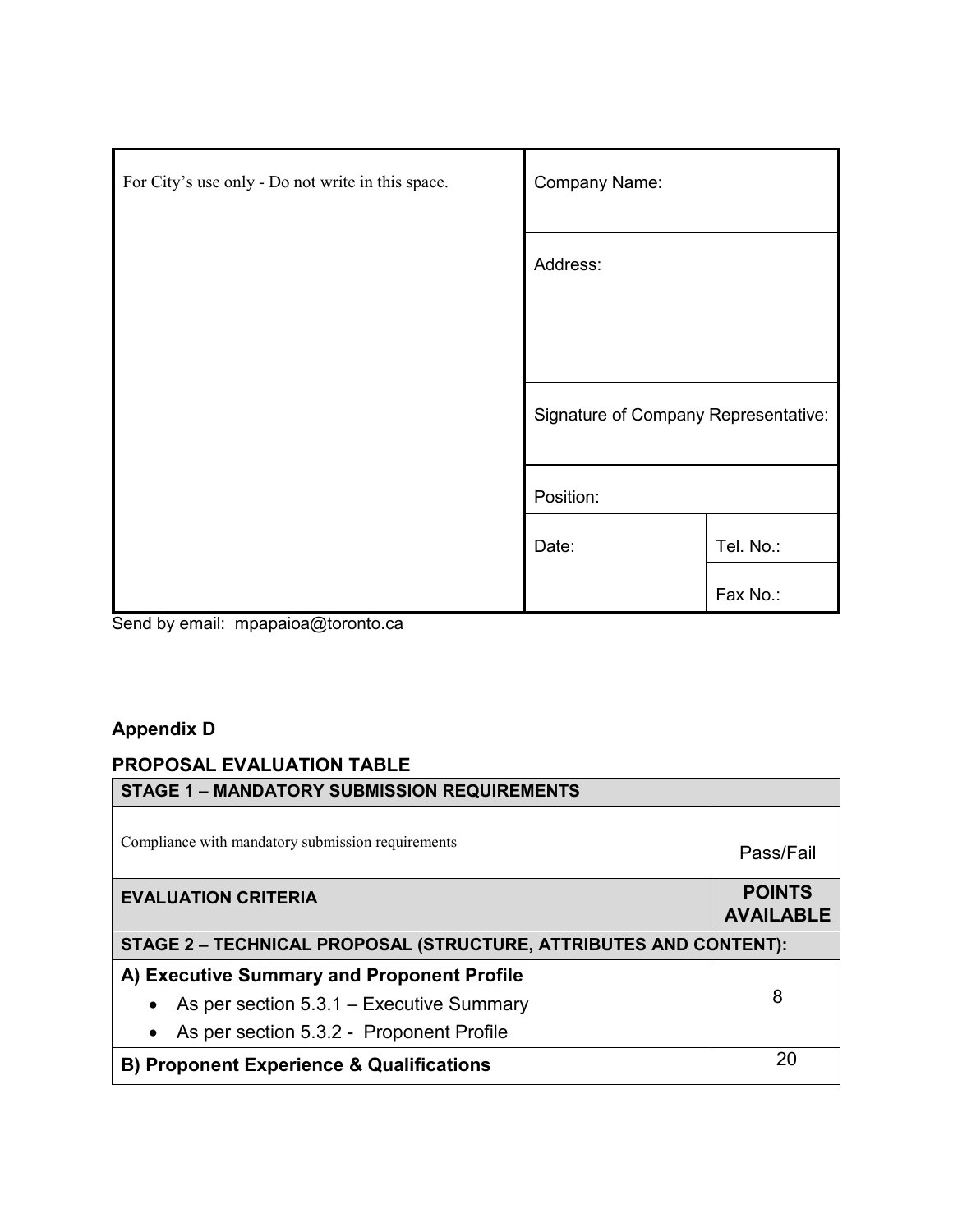| As per section 5.3.3 – Experience and Qualifications of the<br>Proponent                                                                                               |    |
|------------------------------------------------------------------------------------------------------------------------------------------------------------------------|----|
| C) Service Operating Concept & Design                                                                                                                                  |    |
| • As per section $5.3.4$ – Proponent's Marketing Concept &<br><b>Overall Aesthetic Design Criteria</b>                                                                 | 20 |
| D) Business Plan                                                                                                                                                       |    |
| As per section 5.3.5 – Business Description, Market Analysis,<br>Organization & Management, Sales Strategies, Funding<br><b>Requirements and Financial Projections</b> | 22 |
| <b>TOTAL TECHNICAL REVIEW</b>                                                                                                                                          | 70 |
|                                                                                                                                                                        |    |
| <b>STAGE 3 - FINANCIAL PROPOSAL</b>                                                                                                                                    |    |
| Proponents must score a minimum of 75% (or 52.5 points) in Stage 2 – Technical<br>Review in order to advance to Stage 3 and be considered further.                     |    |
|                                                                                                                                                                        |    |
| <b>Guaranteed Base Annual Licence Fee (Total of Column A on</b><br><b>Appendix F)</b>                                                                                  |    |
| Based on Years 1-3                                                                                                                                                     | 25 |
|                                                                                                                                                                        |    |
| Formula: (Proponent's Total Guaranteed Base Annual Licence Fee ÷<br>Highest Total Guaranteed Base Annual Licence Fee) x 25                                             |    |
| <b>Percentage Fee</b>                                                                                                                                                  |    |
| Based on Years $1 - 3$                                                                                                                                                 |    |
|                                                                                                                                                                        |    |
| Formula: (Proponent's Commission Percentage ÷ Highest Commission<br>Percentage) x 5                                                                                    | 5  |
| <b>TOTAL FINANCIAL PROPOSAL</b>                                                                                                                                        | 30 |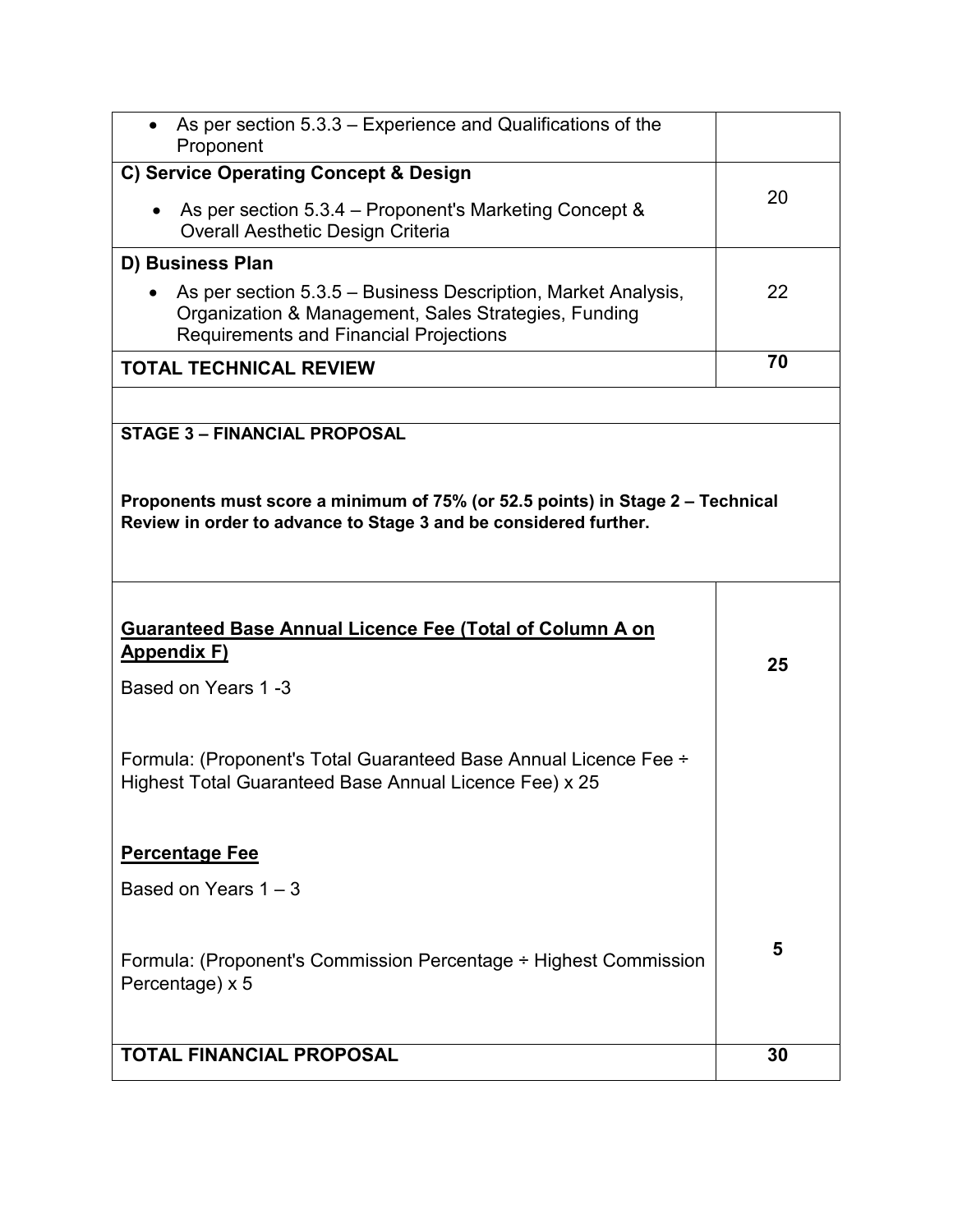| STAGE 4 – INTERVIEW OR DEMONSTRATIONS AND /OR<br><b>REFERENCE CHECK (if necessary):</b> |     |
|-----------------------------------------------------------------------------------------|-----|
| See Section 4.3                                                                         |     |
| I TOTAL SCORE                                                                           | 100 |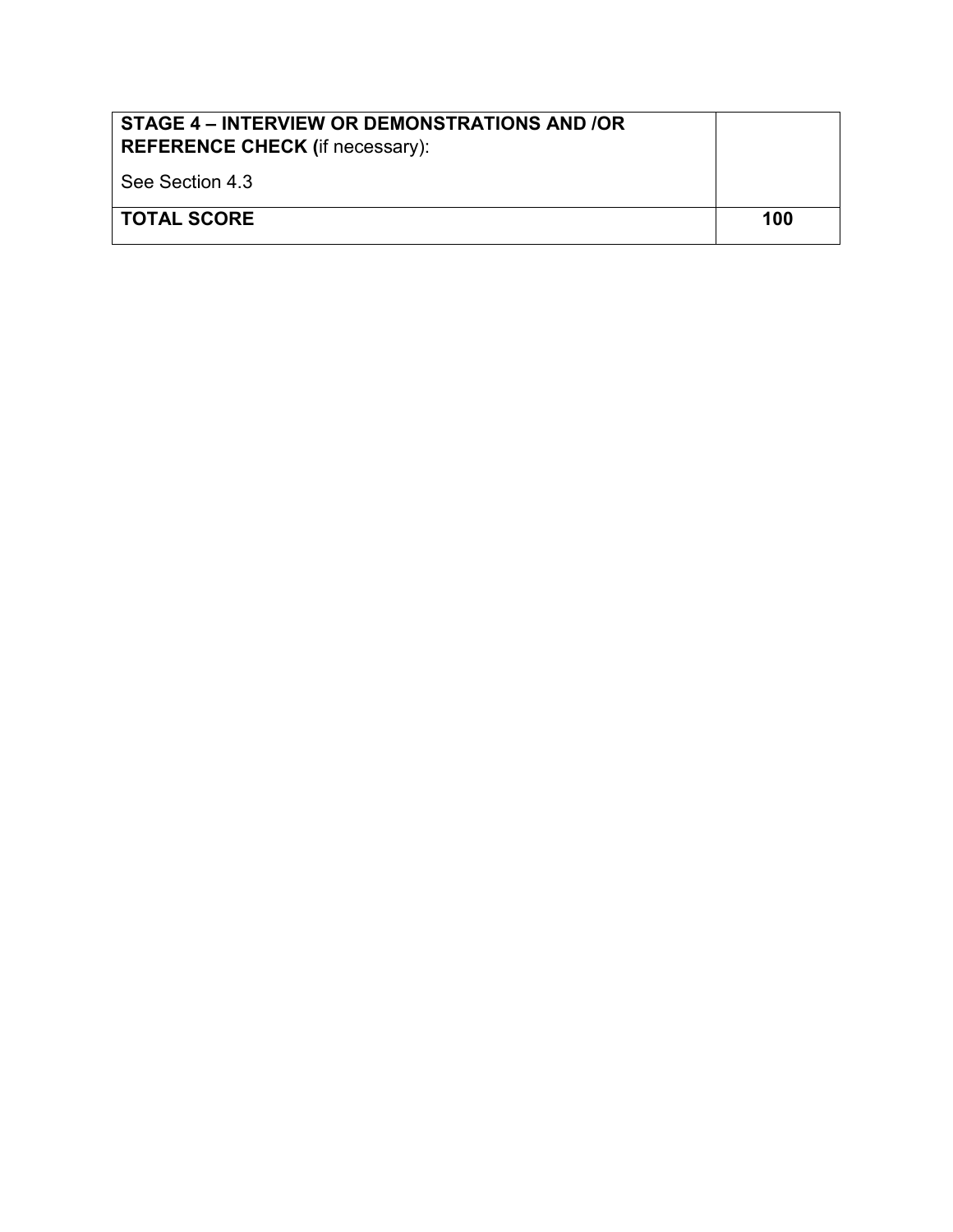#### **SITE MAP DEPICTING LOCATIONS**

Figure 1 EASTERN BEACHES – WOODBINE BEACH PARK LOCATIONS

1675 Lake Shore Blvd. E.

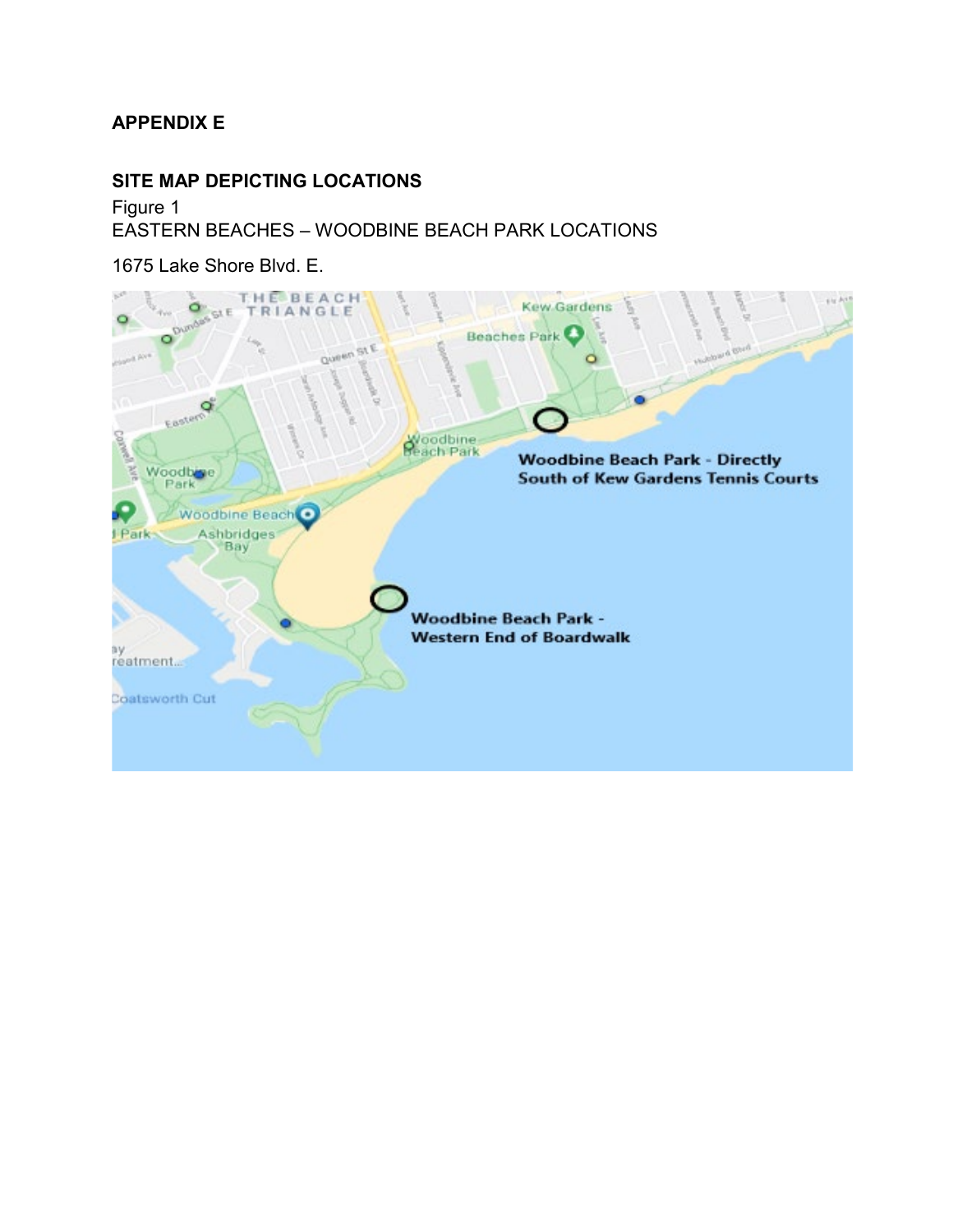SITE MAP DEPICTING LOCATION Figure 2 CHERRY BEACH – (EAST PARKING LOT)

1 Cherry Street

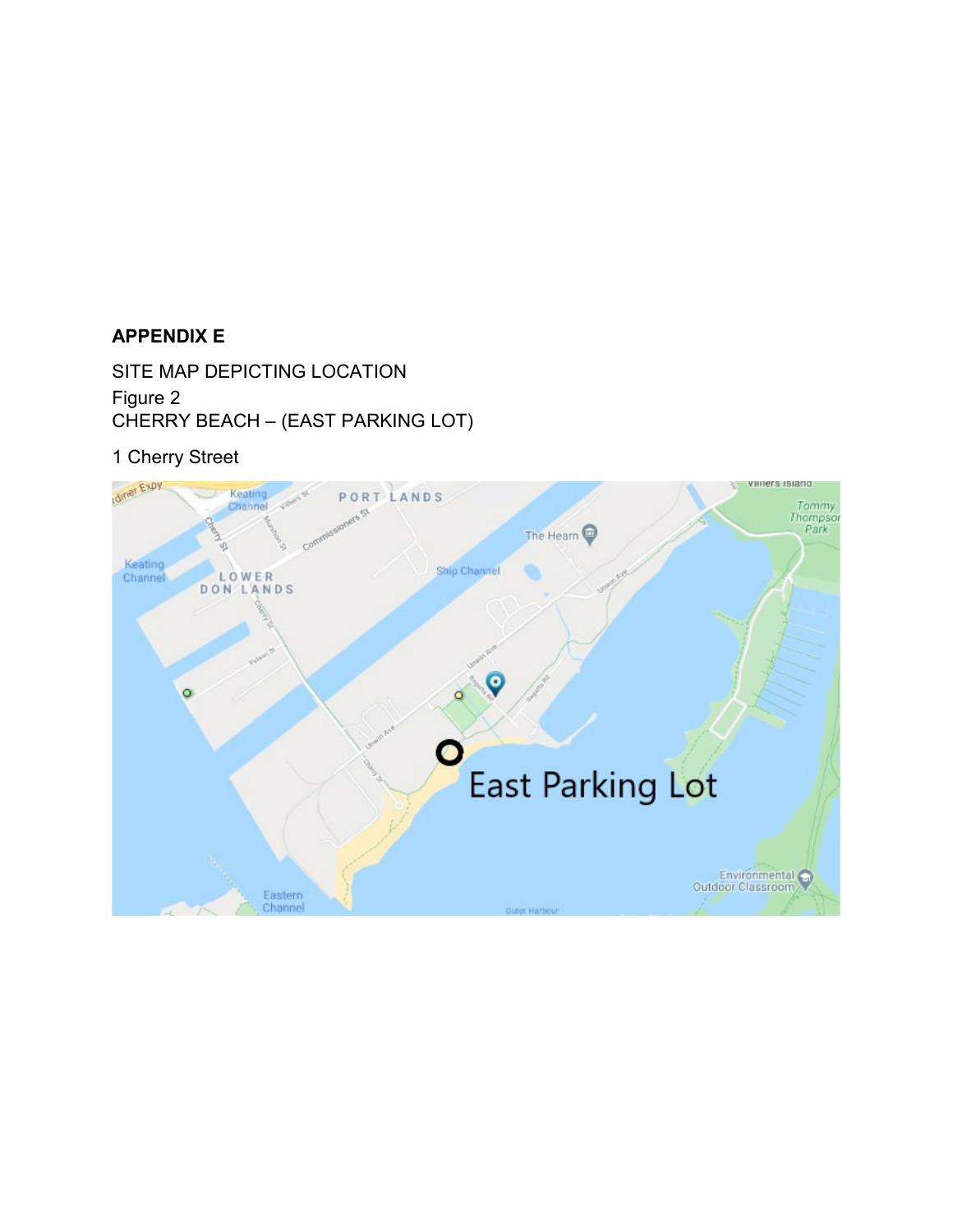SITE MAP DEPICTING LOCATION

Figure 3 TORONTO ISLAND – (NEAR ALGONQUIN BRIDGE RD.)

1 Centre Island Park

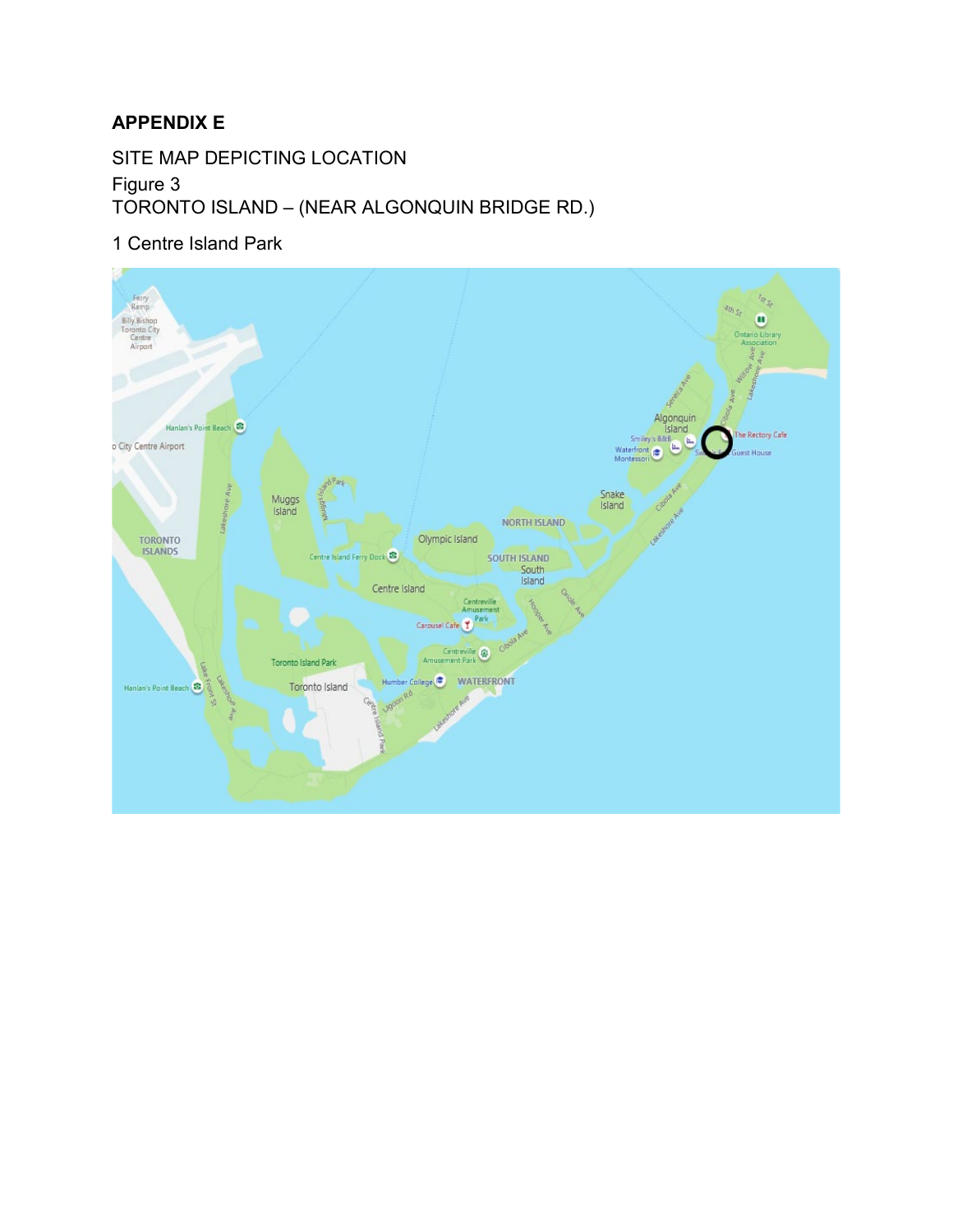SITE MAP DEPICTING LOCATION

Figure 4 WESTERN BEACHES - BUDAPEST PARK (PARKING LOT)

1755 Lake Shore Blvd. W.

| n y<br>Gardiner Expy                 |                                             | ~way              | The Queensway at a<br>-3 | E King St West at |
|--------------------------------------|---------------------------------------------|-------------------|--------------------------|-------------------|
| KA.<br>$\sim$<br>Lake Shore Blvd W + | $\sigma_{\rm esc}$                          |                   |                          |                   |
| Here are<br>$\sim$                   | Lake Shore Blvd W<br>$\tau_{\rm esc}$       | Gardiner Expy     |                          | King St W<br>o.   |
| Lake Shore Blvd W<br>$\sim$          | <b>Hills</b>                                | Lake Shore Blvd W |                          |                   |
| Sir Casimir Gzowski                  | Lake Shore Blvd W<br>-Martin Goodman Trail- |                   | $\eta_{\gamma}$          |                   |
| Playground<br>0                      |                                             | Lake Shore Blvd W |                          | Gardiner Expy     |
|                                      | dapest Park<br>Bayside area<br>with a be    |                   | $-\mu$<br><b>SE</b>      | $\sim$<br>$\sim$  |
|                                      | -Sunnyside-Boardwalk-                       |                   |                          | Lake Short        |
|                                      | Sunnyside Boardwalk-                        |                   |                          |                   |
|                                      |                                             |                   |                          |                   |
|                                      |                                             |                   |                          |                   |
|                                      |                                             |                   |                          |                   |
|                                      |                                             |                   |                          |                   |
|                                      |                                             |                   |                          |                   |
| oale                                 |                                             |                   |                          |                   |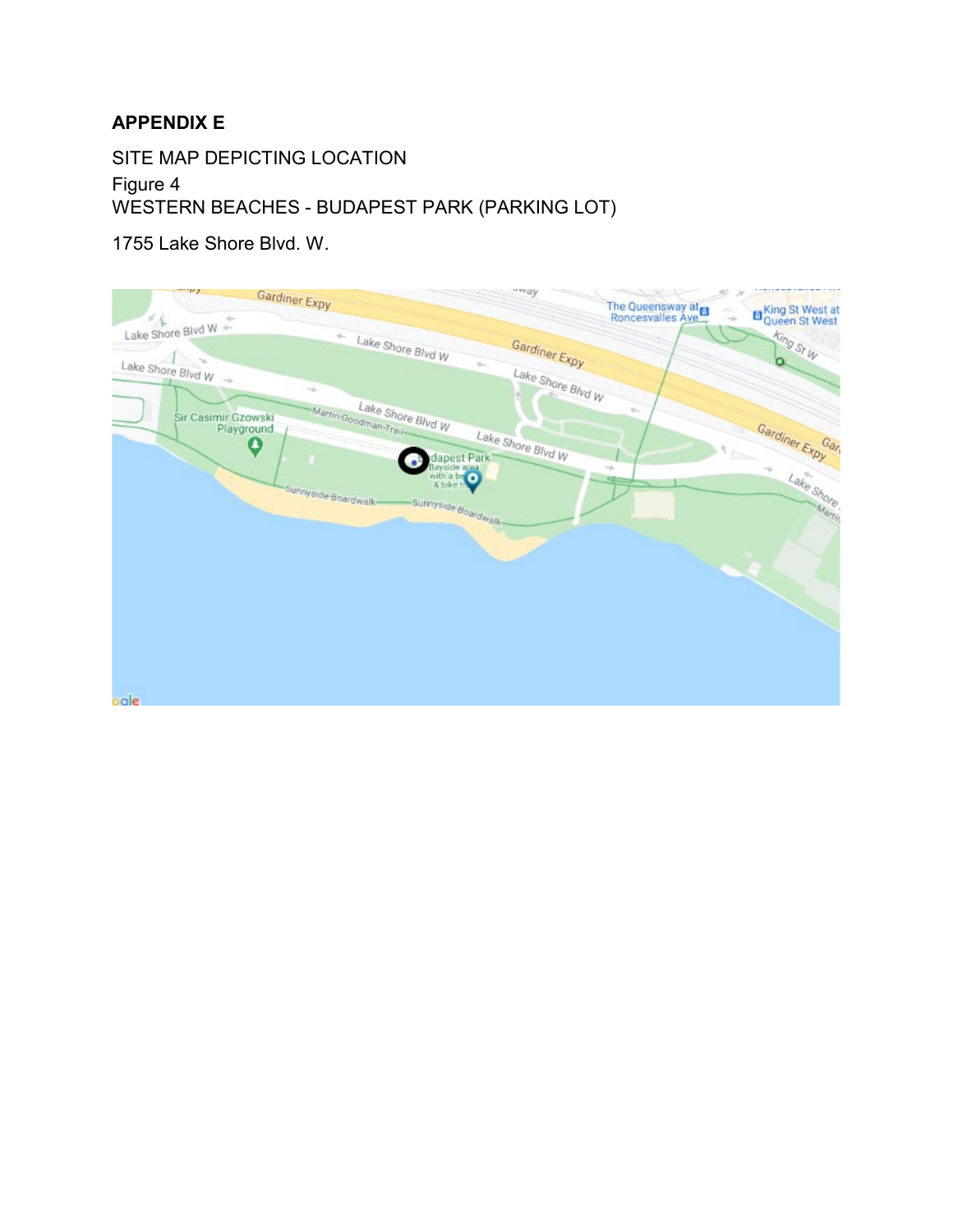SITE MAP DEPICTING LOCATION Figure 5 MARIE CURTIS PARK (WEST PARKING LOT)

2 Forty Second St.

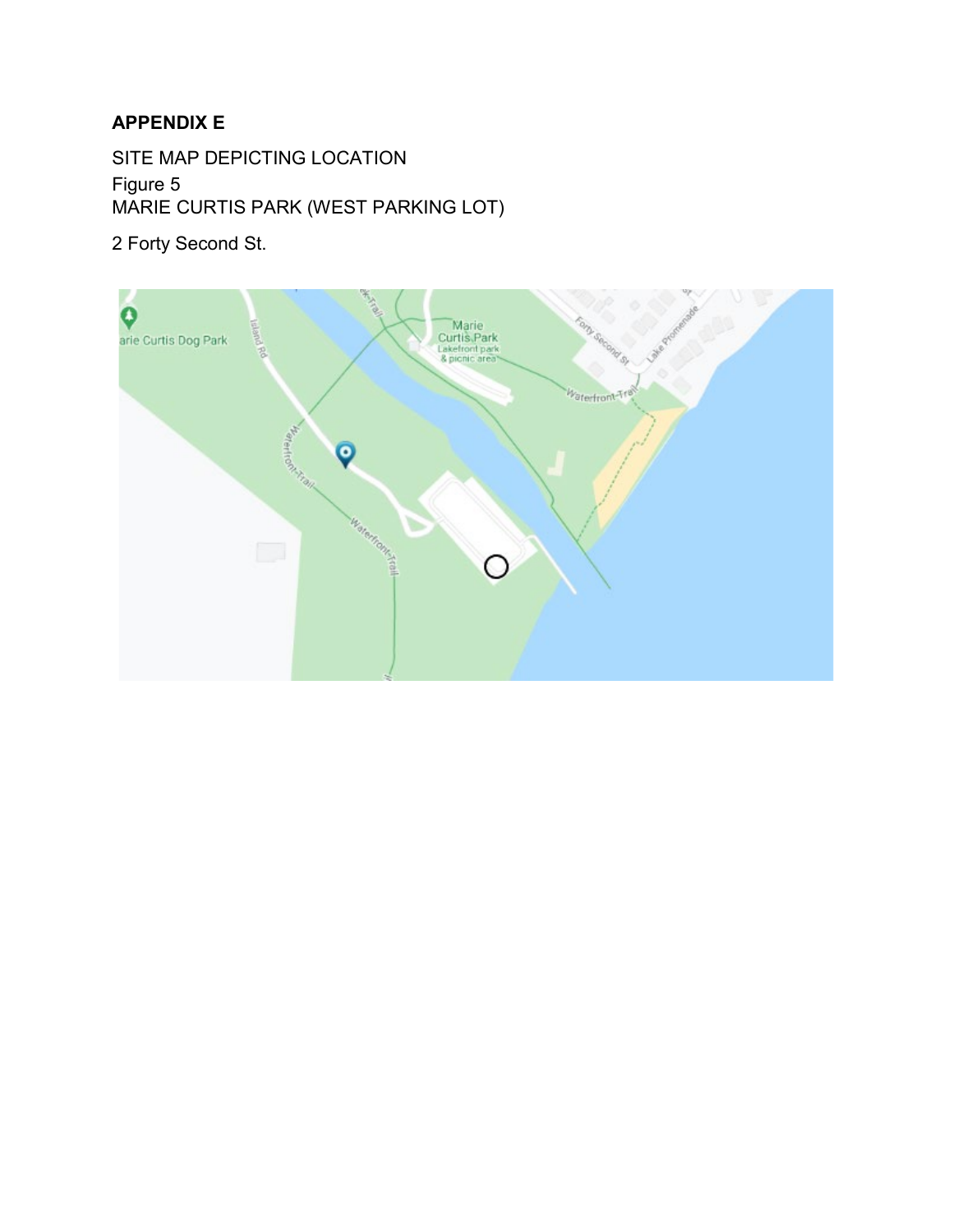FINANCIAL PROPOSAL FORM

#### EASTERN BEACHES - WOODBINE BEACH PARK (DIRECTLY SOUTH OF KEW GARDENS TENNIS COURTS).

This Financial Proposal Form must be completed in the same or similar format as below and must be submitted with your Proposal submission. Failure to do so will declare your Proposal submission non-compliant.

Proponents shall state the annual guaranteed net base licence fee throughout the term of the agreement, excluding taxes.

| <b>Contract</b>                    | (A)                                      | (B)                                             | (C)                                                                                                                        | $(D) = (B) x$                                                                                                                       | $(E)=(A)+(D)$                                                                                                          |
|------------------------------------|------------------------------------------|-------------------------------------------------|----------------------------------------------------------------------------------------------------------------------------|-------------------------------------------------------------------------------------------------------------------------------------|------------------------------------------------------------------------------------------------------------------------|
| Year                               | <b>Guaranteed</b>                        | <b>Forecasted</b>                               | Percentage                                                                                                                 | (C)                                                                                                                                 | <b>Effective Fee</b>                                                                                                   |
|                                    | <b>Base Annual</b><br><b>Licence Fee</b> | <b>Annual</b><br><b>Gross</b><br><b>Revenue</b> | Fee<br>(Expressed<br>as a<br>percentage<br>$(\%)$ of the<br><b>Forecasted</b><br><b>Annual</b><br><b>Gross</b><br>Revenue) | Percentage<br>Fee<br>(Expressed<br>as a dollar<br>amount $($)$<br>of the<br><b>Forecasted</b><br>Annual<br><b>Gross</b><br>Revenue) | (Guaranteed<br><b>Base Annual</b><br><b>Licence Fee</b><br>٠<br>Percentage<br>Fee<br>expressed in<br>dollar<br>amount) |
| 1                                  | \$                                       | \$                                              | %                                                                                                                          | \$                                                                                                                                  | \$                                                                                                                     |
| $\overline{2}$                     | \$                                       | \$                                              | %                                                                                                                          | \$                                                                                                                                  | \$                                                                                                                     |
| 3                                  | \$                                       | $\overline{\boldsymbol{\mathsf{s}}}$            | %                                                                                                                          | \$                                                                                                                                  | \$                                                                                                                     |
| <b>Grand Total</b><br>Years 1 to 3 | \$                                       | \$                                              | %                                                                                                                          | \$                                                                                                                                  | \$                                                                                                                     |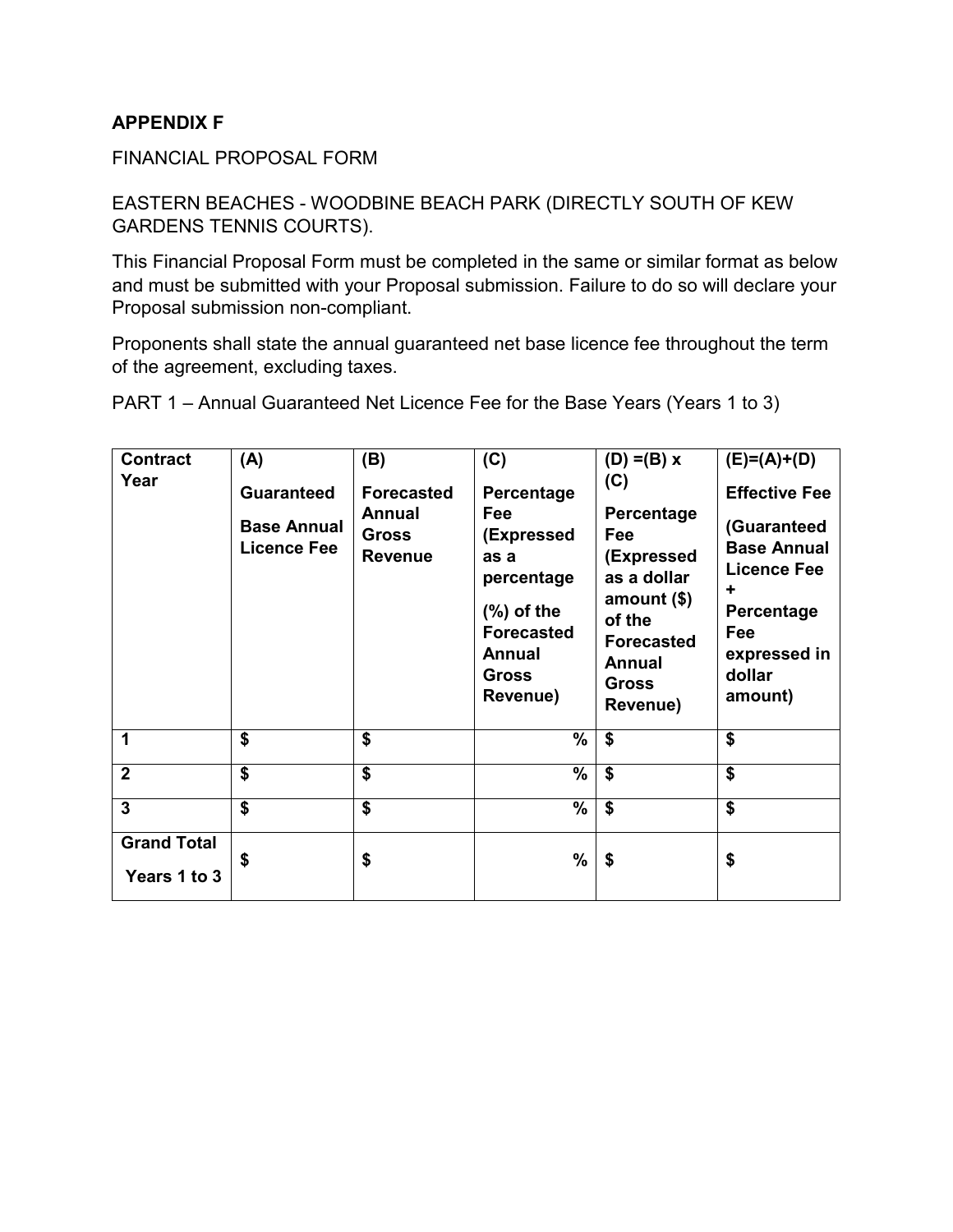FINANCIAL PROPOSAL FORM

#### EASTERN BEACHES - WOODBINE BEACH PARK (WESTERN END OF BOARDWALK)

This Financial Proposal Form must be completed in the same or similar format as below and must be submitted with your Proposal submission. Failure to do so will declare your Proposal submission noncompliant.

Proponents shall state the annual guaranteed net base licence fee throughout the term of the agreement, excluding taxes.

| <b>Contract</b><br>Year            | (A)<br><b>Guaranteed</b><br><b>Base Annual</b><br><b>Licence Fee</b> | (B)<br><b>Forecasted</b><br><b>Annual</b><br><b>Gross</b><br><b>Revenue</b> | (C)<br>Percentage<br>Fee<br>(Expressed<br>as a                                                | $(D) = (B) x$<br>(C)<br>Percentage<br>Fee<br>(Expressed                                          | $(E)=(A)+(D)$<br><b>Effective Fee</b><br>(Guaranteed<br><b>Base Annual</b><br><b>Licence Fee</b> |
|------------------------------------|----------------------------------------------------------------------|-----------------------------------------------------------------------------|-----------------------------------------------------------------------------------------------|--------------------------------------------------------------------------------------------------|--------------------------------------------------------------------------------------------------|
|                                    |                                                                      |                                                                             | percentage<br>$(\%)$ of the<br><b>Forecasted</b><br><b>Annual</b><br><b>Gross</b><br>Revenue) | as a dollar<br>amount $($)$<br>of the<br><b>Forecasted</b><br>Annual<br><b>Gross</b><br>Revenue) | ٠<br>Percentage<br>Fee<br>expressed in<br>dollar<br>amount)                                      |
| 1                                  | \$                                                                   | \$                                                                          | $\%$                                                                                          | \$                                                                                               | \$                                                                                               |
| $\overline{2}$                     | \$                                                                   | \$                                                                          | $\%$                                                                                          | \$                                                                                               | \$                                                                                               |
| $\overline{3}$                     | $\boldsymbol{\$}$                                                    | \$                                                                          | $\%$                                                                                          | \$                                                                                               | \$                                                                                               |
| <b>Grand Total</b><br>Years 1 to 3 | S                                                                    | \$                                                                          | $\%$                                                                                          | \$                                                                                               | \$                                                                                               |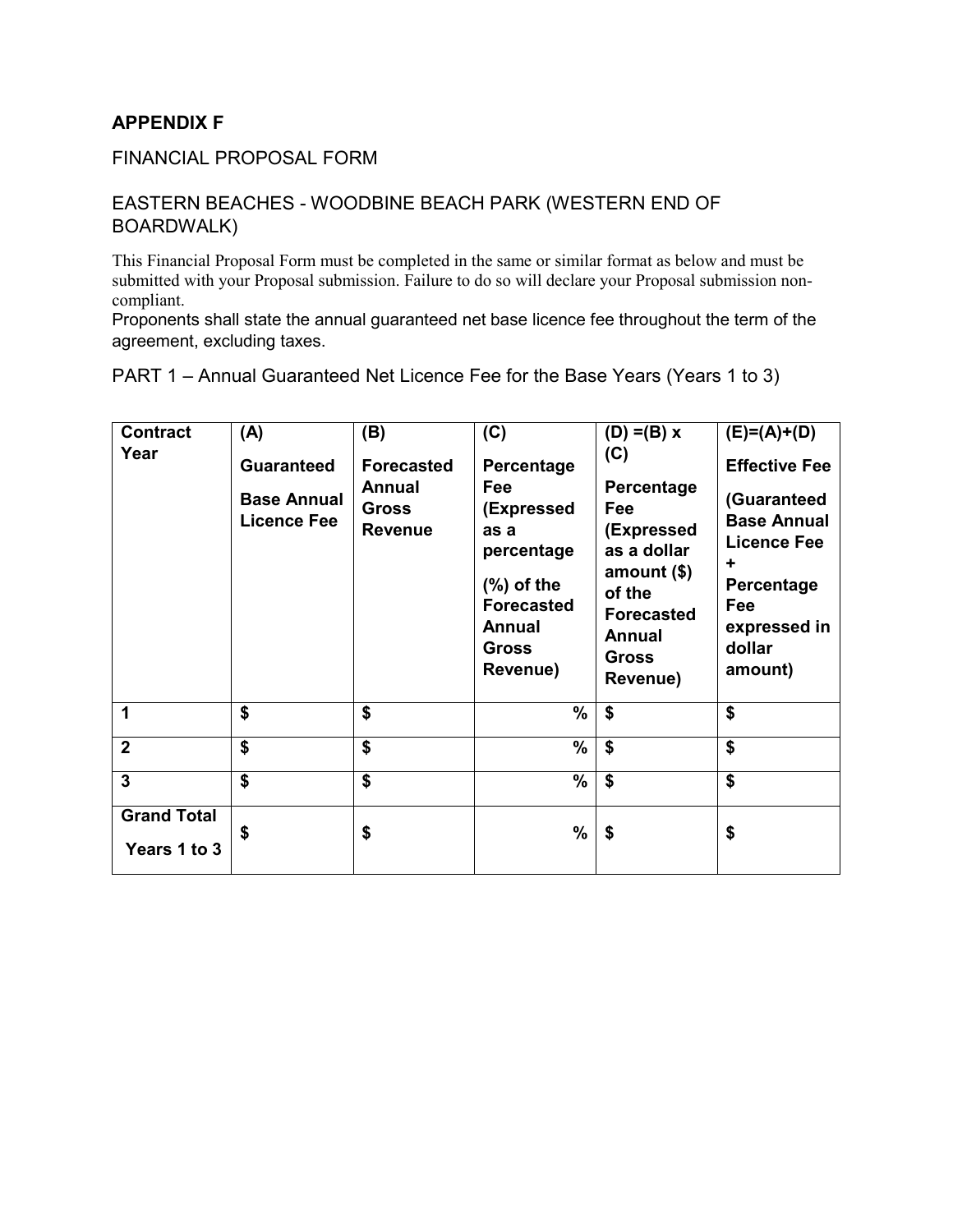#### FINANCIAL PROPOSAL FORM

#### CHERRY BEACH (EAST PARKING LOT)

This Financial Proposal Form must be completed in the same or similar format as below and must be submitted with your Proposal submission. Failure to do so will declare your Proposal submission non-compliant.

Proponents shall state the annual guaranteed net base licence fee throughout the term of the agreement, excluding taxes.

| <b>Contract</b>                    | (A)                                                           | (B)                                                                  | (C)                                                                      | $(D) = (B) x$                                                                            | $(E)=(A)+(D)$                                                                        |
|------------------------------------|---------------------------------------------------------------|----------------------------------------------------------------------|--------------------------------------------------------------------------|------------------------------------------------------------------------------------------|--------------------------------------------------------------------------------------|
| Year                               | <b>Guaranteed</b><br><b>Base Annual</b><br><b>Licence Fee</b> | <b>Forecasted</b><br><b>Annual</b><br><b>Gross</b><br><b>Revenue</b> | Percentage<br>Fee<br>(Expressed<br>as a<br>percentage                    | (C)<br>Percentage<br>Fee<br>(Expressed<br>as a dollar                                    | <b>Effective Fee</b><br>(Guaranteed<br><b>Base Annual</b><br><b>Licence Fee</b><br>÷ |
|                                    |                                                               |                                                                      | $(\%)$ of the<br><b>Forecasted</b><br>Annual<br><b>Gross</b><br>Revenue) | amount $($)$<br>of the<br><b>Forecasted</b><br><b>Annual</b><br><b>Gross</b><br>Revenue) | Percentage<br>Fee<br>expressed in<br>dollar<br>amount)                               |
| 1                                  | \$                                                            | \$                                                                   | $\%$                                                                     | \$                                                                                       | \$                                                                                   |
| $\overline{2}$                     | \$                                                            | \$                                                                   | %                                                                        | \$                                                                                       | \$                                                                                   |
| $\overline{3}$                     | $\overline{\mathbf{s}}$                                       | $\overline{\boldsymbol{\mathsf{s}}}$                                 | %                                                                        | \$                                                                                       | \$                                                                                   |
| <b>Grand Total</b><br>Years 1 to 3 | \$                                                            | \$                                                                   | $\frac{9}{6}$                                                            | \$                                                                                       | \$                                                                                   |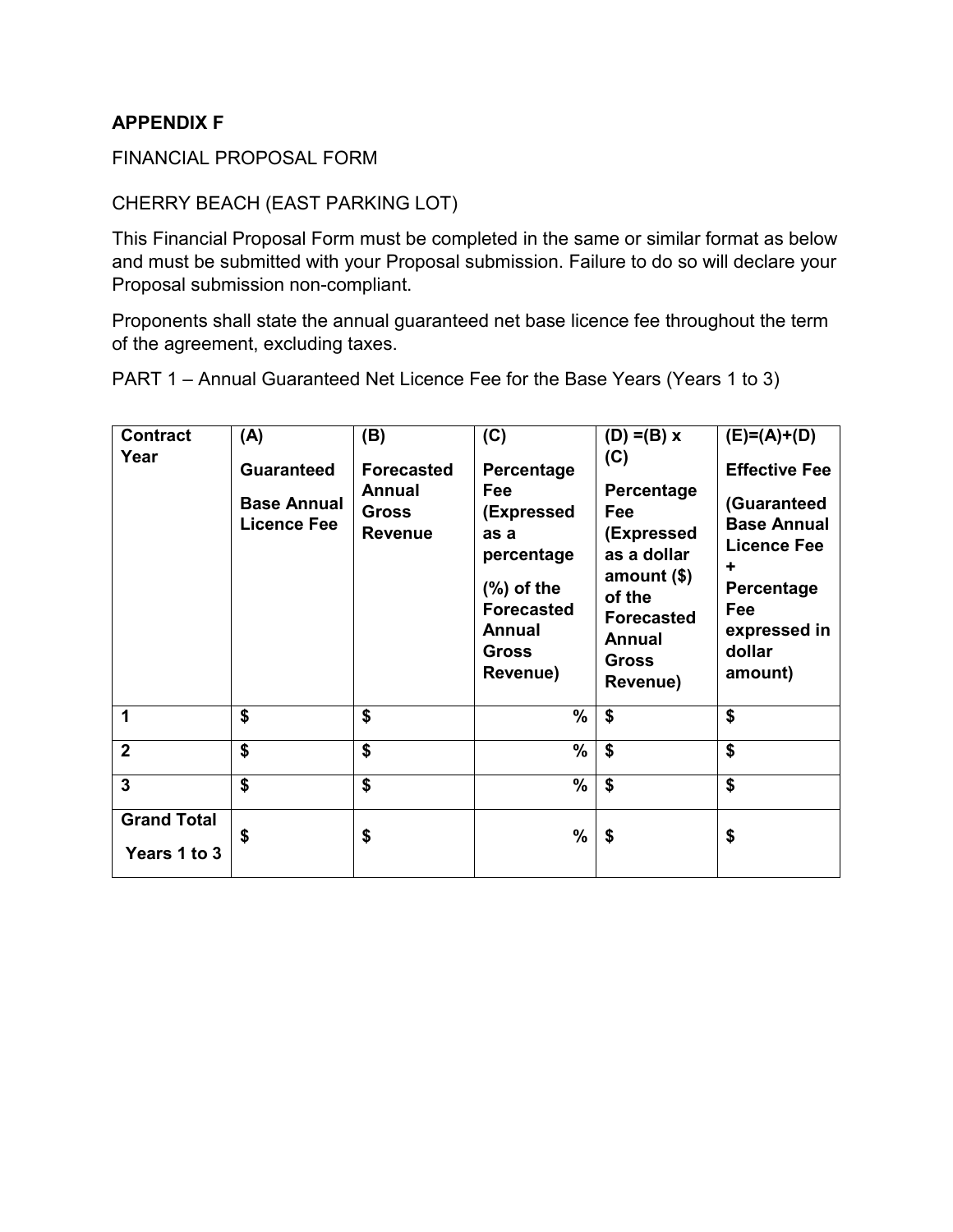#### FINANCIAL PROPOSAL FORM

#### TORONTO ISLAND (NEAR ALGONQUIN BRIDGE RD.)

This Financial Proposal Form must be completed in the same or similar format as below and must be submitted with your Proposal submission. Failure to do so will declare your Proposal submission non-compliant.

Proponents shall state the annual guaranteed net base licence fee throughout the term of the agreement, excluding taxes.

| <b>Contract</b>                    | (A)                                                           | (B)                                                                  | (C)                                                                      | $(D) = (B) x$                                                            | $(E)=(A)+(D)$                                                                        |
|------------------------------------|---------------------------------------------------------------|----------------------------------------------------------------------|--------------------------------------------------------------------------|--------------------------------------------------------------------------|--------------------------------------------------------------------------------------|
| Year                               | <b>Guaranteed</b><br><b>Base Annual</b><br><b>Licence Fee</b> | <b>Forecasted</b><br><b>Annual</b><br><b>Gross</b><br><b>Revenue</b> | Percentage<br>Fee<br>(Expressed<br>as a<br>percentage                    | (C)<br>Percentage<br>Fee<br>(Expressed<br>as a dollar<br>amount $($)$    | <b>Effective Fee</b><br>(Guaranteed<br><b>Base Annual</b><br><b>Licence Fee</b><br>٠ |
|                                    |                                                               |                                                                      | $(\%)$ of the<br><b>Forecasted</b><br>Annual<br><b>Gross</b><br>Revenue) | of the<br><b>Forecasted</b><br><b>Annual</b><br><b>Gross</b><br>Revenue) | Percentage<br>Fee<br>expressed in<br>dollar<br>amount)                               |
| 1                                  | \$                                                            | \$                                                                   | $\%$                                                                     | \$                                                                       | \$                                                                                   |
| $\overline{2}$                     | \$                                                            | \$                                                                   | %                                                                        | \$                                                                       | \$                                                                                   |
| $\overline{3}$                     | \$                                                            | \$                                                                   | %                                                                        | \$                                                                       | \$                                                                                   |
| <b>Grand Total</b><br>Years 1 to 3 | \$                                                            | \$                                                                   | $\frac{9}{6}$                                                            | \$                                                                       | \$                                                                                   |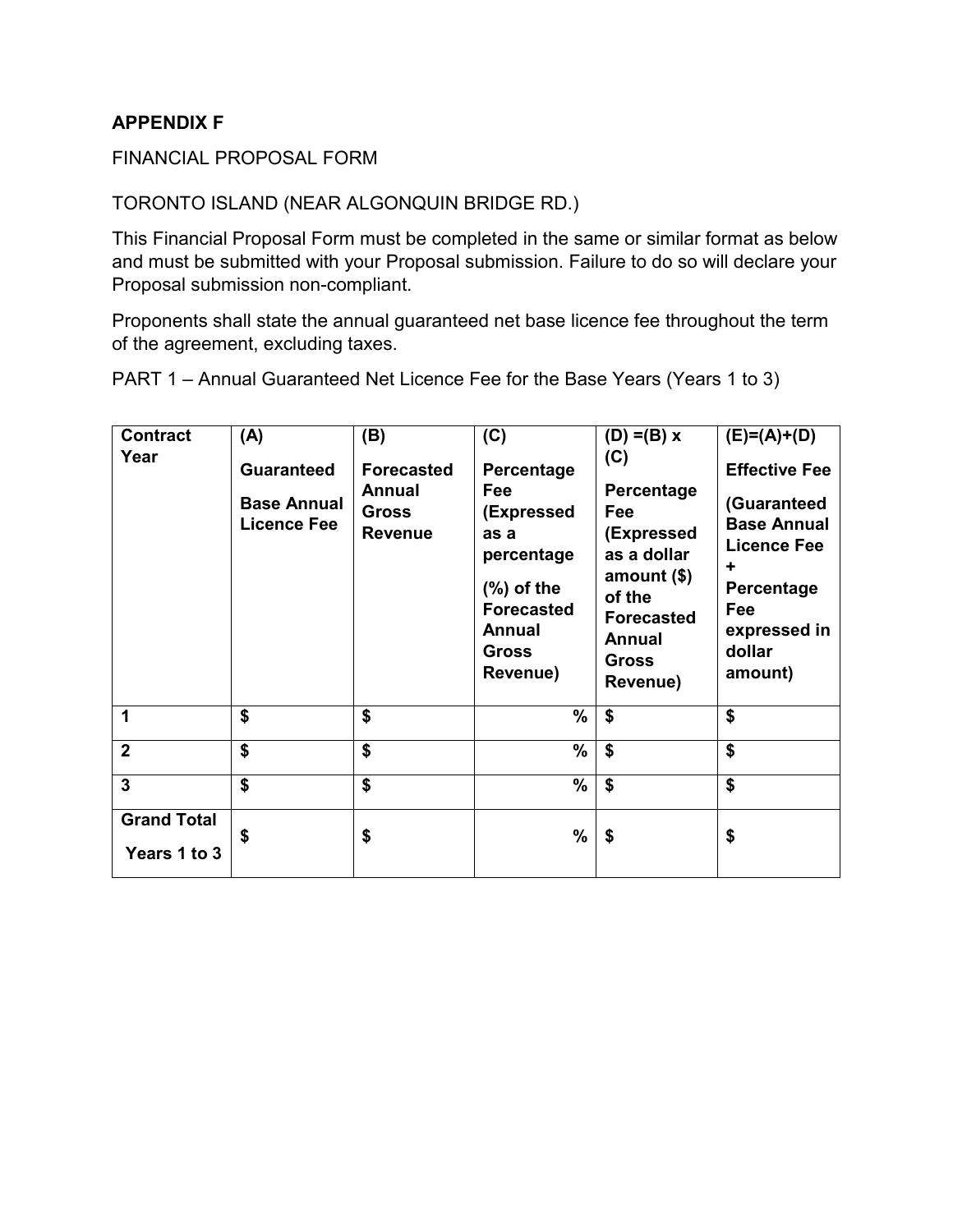#### FINANCIAL PROPOSAL FORM

#### WESTERN BEACHES – BUDAPEST PARK (PARKING LOT)

This Financial Proposal Form must be completed in the same or similar format as below and must be submitted with your Proposal submission. Failure to do so will declare your Proposal submission non-compliant.

Proponents shall state the annual guaranteed net base licence fee throughout the term of the agreement, excluding taxes.

| <b>Contract</b>                    | (A)                                                           | (B)                                                           | (C)                                                                                                                                      | $(D) = (B) x$                                                                                                                                     | $(E)=(A)+(D)$                                                                                                                                  |
|------------------------------------|---------------------------------------------------------------|---------------------------------------------------------------|------------------------------------------------------------------------------------------------------------------------------------------|---------------------------------------------------------------------------------------------------------------------------------------------------|------------------------------------------------------------------------------------------------------------------------------------------------|
| Year                               | <b>Guaranteed</b><br><b>Base Annual</b><br><b>Licence Fee</b> | <b>Forecasted</b><br>Annual<br><b>Gross</b><br><b>Revenue</b> | Percentage<br>Fee<br>(Expressed<br>as a<br>percentage<br>$(\%)$ of the<br><b>Forecasted</b><br><b>Annual</b><br><b>Gross</b><br>Revenue) | (C)<br>Percentage<br>Fee<br>(Expressed<br>as a dollar<br>amount $($)$<br>of the<br><b>Forecasted</b><br><b>Annual</b><br><b>Gross</b><br>Revenue) | <b>Effective Fee</b><br>(Guaranteed<br><b>Base Annual</b><br><b>Licence Fee</b><br>٠<br>Percentage<br>Fee<br>expressed in<br>dollar<br>amount) |
| 1                                  | \$                                                            | \$                                                            | %                                                                                                                                        | \$                                                                                                                                                | \$                                                                                                                                             |
| $\overline{2}$                     | \$                                                            | \$                                                            | %                                                                                                                                        | \$                                                                                                                                                | \$                                                                                                                                             |
| $\overline{\mathbf{3}}$            | \$                                                            | \$                                                            | %                                                                                                                                        | \$                                                                                                                                                | \$                                                                                                                                             |
| <b>Grand Total</b><br>Years 1 to 3 | S                                                             | \$                                                            | %                                                                                                                                        | \$                                                                                                                                                | \$                                                                                                                                             |

| PART 1 – Annual Guaranteed Net Licence Fee for the Base Years (Years 1 to 3) |  |
|------------------------------------------------------------------------------|--|
|------------------------------------------------------------------------------|--|